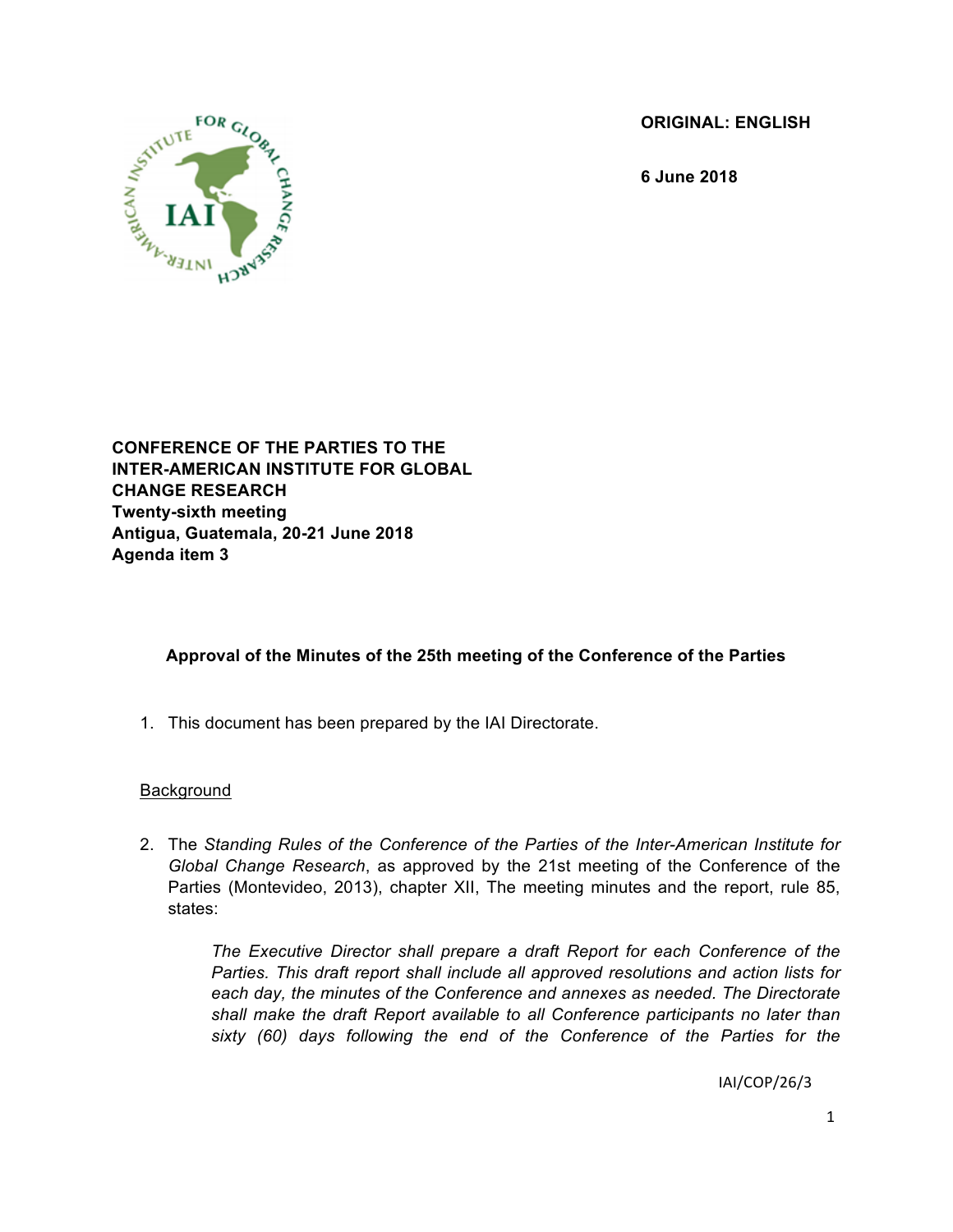*participants' review and comment. All such comments shall be submitted to the Directorate within thirty (30) days of the distribution of the draft Report.*

# Report of the 25th meeting of the Conference of the Parties (Bogota, 2017) (CoP-25)

3. The report of CoP-25, *Minutes of CoP-XXV*, *June 13th-14th, 2017, Bogotá, Colombia*, no. IAI/CoP/25/4, is contained as an Annex to the present document.

#### Recommendation

4. The Conference of the Parties is invited to consider approving the report of CoP-25, *Minutes of CoP-XXV, June 13th-14th, 2017, Bogotá, Colombia*, no. IAI/CoP/25/4, contained as an Annex to the present document.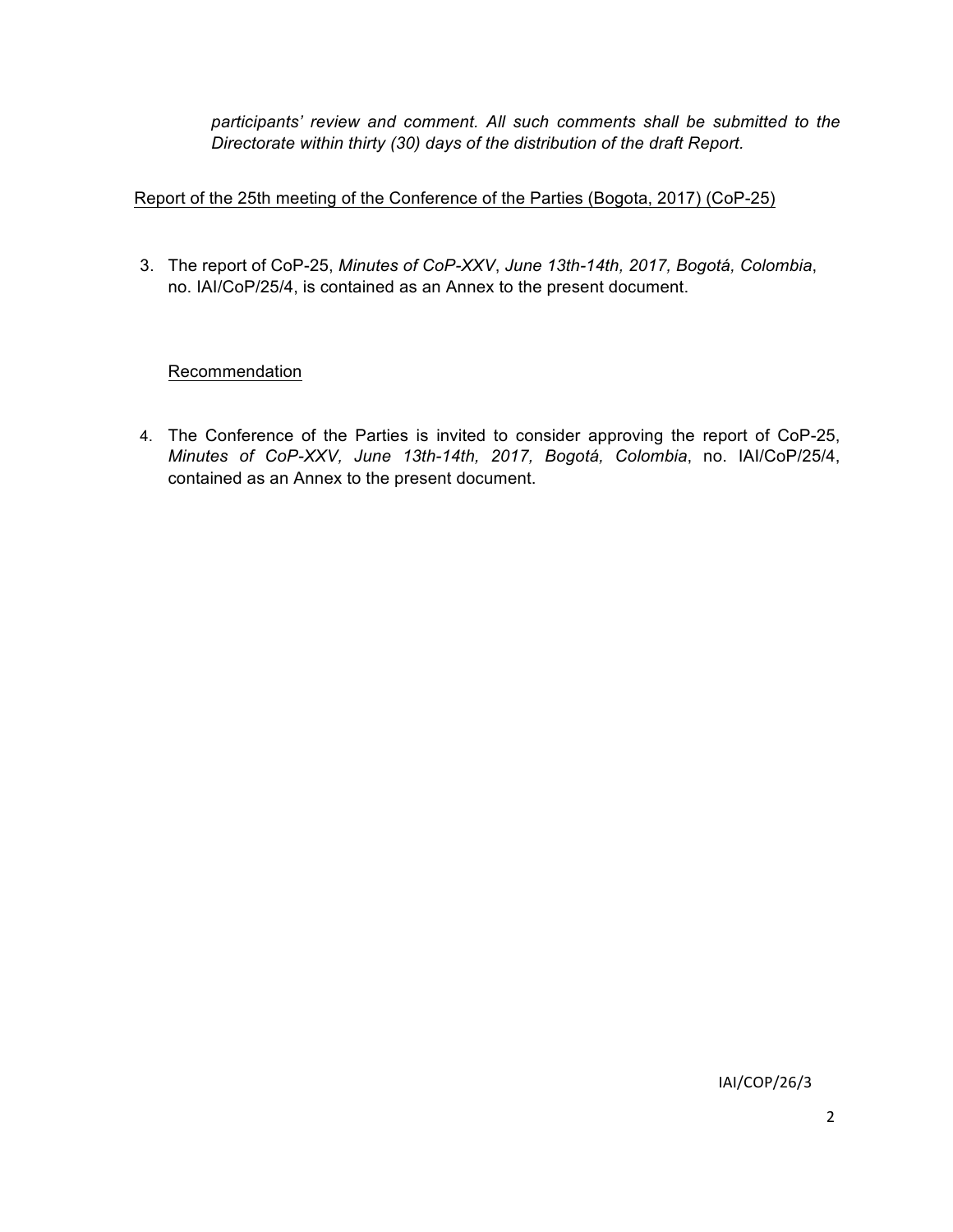Annex

The report of CoP-25, *Minutes of CoP-XXV*, *June 13th-14th, 2017, Bogotá, Colombia*, no. IAI/CoP/25/4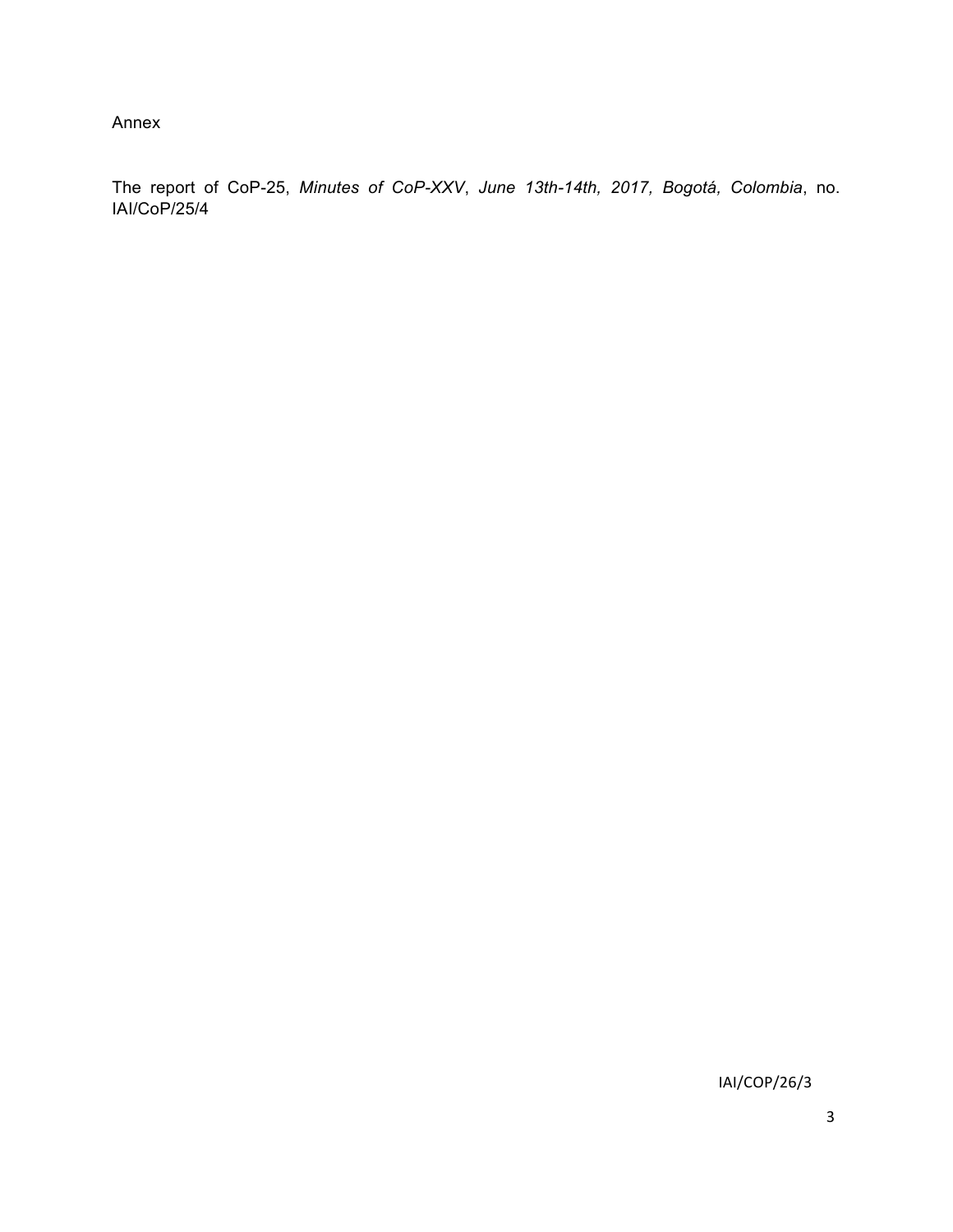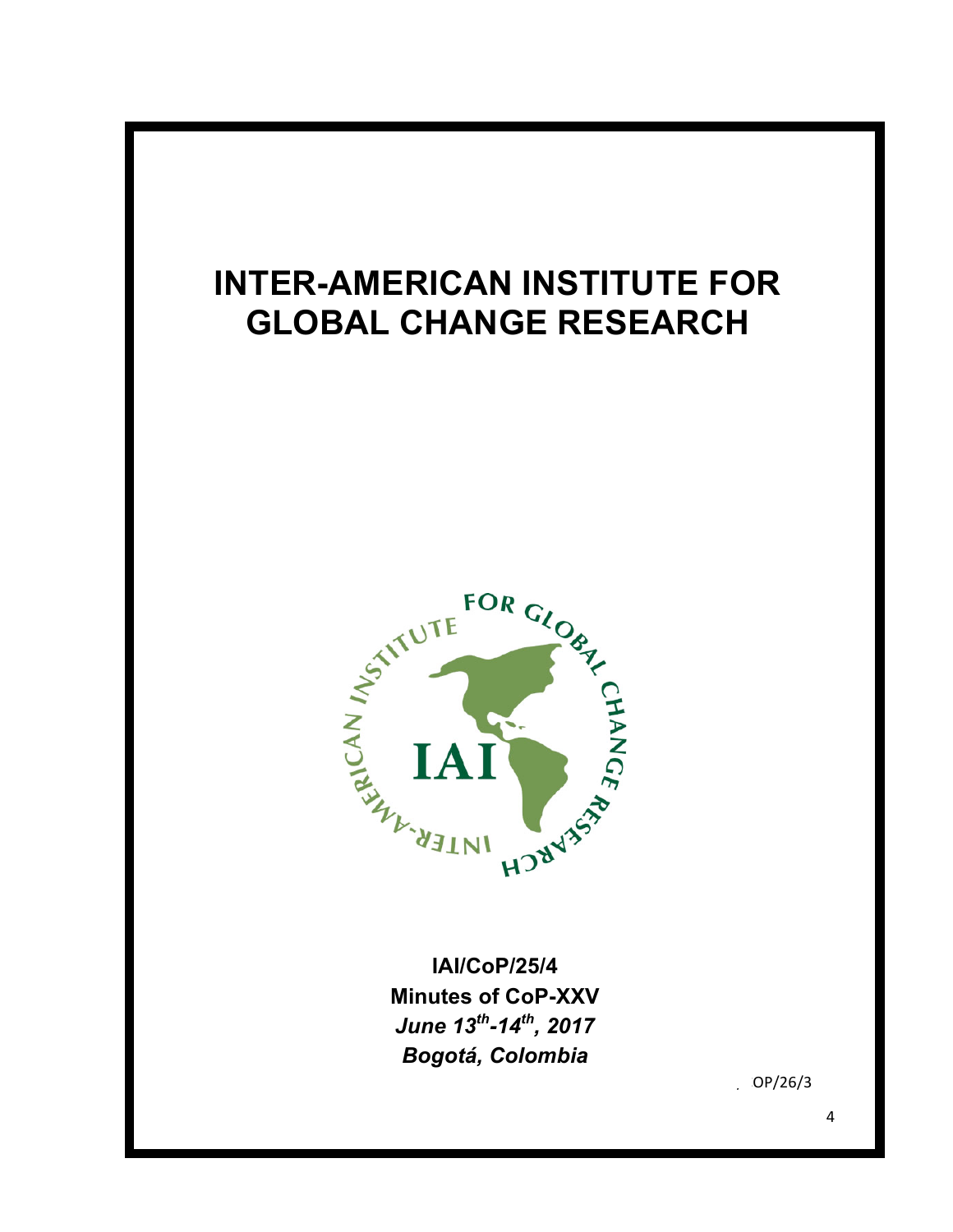# Minutes of the Twenty-fifth IAI Conference of the Parties (CoP)

Bogotá, Colombia, 13-14 June 2017

# **TABLE OF CONTENTS**

| 8.1. Issues brought forward from the 42 <sup>nd</sup> EC meeting for approval or action by the CoP14  |  |
|-------------------------------------------------------------------------------------------------------|--|
| 8.2. Issues brought forward from the 43 <sup>rd</sup> EC meeting for approval or action by the CoP 14 |  |
|                                                                                                       |  |
|                                                                                                       |  |
|                                                                                                       |  |
|                                                                                                       |  |
|                                                                                                       |  |
|                                                                                                       |  |
|                                                                                                       |  |
|                                                                                                       |  |
|                                                                                                       |  |
|                                                                                                       |  |
|                                                                                                       |  |
|                                                                                                       |  |
|                                                                                                       |  |
| 15. Report of the Committee for the analysis of Member Country participation32                        |  |
| 16. Report of the Committee for the Implementation of the Tripartite Structure of the IAI34           |  |
| 17. Report of the Committee for recommendation of SAC and SPAC candidates35                           |  |
|                                                                                                       |  |
|                                                                                                       |  |
|                                                                                                       |  |
|                                                                                                       |  |
|                                                                                                       |  |
|                                                                                                       |  |
|                                                                                                       |  |
|                                                                                                       |  |
|                                                                                                       |  |
| Annex III - Letter from the outgoing Executive Director, Dr. Holm Tiessen, to the CoP47               |  |
|                                                                                                       |  |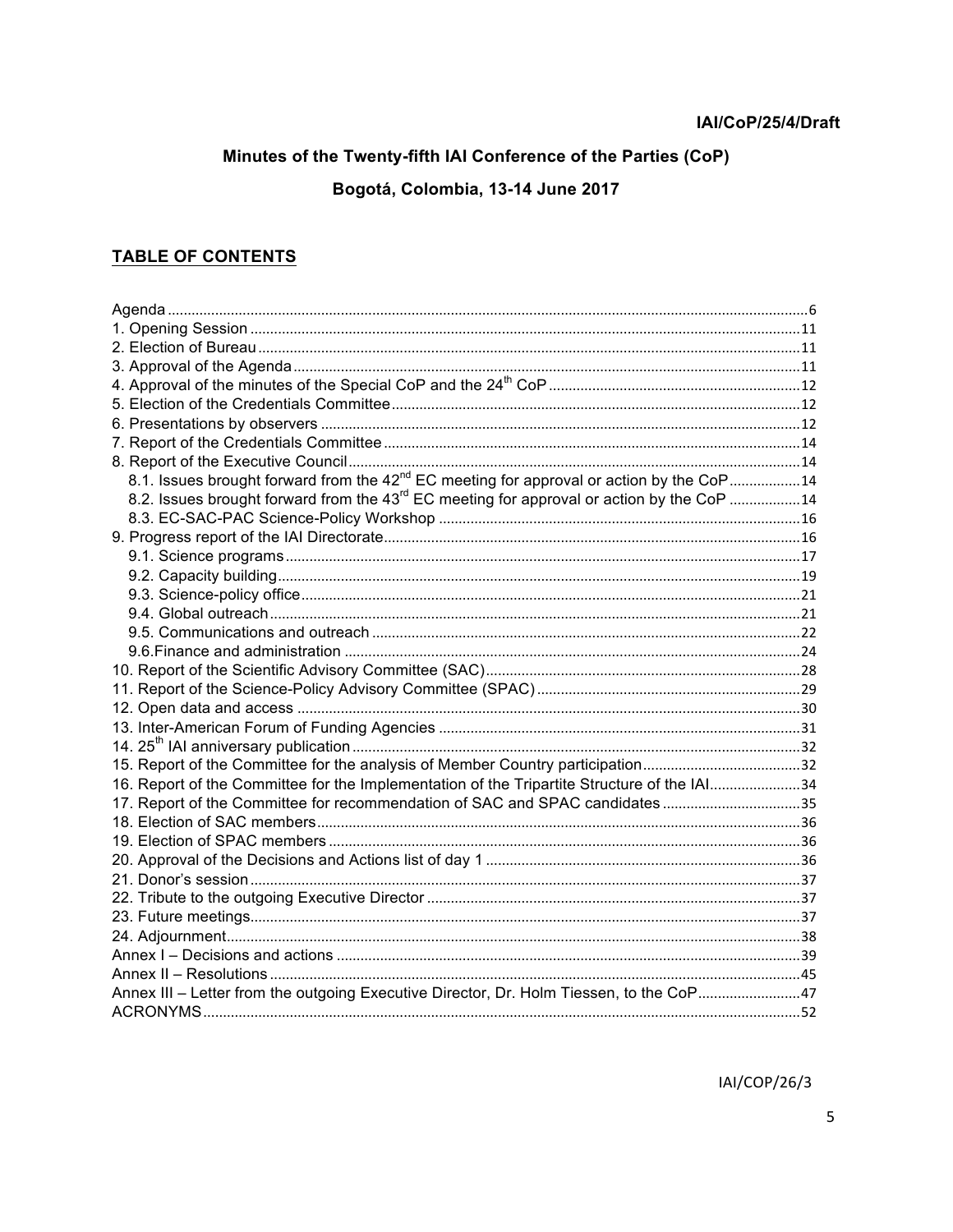Note: This report is not strictly a chronological record. For coherence, increased clarity and readability discussions of each agenda item have been grouped.

**25th IAI Conference of the Parties (CoP)**

**Bogotá, Colombia, 13-14 June 2017**

#### **Agenda**

Tuesday – 13 June 2017 **Day 1** 

#### **Morning session (08:30 – 12:30)**

08:30 - 09:00 Registration

Welcome by Colombia

Election of the CoP Bureau

Approval of the Agenda

Approval of the Minutes of the  $24<sup>th</sup>$  Conference of the Parties

Approval of the Minutes of the Special Conference of the Parties, 9 March, Panama

Introductions by the Parties and Observers

Election of members for the Credentials Committee

10:30 – 10:45 Coffee Break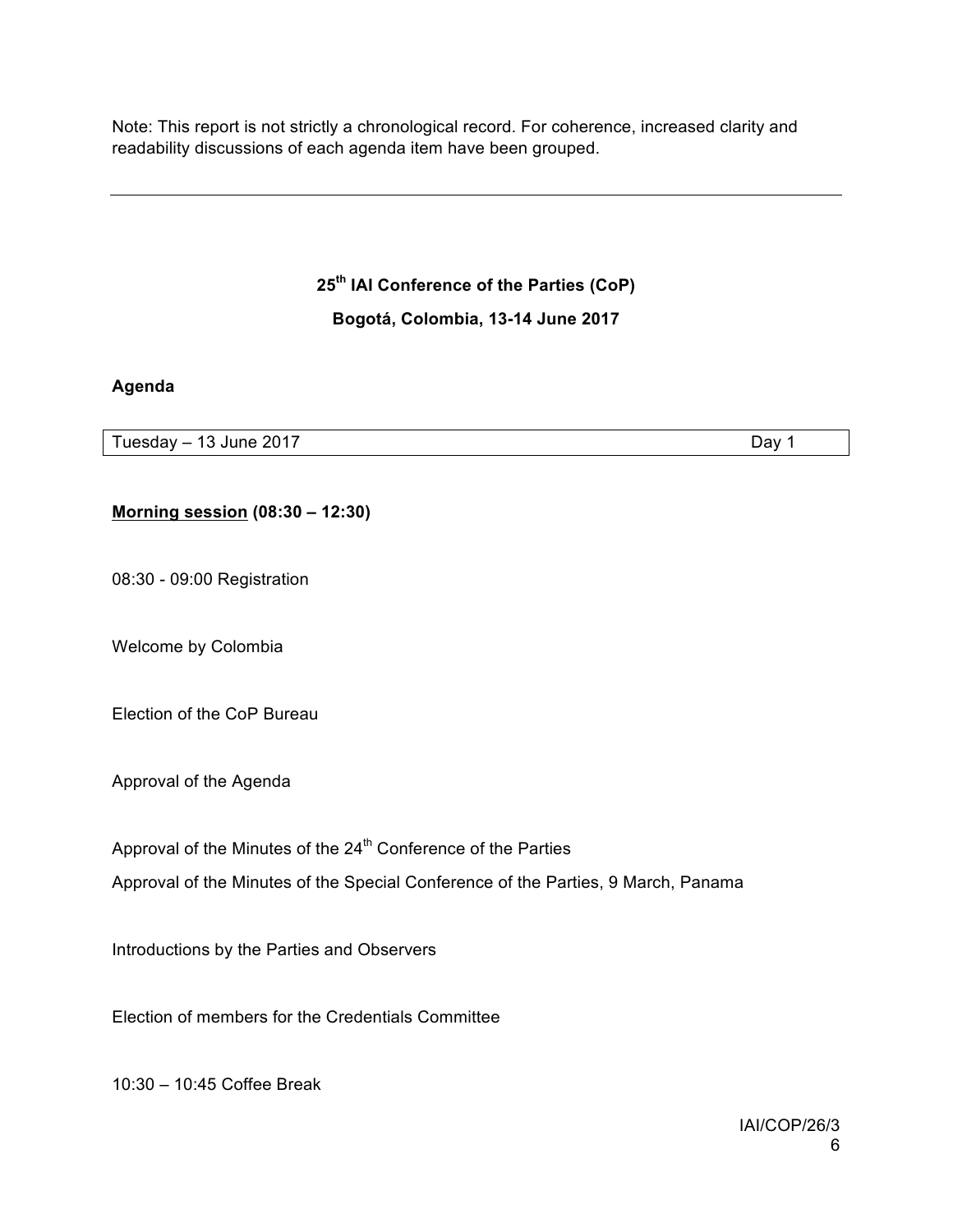Celebration of 25 years of IAI - setting the priorities for the next decade and spotlight on IAI achievements:

- Overview of 1st Annual IAI Science-Policy co-design workshop
- Introduction of the new Executive Director and his vision for IAI
- Open science opportunities and potential IAI leadership in the Americas

Report from the Executive Council: *EC Chair*

- EC activities, actions, and decisions
- Issues brought forward from the  $43<sup>rd</sup>$  EC meeting

12:45 Lunch

#### **Afternoon session (14:00 – 18:00)**

Report of the Credentials Committee

| Report of the IAI Scientific Advisory Committee (SAC)  | SAC Chair   |
|--------------------------------------------------------|-------------|
| Report of the Science-Policy Advisory Committee (SPAC) | <b>SPAC</b> |

Recommendation by the EC to the CoP on the SAC election Recommendation by the EC to the CoP on the SPAC election

Report from the Directorate:

- Science
- Capacity Building
- Science-Policy Office
- United Nations Conventions
- Communications and outreach

15:50 – 16:00 Coffee Break

Report and analysis on member country participation in the IAI *ad hoc committee*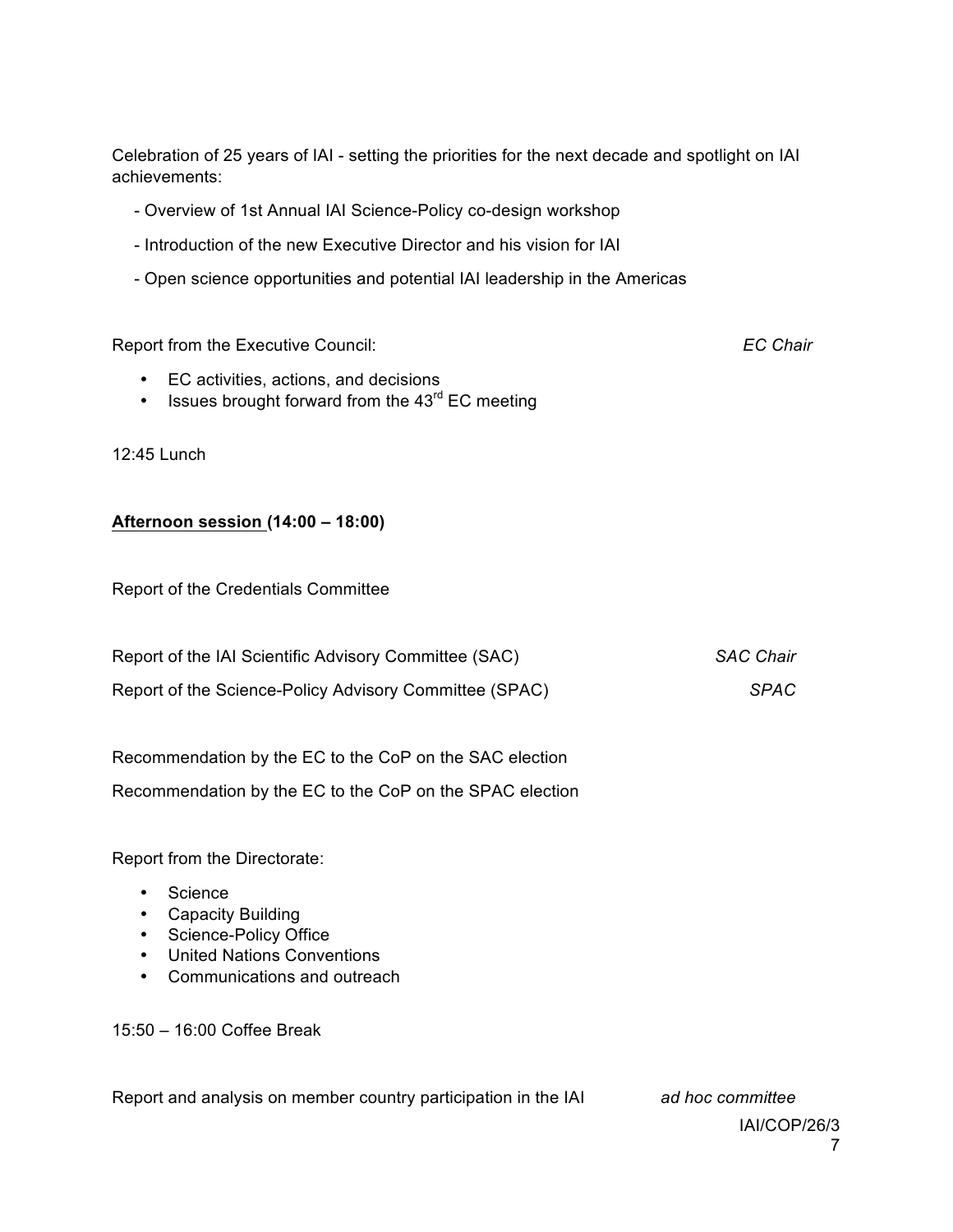Update on the implementation of the IAI Tripartite Governance *Ad hoc Committee Chair*

20:00 Welcome Reception

Wednesday – 14 June 2017 **Day 2** 

# **Morning session (09:00 – 13:00)**

Launch of V*ulnerability Advances of the 3rd National Communication of Climate Change to the Convention on Climate Change of the United Nations*

Ministry of Environment and Sustainable Development, Colombia

13:00 Lunch

# **Afternoon Session (14:00 – 18:00)**

Approval of the List of decisions and actions of day 1

Approval of items forwarded from the EC-43

Core budget for fiscal year 2016-2017

Approval of the Core Budget and Country Contribution for FY 2017-2018

Review of CoP items for action by EC-44

Donor's session

Country contributions to

• Program and project activities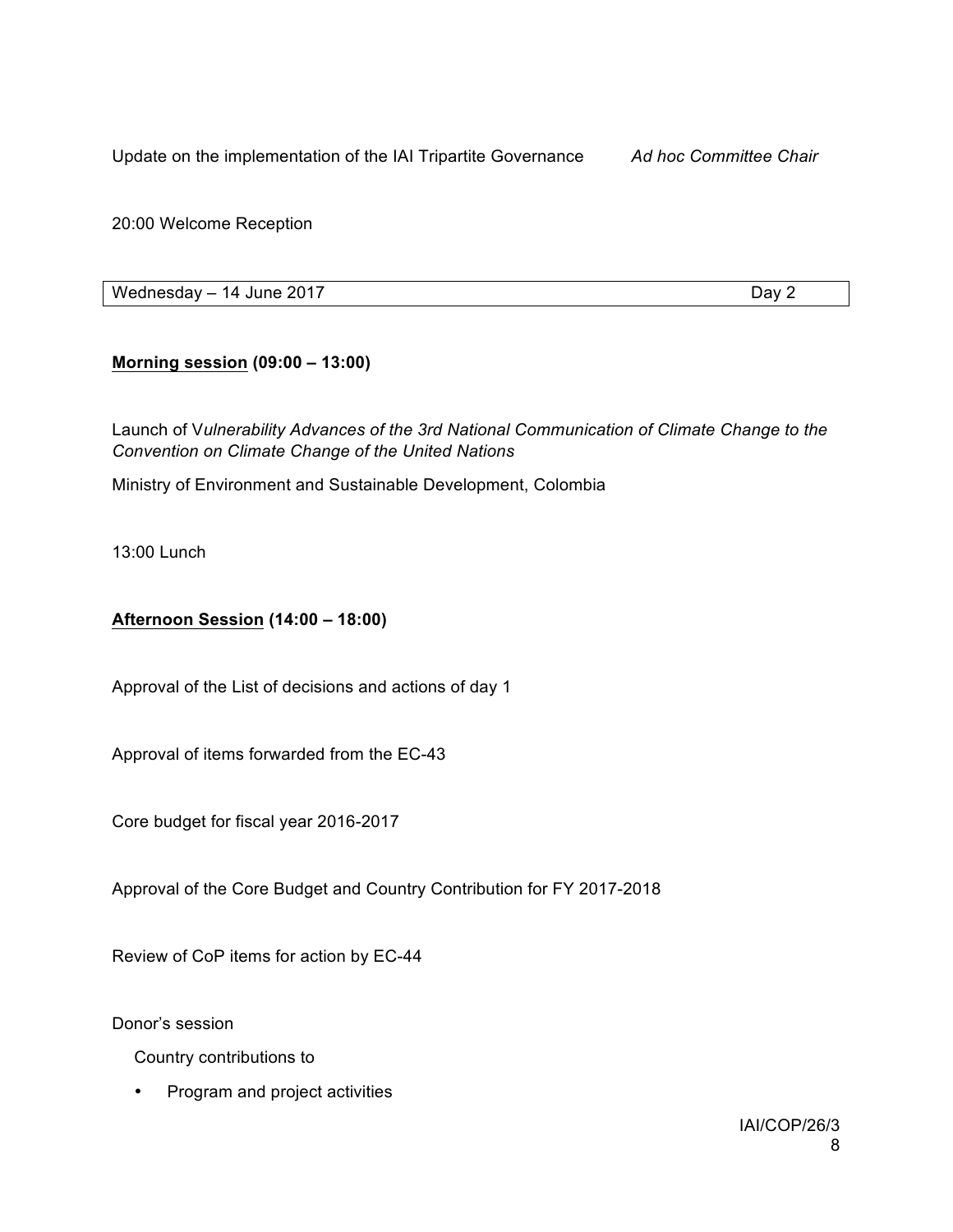- Core budget
- International collaboration

Report from the IAI Executive Director Selection Committee *ad hoc Committee Chair*

Election of SAC members

Election of SPAC members

Tribute to the Outgoing Executive Director *EC Chair*

Future meeting dates and location

Approval of the List of decisions and actions of day 2

Adjourn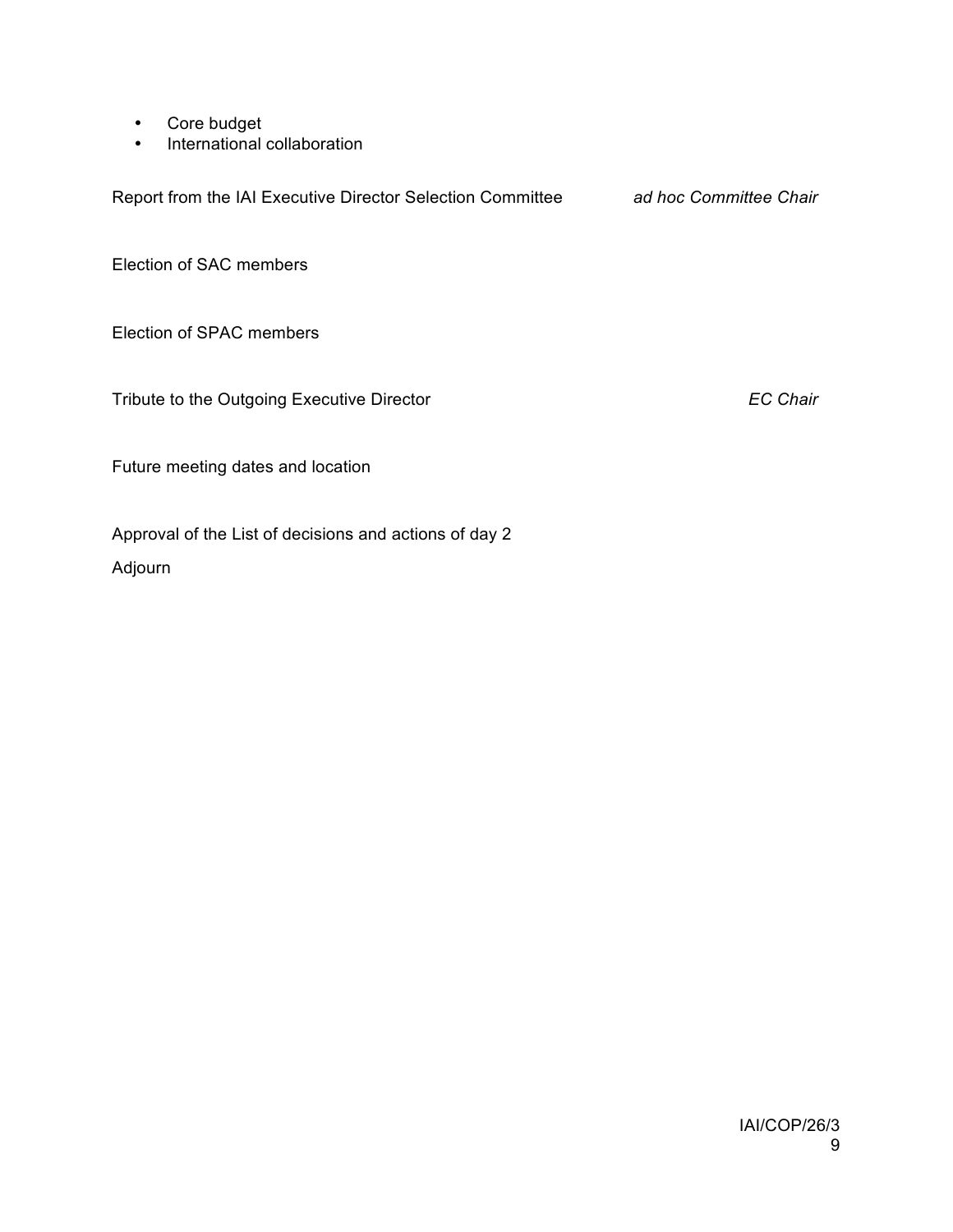# **Participants:**

#### **CoP Country Representatives**

|  | Argentina: | Jessica Diaz |  |
|--|------------|--------------|--|
|--|------------|--------------|--|

- Brazil: Jean Ometto
- Canada: Doris Fortin
- Chile: Gladys Santis
- Colombia: Omar Franco Torres
- Costa Rica: Roberto Villalobos
- Dominican Rep. Erick Bernard
- Mexico: Ciro Pérez Silva
- Panama: Felix Wing, Milagro Mainieri
- Paraguay: Fernando Mendez Gaona
- Uruguay: Martín Lorieto Giucci
- United States of America: Maria Uhle, Paul Filmer

# **SAC**

Edwin Castellanos

#### **SPAC**

Brigitte Baptiste

#### **IAI Associates**

Susana Adamo (CIESIN) Reynaldo Victoria (FAPESP)

#### **Observers**

Erica Key (Belmont Forum) Ubaldo Elizondo (CAF) Rodney Martinez (CIIFEN)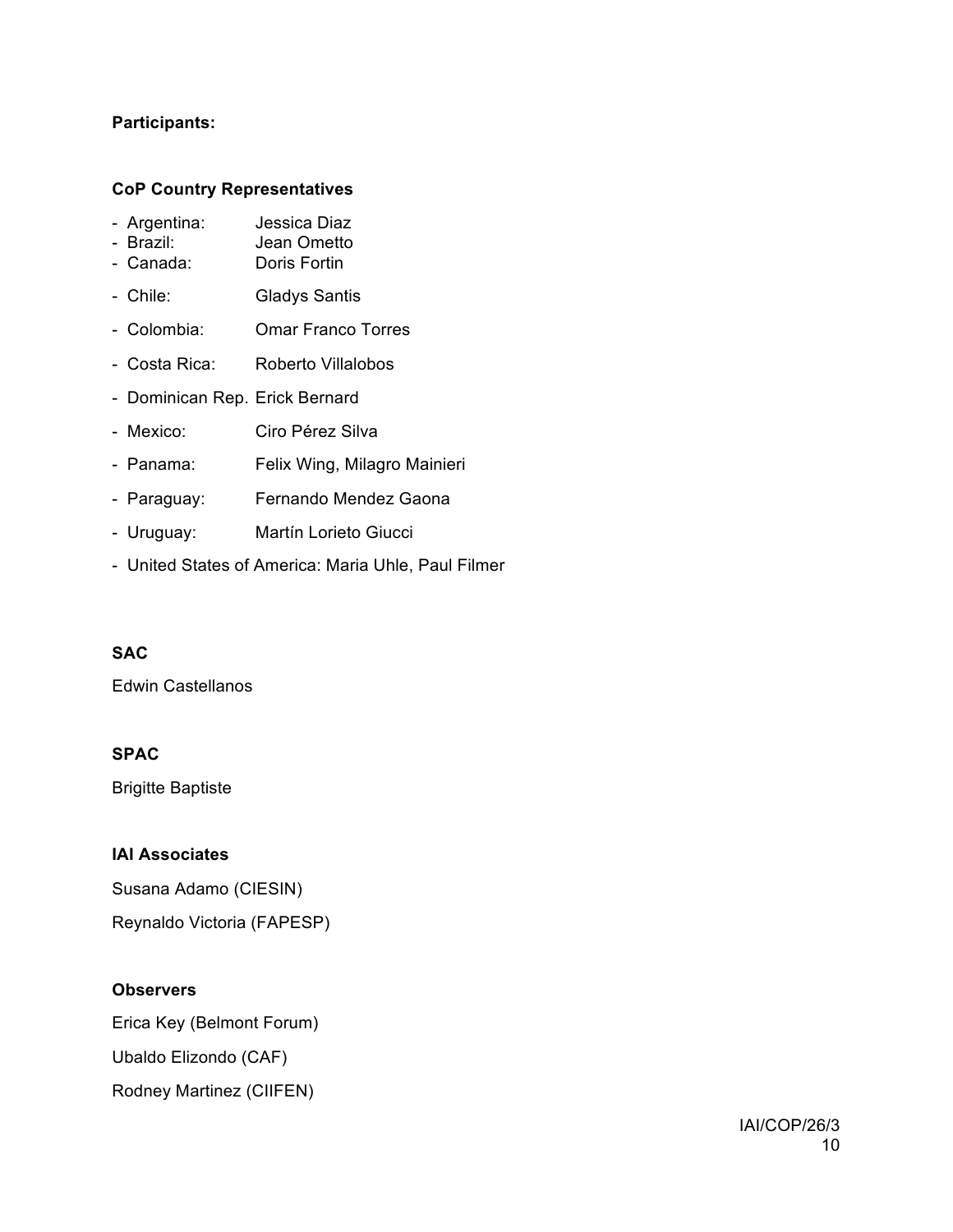Anne-Hélène Prieur-Richard (Future Earth)

Manuel Limonta (ICSU-ROLAC)

# **IAI Directorate Staff**

- Marcos Regis da Silva (Executive Director)
- Marcella Ohira (Deputy Executive Director & Director for Capacity Building)
- Elma Montaña (Director for Science Programs)
- Rafael Atmetlla (Director for Finance and Administration)
- Ana Murgida (Director of the Science-Policy Liaison Office)
- Jorge Grandi (Science-Policy Counselor)
- Ione Anderson (Manager for Science Programs UN Liaison)
- Soledad Noya (Executive Assistant)
- Elvira Gentile (Temporary Assistant)
- Paula Richter (Communications Officer)

#### **1. Opening Session**

The Colombian Minister of Environment and Sustainable Development, Hon. Luis Gilberto Murillo, welcomed country representatives, SAC and SPAC members as well as representatives from IAI associate and observer institutions, and wished fruitful meeting outcomes to Member Countries. He stressed the need for science to continue providing information for decision making in global change related issues. This CoP marks the  $25<sup>th</sup>$  anniversary of the IAI.

Former Minister of the Environment of Peru, Hon. Manuel Pulgar Vidal, who had been host to IAI CoP 23 in 2015 visited the sessions and wished continued cooperation and success during the meetings.

#### **2. Election of Bureau**

The CoP elected the following members as the bureau for its twenty fifth session: Omar Franco from Colombia as the Chair, Jean Ometto from Brazil as the First Vice-Chair, and Martín Lorieto Giucci from Uruguay as the Second Vice-Chair.

*XXV/1 – Bureau of the Conference of the Parties*

# **3. Approval of the Agenda**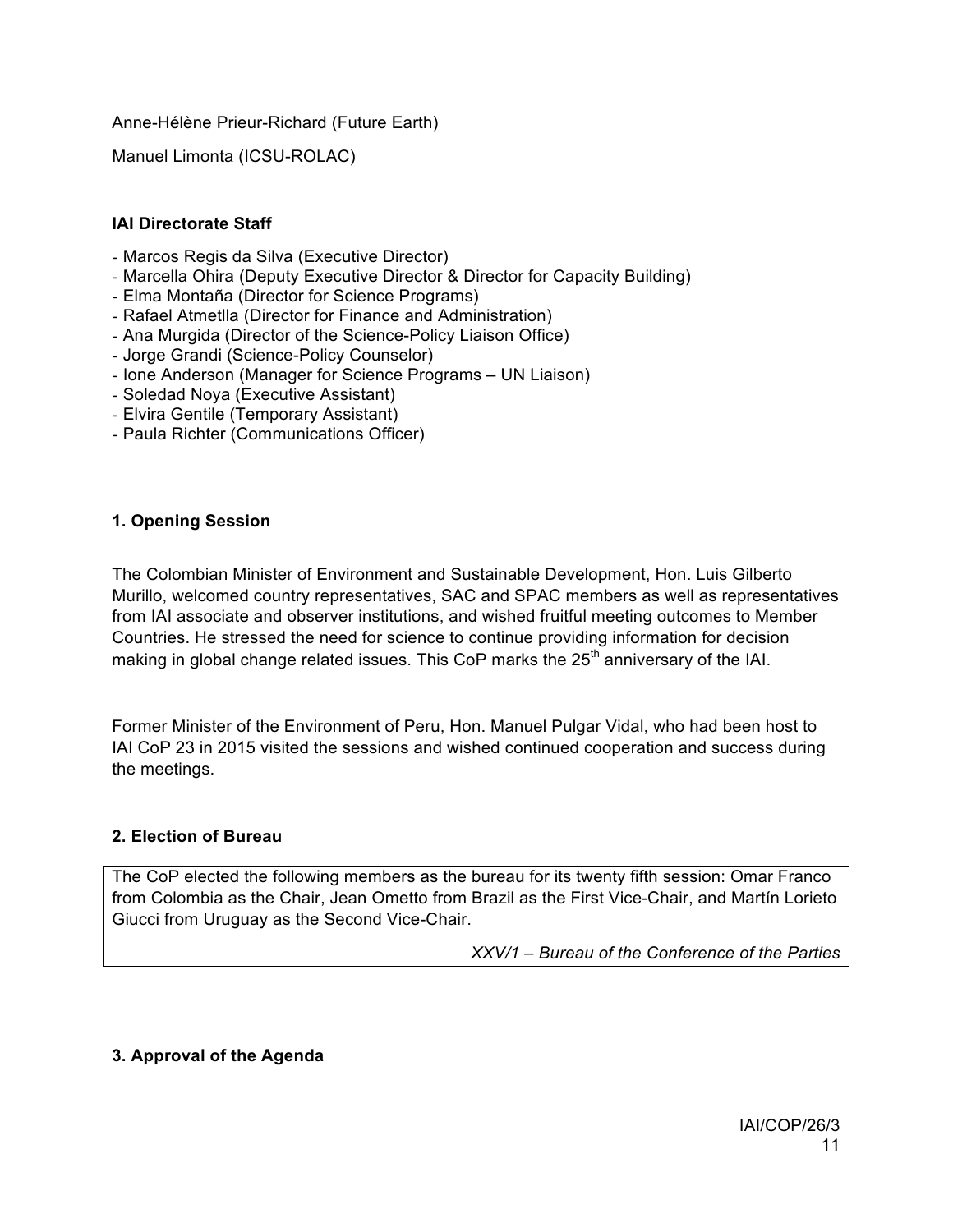The CoP approved the agenda of its twenty-fifth session.

*XXV/2 – Agenda of the CoP*

# **4. Approval of the minutes of the Special CoP and the 24th CoP**

The CoP approved the minutes of its twenty-fourth session.

*XXV/3 – Minutes of the 24th CoP*

The CoP approved the minutes of the Special Conference of the Parties in Panama.

*XXV/4 – Minutes of the Special CoP for the election of the Executive Director*

# **5. Election of the Credentials Committee**

The CoP elected the members of the Credentials Committee: Costa Rica, Panama, Paraguay and Soledad Noya from the IAI Directorate. The committee in its composition is appointed for two years and the members are requested to serve in the period between sessions. *XXV/5 – Election of members for the Credentials Committee*

# **6. Presentations by observers**

**Future Earth**: Future Earth is an international program on sustainability science which aims at building scientific knowledge and partnerships with decision makers and other stakeholders. The program has transdisciplinary approach for all activities in order to strengthen the interphase between science and policy. Although different in nature, Future Earth and the IAI have similar visions and objectives and there are many opportunities to strengthen partnership in science, capacity building and the science-policy interphase in the future.

**ICSU-ROLAC**: The regional office of ICSU is now based in San Salvador. ICSU ROLAC is interested in renewing and strengthening the links with the IAI. Activities are planed for interaction mainly in Central America, which will benefit the region.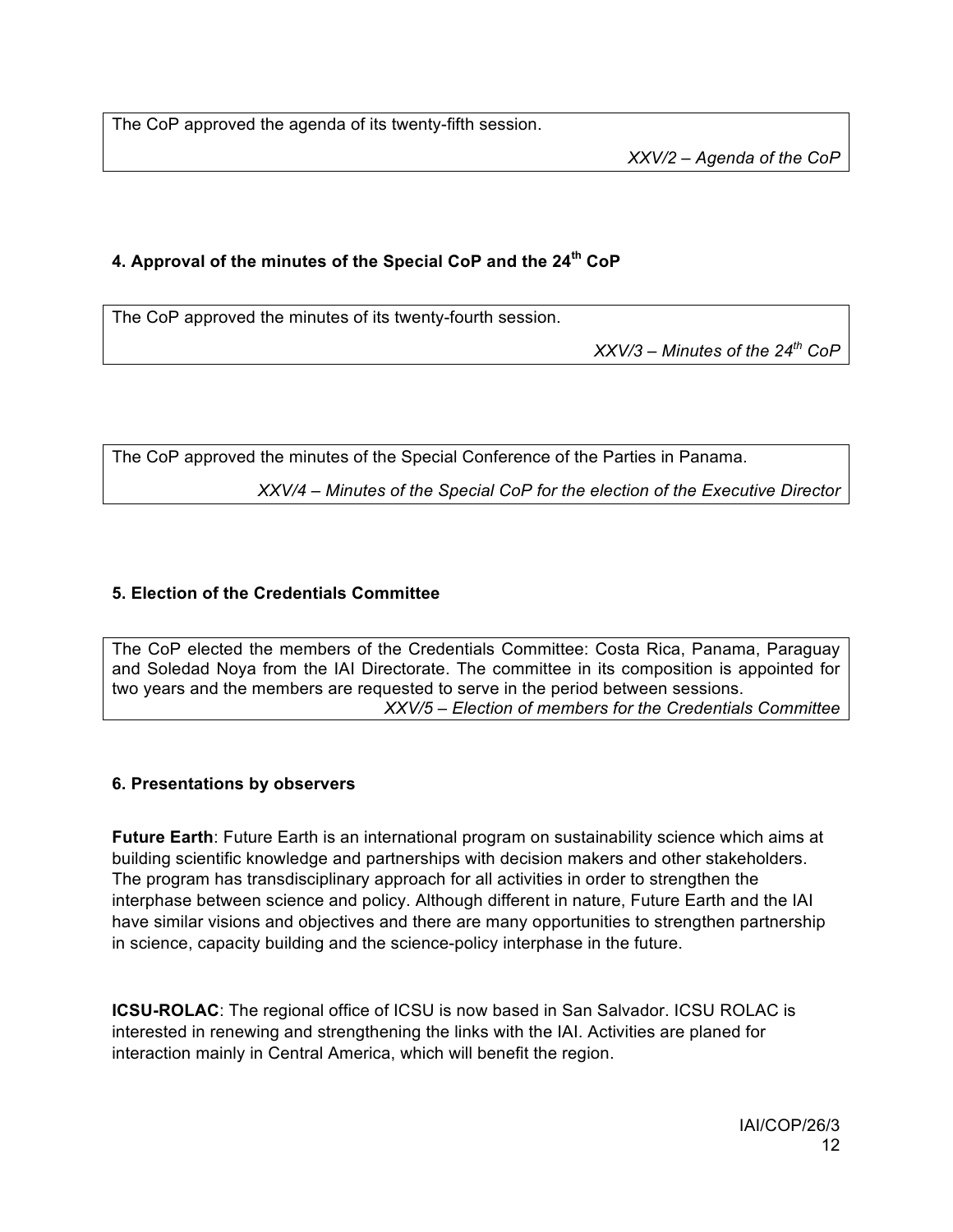**CIESIN**: The Center for International Earth Science Information Network is a Center of Columbia's University Earth Center that is Associate of the IAI since at least 2002. CIESIN works at the intersection of natural, social and information sciences through on-line tools, databases, training and interdisciplinary research on those themes and the interactions among them. The specific mission is to provide access to and enhance the use of information worldwide, advancing understanding of human interactions in the environment and serving the needs of science and public and private decision-making. One of the major programs of CIESIN is the Socioeconomic Data and Applications Center (SEDAC).

**Belmont Forum**: Belmont Forum (BF) is a global funding partnership with over twenty-five core member organizations representing over fifty countries on six continents. BF partners with more than seventy-five organizations to institute multinational calls for proposals. Its mission is to advance adaptation, mitigation, and understanding of global changes. BF is part of the governing council for Future Earth.

Characteristics of BF projects are co-development and co-implementation, and encouragement of the use and reuse of the information generated by these projects in order to advance sustainability. BF has supported over 450 scientists and stakeholders in more than 35 countries. The Belmont Forum has developed Collaborative Research Actions (CRAs) to address the Belmont Challenge priorities; lever Belmont Forum members existing investments, and bring together new partnerships. One of the aims is connect researchers and implementers for knowledge sharing and evolving best practices by building a global transdisciplinary culture.

Opportunities for partnership are in the fields of ocean sustainability, disaster risk reduction and resilience, science for the sustainable development goals, Arctic, biodiversity and ecosystem services and food security and safety. Calls for discussion at the next plenary are climate, environment and health as well as Africa regional priorities.

Activities to engage more members include the Americas Information Days that will be held in São Paulo in November 2017. The IAI is invited to showcase potential partners for attending to these meetings. A Transdisciplinary Science Annual meeting is planed for April 2018 in Cape Town.

The primary opportunities of the Information Days are related with the ability to work with diverse organizations towards common goals. It is a priority to Belmont Forum to connect with the university system and the NGO system in the Americas. The Info Days is going to be a launching point for such linkages. Belmont seeks feedback to identify the best ways to engage and enable national or state organizations to be able to support their own people to participate in an activity. Belmont Forum is leveraging existing activities, and hopes to have participants from the Americas to connect with others using small amounts of funds.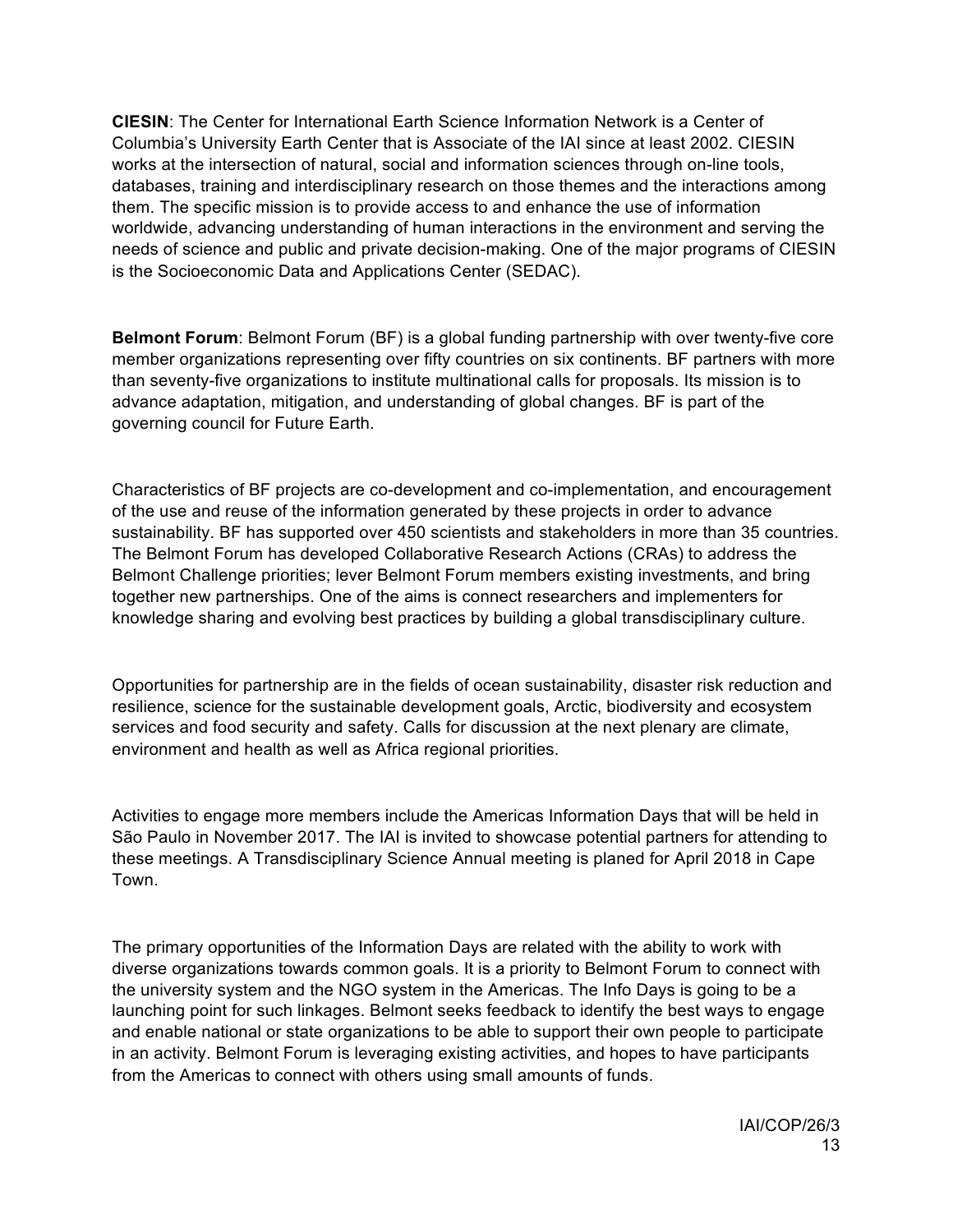# **7. Report of the Credentials Committee**

The Credentials Committee informed that twelve delegations had submitted the official credentials to participate in the CoP: Argentina, Brazil, Canada, Chile, Colombia, Costa Rica, Dominican Republic, Mexico, Panamá, Paraguay, United States and Uruguay. Required number of accredited Parties to constitute quorum is eight.

*XXV/7 – Quorum*

#### **8. Report of the Executive Council**

*8.1. Issues brought forward from the 42nd EC meeting for approval or action by the CoP* Based on the recommendations from the 24th Conference of the Parties (CoP) in Santiago, Chile the Executive Council (EC), during its 42nd Meeting took the following actions:

- 1. The EC directed the SAC, SPAC and the Directorate to identify the types of dissemination products that can be developed in terms of budget, efforts, and time (Anniversary book, white book including a 1.5 degree chapter, a chapter on Central America).
- 2. The EC, in honor of the 25th Anniversary of the IAI, agreed to begin to focus on developing a strategic set of research priorities for the IAI. The first step in this process was to organize a workshop with EC members and interested CoP members along with the SAC and SPAC to explore these priorities. This workshop was held prior to CoP 25 (see section 8.3 in this report).
- 3. The EC was requested to define the process of hiring the new Executive Director. A full description of the process and results can be found in the minutes of the Special CoP of 2017.

*8.2. Issues brought forward from the 43rd EC meeting for approval or action by the CoP* EC-43 decisions and actions to be forwarded to the CoP were XLIII 3-13.

#### • *XLIII/3 – Committee to recommend candidates to the Science Advisory Committee (SAC)*

The EC decided that the members of the Committee to recommend candidates for the election of members to the Scientific Advisory Committee (SAC) would be Brazil, Paraguay, and USA. The report will be presented at the CoP.

#### • *XLIII/4 – Committee to recommend candidates to the Science-Policy Advisory Committee (SPAC)*

The EC decided that the members of the Committee to recommend candidates for the election of members to the Science-Policy Advisory Committee (SPAC) would be Chile, Colombia, and the USA. The report will be presented at the CoP.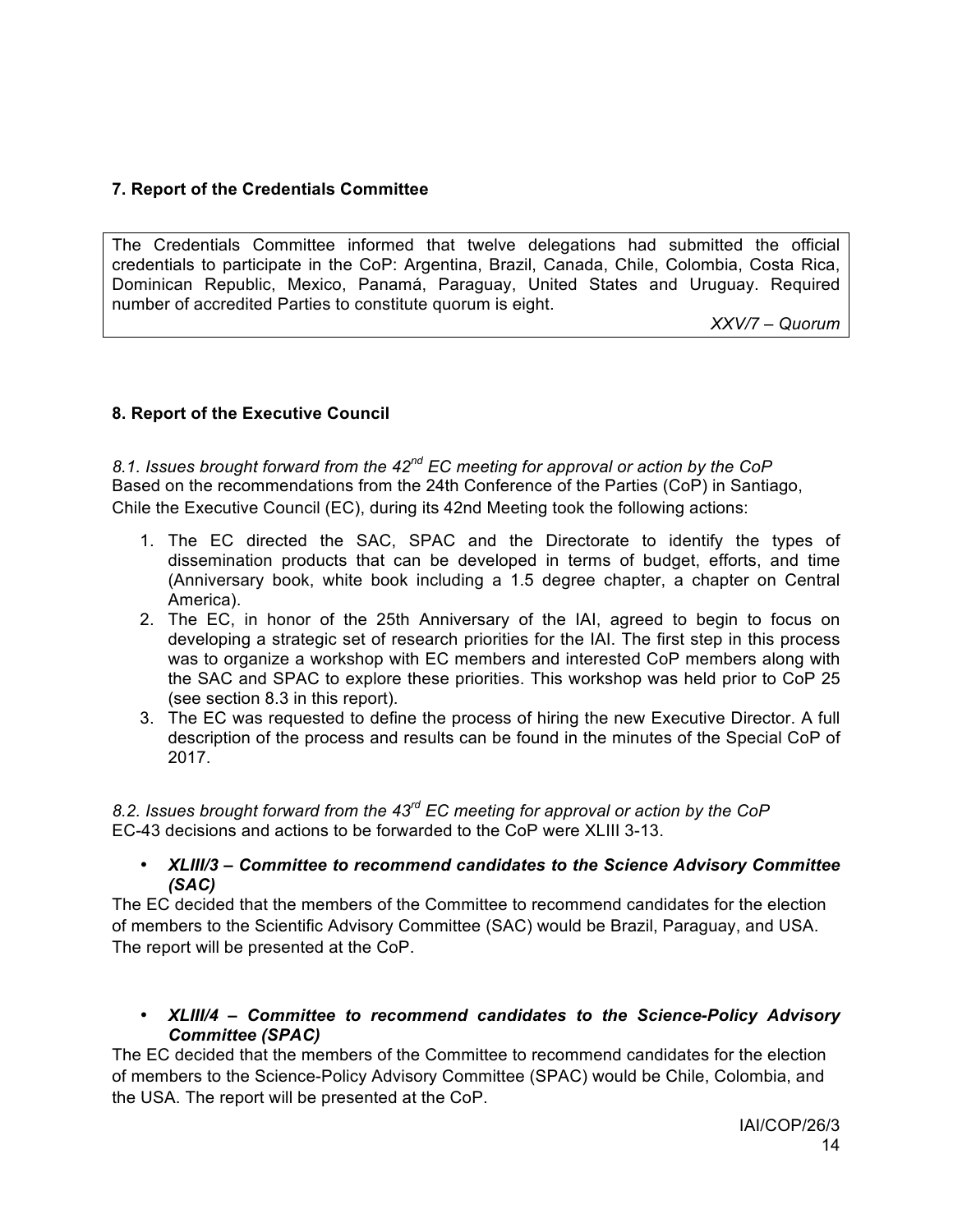#### • *XLIII/5 – Member Country data-sheets*

The EC directed the Directorate to post individual member country data-sheets on the IAI website informing on the benefits the country receives from the IAI and the contributions from the country to the Institute.

# • *XLIII/6 – Open data policy and principles*

The EC will recommend the CoP to define and establish an open data policy and principles.

# • *XLIII/7 – Access to official IAI documents*

The EC will recommend the CoP that EC, CoP, SAC and SPAC documents be publicly accessible on the IAI website.

• *XLIII/8 – Recommendations from the EC-SAC-SPAC Science-Policy Workshop* (see section 8.3 in this report)

• *XLIII/9 – Participation in the Belmont Forum Americas Information Days* The EC decided to recommend CoP representatives to contact funding agencies within their countries to participate in the Belmont Forum Americas Information Days in Sao Paulo, Brazil, in the first week of November 2017.

• *XLIII/10 – Core Budget Request and Country Contributions for FY 2017-2018* The EC accepted the Core Budget request for 2017-2018 and to maintain without changes the level of Country Contributions for 2017-2018. The decision will be forwarded to the CoP for approval.

• *XLIII/11 – Acceptance of financial statement as of 28 February 2017* The EC accepted the financial statement as of 28 February 2017.

#### • *XLIII/12 – Acceptance of auditors' reports of financial statements ending 30 June 2015 and 2016*

The EC accepted the Auditors´ reports of the financial statements as of 30 June 2015 and 2016.

# • *XLIII/13 – Membership of the Financial and Administration Committee (FAC)*

The Financial and Administrative Committee (FAC) is open for new members. This Committee has only one member.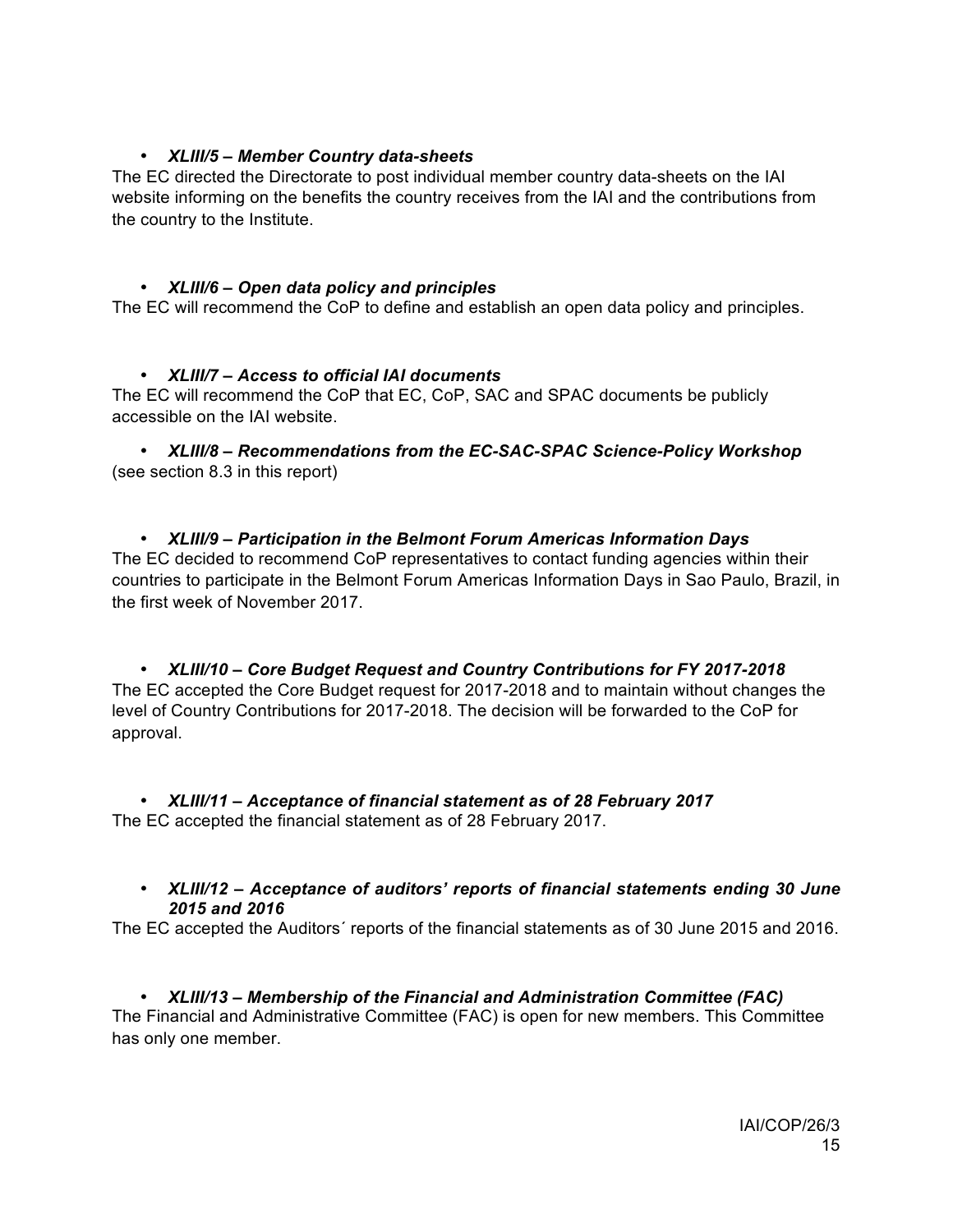The CoP directed the Directorate to remind Member Countries on the need for more members on the Financial and Administration Committee (FAC).

*XXV/20 – Membership of the Financial and Administration Committee (FAC)*

# *8.3. EC-SAC-PAC Science-Policy Workshop*

The IAI should capitalize on the excellent science it has supported in its first 25 years, and start using the data and results to make them more relevant to policy makers. Discussions during the workshop focused on how to set the next Collaborative Network Program to achieve policy relevance. One of the ways identified was engaging CoP members much more actively and embarking in a true co-design in which SAC, SPAC and CoP members are able to work together to identify priorities that are relevant to all IAI members, and that are cross-cutting to benefit all actors involved. Projects will continue to be multinational, and to involve social sciences. Stakeholders need to be engaged in the design phase of the projects, which is a true co-design. The idea is also to have all project investigators being part of the program, rather than individual projects to identify areas of synergy between the projects. In the proposals, research teams will have to clearly state what they plan to deliver to decision makers.

Recommendations from the EC-SAC-SPAC Science-Policy Workshop: science and capacity building programs of the IAI

- The Directorate will draft a long- term communication strategy and plan.
- The Directorate will draft a long- term funding strategy for the IAI.
- Organize similar workshops at future EC-CoPs.
- Encourage proactive participation by country representatives in the IAI and to identify country priorities. Focal points to report on IAI research project results in their countries.
- The Directorate will prepare an outreach brochure that will be updated on a yearly basis.
- Importance of payment of country contributions. Request to country representatives to work on this.
- See how projects can enhance their capacity to communicate their results to stakeholders (perhaps have a specialist within the project, build strategic alliances)

The EC Chair thanked all workshop participants for their input and discussions, which set the basis for a plan for the next 25 years of the IAI.

# **9. Progress report of the IAI Directorate**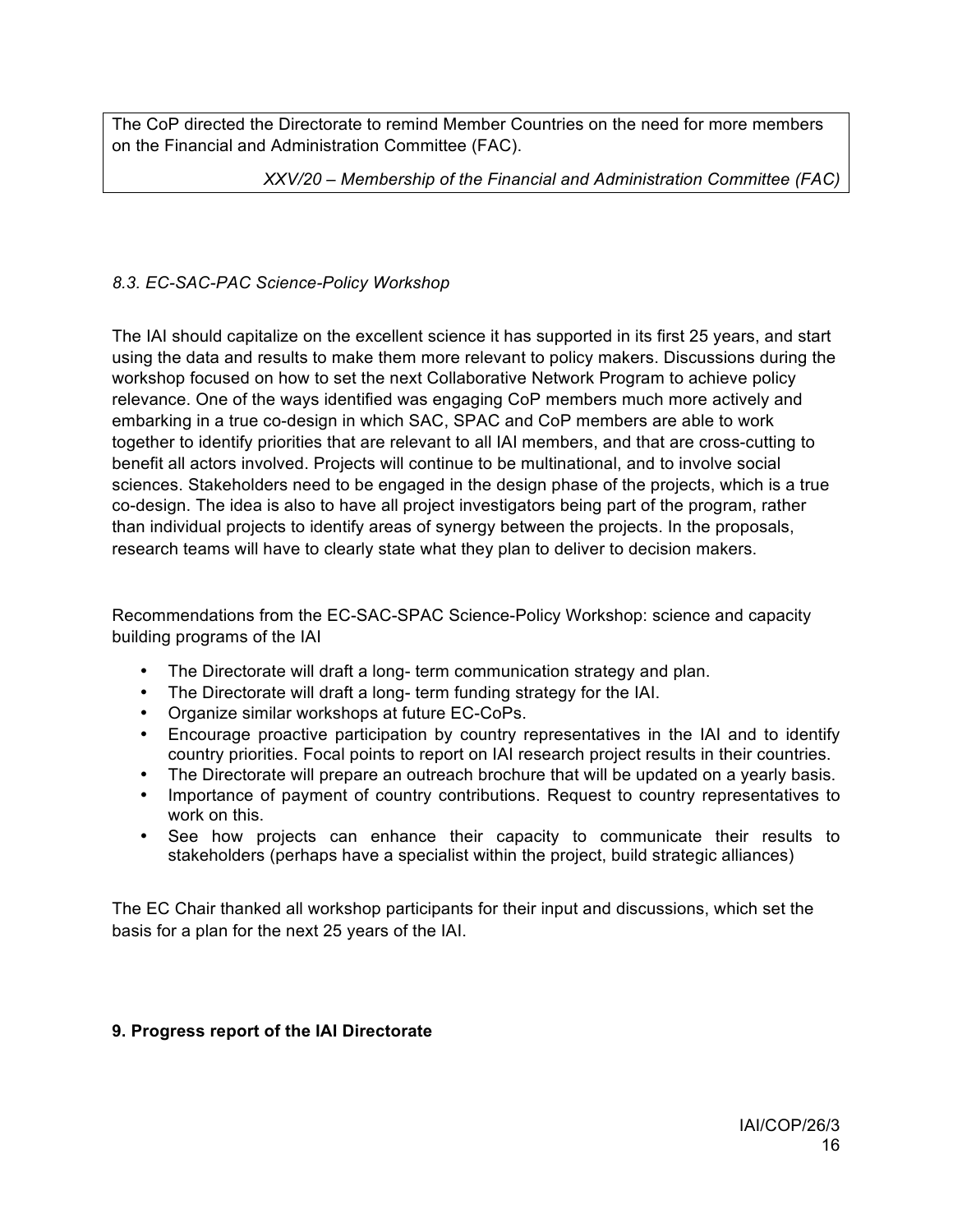#### *9.1. Science programs*

The CRN 3 is ongoing with 10 projects (each funded at US\$ 700k-1M; with a duration of 5 years plus a 2-year no cost extension). The program also includes 7 smaller projects with a funding of US\$ 98-200k and 3-year duration, which analyze the process of science-policy linkages. The entire program involves 131 investigators from 71 institutions in 14 IAI Member Countries. Students trained in the framework of the projects were 239 students in research, 73 of them with IAI scholarships. 371 students participated in courses promoted by the projects.

Seven supplementary CONICET – IAI (2013-2018) grants are awarded to seven Argentine CONICET's teams working on CNR3s at a level of US\$ 5,000 to 10,000 / year. The first disbursement was two years ago, and the process has started for the next one.

CRN3 projects are in their fourth year of development. The CRN 3 was an ambitious inter- and transdisciplinary call that attracted promising proposals. However, some initial difficulties to fulfill the expectations required major intervention from the Directorate for redefining project workplans and aims. Researchers devoted "additional" efforts to achieve and maintain excellence in science. As a result, the IAI has improved scientific capacities in place, major achievements in interdisciplinary research, and good experiences in transdiscipline. Today science integration is a trademark of the IAI.

The project on climate services is deeply interdisciplinary and transdisciplinary, as it includes researchers, officials from five meteorological services, and the private sector (associations of agricultural producers). This co-designed project provides data and information to the public using user-friendly interphases. Project activities include modeling of different variables at different time and spatial scales and yield forecast systems.

Another example is the project on ocean ecosystems. The CRN3 grant is the third IAI long-term grant this team has been awarded. The research of this team has evolved from pure physical oceanography to interdiscipline. Data generated by the project systematically feed important data repositories, something that few projects in the IAI do. The outreach and science for action of this project are well-developed aspects. Project investigators presented at the UN Ocean Conference in June 2017.

Today, the IAI faces new challenges and opportunities. Governance is fragmented, new partnerships need to be established, and non-scientific funding sources identified. The new Small Grants Program (SGP) and future IAI science programs will take the needs and priorities of Member Countries into consideration. Under this new scenario, enhanced transdiciplinarity will be required, with researchers and scientific knowledge immerse in a complex game of agendas and powers. The relevance of the science will be defined at various overlapping scales, and there will be no straightforward solutions, but a game of balances (e.g., excellence & relevance).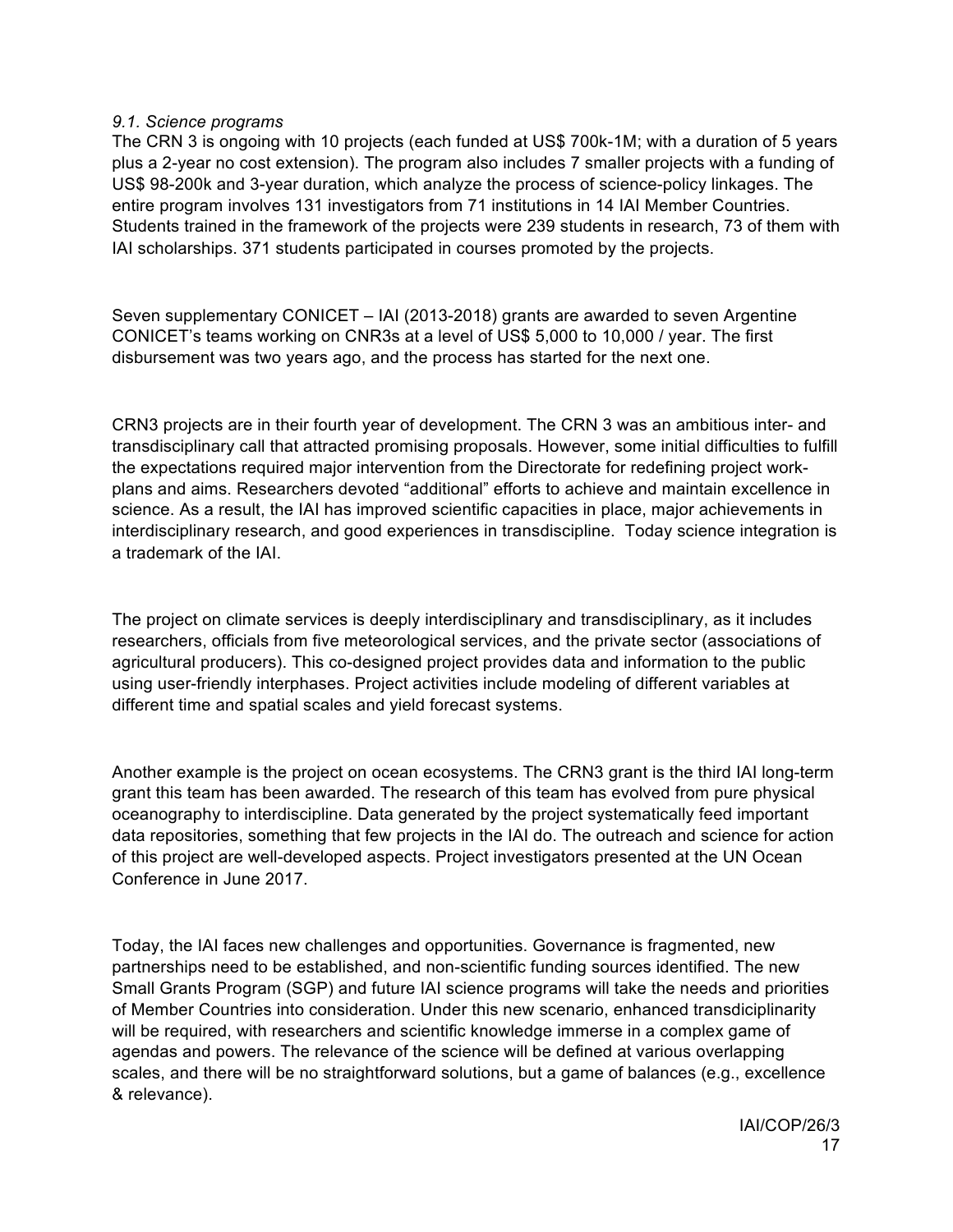Leading such an ambitious program will require establishing partnerships. New projects will have to re-use data, and synthesize the knowledge generated to build a community of projects. Collaboration and input will be necessary from the CoP, SPAC, and SAC. Revitalized roles for the CoP will be related with determining the relevance of research to national priorities and with helping disseminate IAI science among different communities and sectors within the countries.

The SPAC will be needed to identify opportunities for successful research uptake; identify significant stakeholders: users, donors, partners; facilitate partnerships with non-scientific actors; advise on channels and mechanisms for interaction; and assess the relevance and potential impact of the projects (proposal selection and monitoring).

The SAC has been the guardian of IAI's scientific excellence. The continued contribution from SAC is fundamental to the Directorate in guiding and disseminating research, and facilitating links with global environmental governance institutions. An important task will be the implementation of a peer review mechanism for the assessment of IAI science at the stages of proposal selection and project monitoring. The linkages between the SAC and the SPAC will help achieve balance between societal relevance and impact and scientific interest, robustness, and academic freedom.

A CRN 3 researcher meeting is planned for 2017. Results will be discussed during the meeting to identify relevant disciplinary, interdisciplinary, and transdisciplinary outcomes and experiences. Crosscutting syntheses will be promoted as well as a hands-on capacity building activity on science communication oriented to achieving specific outreach products. Researcher meetings have proven inspiring and motivating in tightening links within the IAI scientific community.

The NSF has approved the proposal submitted by the IAI for a new SGP: "The role of ecosystem services in adaptation to global change". The theme was selected with the idea that addressing ecosystem services, adaptation -and potentially mitigation- would imply strong codesign of research between natural and human sciences. Proposals will have to clearly reflect fully implemented transdisciplinarity and co-design. The SAC and SPAC will be involved in the evaluation, implementation and monitoring of the proposals. The call will encourage leadership by mid-career PIs and social scientists. The idea is that this program will be co-funded through the Inter-American Forum of Funding Agencies.

The approach to the call for proposals will be innovative. As part of selection process, teams of pre-selected proposals will participate in a capacity building activity for scientists and policy makers, aimed at improving the quality of transdisciplinarity in the proposals, and aid team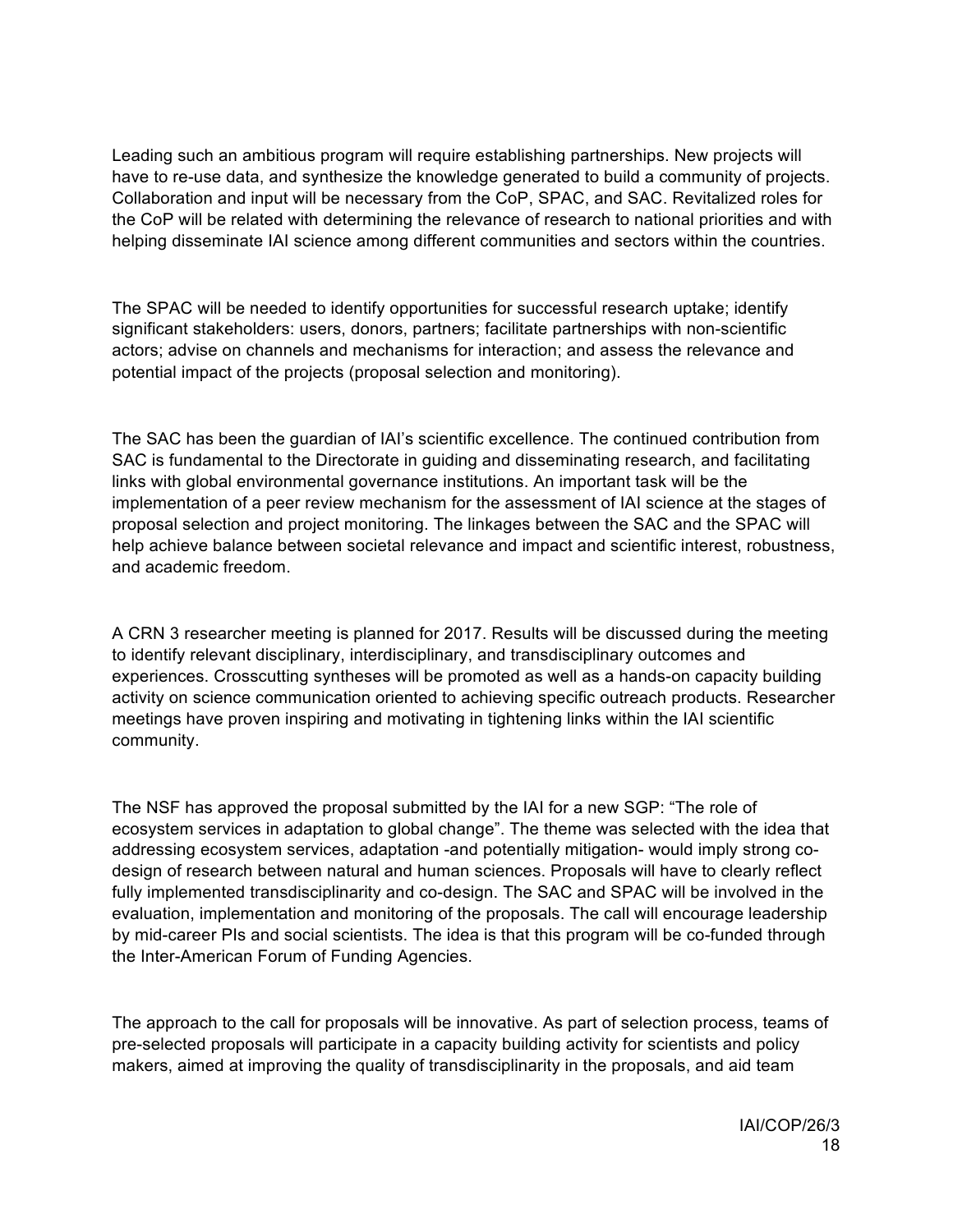integration. Coordination functions will include synthesis, cross-fertilization, synergies, and crosscutting activities and products, integration of data, use of pre-existing data.

*Future Earth: The new SGP has strong linkages with one of the Knowledge for Action Networks on natural assets and Latin America and the IAI could take some leadership in developing areas of interaction. The open networks are also a possibility.*

*CIIFEN: The experiences of the projects on climate services and ocean ecosystems could be shared to other regions and meteorological services, because this kind of scientific expertise is needed to improve operations.*

*United States of America: The Earth Journalist Network could be approached to collaborate with communicating science to society in non-scientific language.* 

*Science-Policy Counselor: 5% of project budgets could be allocated exclusively to communication.*

The CoP directed the Directorate to find ways to enhance the capacity of IAI research projects to communicate their results to stakeholders.

*XXV/28 – Augmenting science communication capacities of IAI research projects*

# *9.2. Capacity building*

Capacity Building has helped to expand science and science-policy capacities in the Americas. The program has been effective in engaging small countries and countries that have not been very active in IAI science programs. The capacity building program has contributed to developing programmatic, institutional and financial partnerships and increase visibility of the Institute.

IAI capacity building is carried out through three principal mechanisms: 1.Support to graduate students (science programs, CRN); 2.Technical workshops (science programs, CRN); and 3.Professional Development Seminars (PDS) + science-policy fora. These fora are held backto-back with the PDSs and are usually open to a wider audience. The PDSs are designed to address gaps the IAI science program, regional representation, partnerships and other needs and priorities.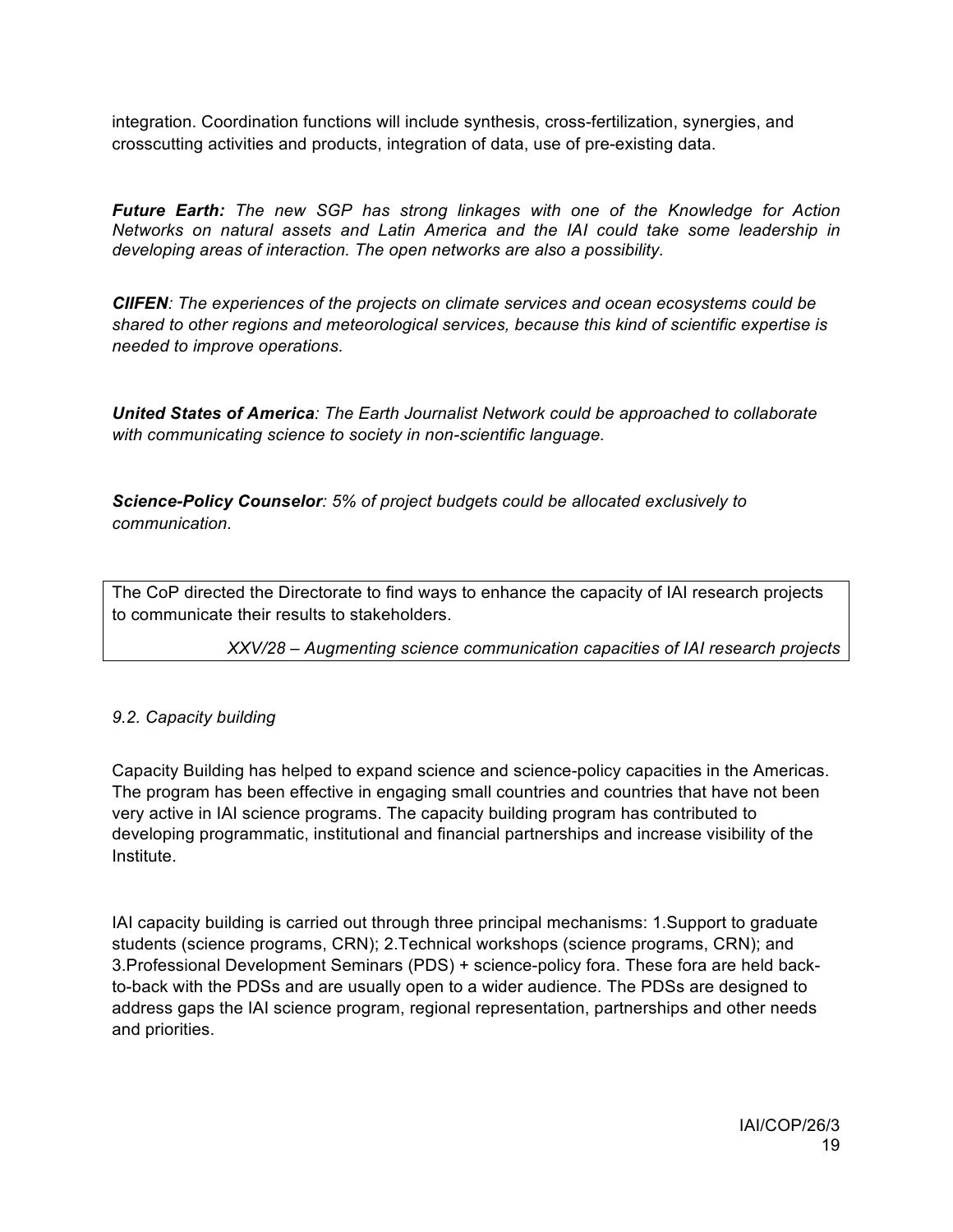In the context of the new global change science, the objective is to train future leaders in science, policy and management at the same venue, where they have the opportunity of engaging in a constructive dialogue and collaboration. The IAI is in the forefront of developing processes for team building and implementing inter- and transdisciplinary research.

The Seed Grant program associates capacity building seminars to development of transdisciplinary research in 1-2 year projects for scientists and policy makers to work together. The richness of the IAI venue is that it brings communities together that would otherwise not communicate with each other in a way that allows for developing dialogue, trust, and communication; identifying common interests and problems; integrating expertise and knowledge and join efforts to frame and carry out policy relevant research in a process of learning by doing. Innovative, low cost and with broad impact, the Seed grant program has funded 11 networks/ projects involving 68 professionals from 53 institutions (academia, government, NGOs, private sector) in 15 countries. The original IAI seed grant funding of US\$220,625, leveraged US\$124,403 in participants' institutions.

In the period 2011-2015, the Seed Grant program and the seven seminars realized were evaluated as excellent (37 informants, 25 reports and other documents), as they allowed engaging young researchers with decision makers; provided training in cutting-edge methods and concepts (particularly transdiscipline), exposed young scientists to team science process; focused on achieving both scientific and policy outcomes; strengthened proposal development skills and management capacities; provided funding to develop projects to apply knowledge and tools imparted from training.

The capacity building program for 2016-2019 is funded with a grant from NSF of US\$400 K, to carry out four training events. Given the leverage of resources already achieved, the grant will allow organizing seven events:

- 1) Professional Development Seminar on Managing ecosystem services from Tropical forests, 25-30 July 2016, Liberia, Costa Rica and 8-12 May 2017, Santiago, Chile (22 participants, 17 institutions, 9 countries, 6 projects).
- 2) School of Advanced Science on nitrogen cycling, environmental sustainability and climate change, 31 July –10 August 2016, São Pedro, SP, Brazil (funded by FAPESP with US\$150 K, more than 100 graduate students participating, CRN 3 researchers gave lectures, the IAI was the international partner)
- 3) Professional Development Seminar on Transdisciplinary approaches to integrating policy and science for sustainability, 28 Nov.–2 Dec. 2016, Puerto Plata, Dominican Republic and 3-7 Oct. 2017, Calgary/Banff, Canada (more than 200 applications received from public and private sectors; important role of Dominican Republic government, Canada's Banff International Research Center (BIRS), and University of Calgary as hosts and cofunders; AAAS partner and co-funding). The seminar has 27 participants from 27 institutions in 14 countries. Four teams will submit proposals directly to funding agencies.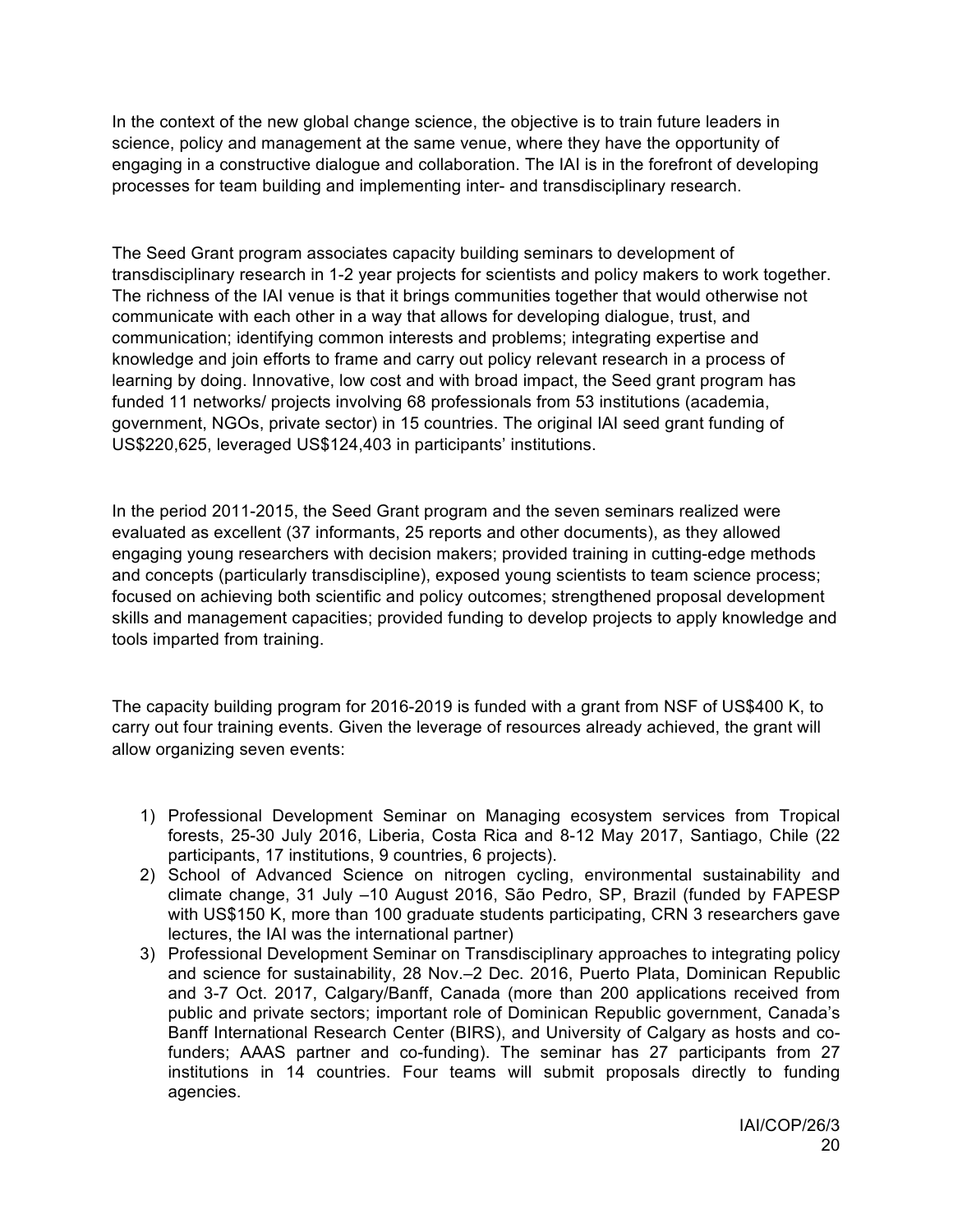4) School of Advanced Science on Climate Change: Scientific basis, adaptation, vulnerability and mitigation, 3-15 July 2017, São Paulo, Brazil (FAPESP funding US\$150K, IAI international partner, 130 graduate students, CRN 3 experts as lecturers, increased IAI visibility, >450 applications from 59 countries).

Seminars are divided in two parts, with an intersession period of about one year during which participants, organized in groups, develop the research projects they propose during the first part. These projects have no seed funding and the outputs are papers and policy briefs.

The training activities of the IAI are now shared also via webcasts and webinars. Lectures are recorded and made available on the IAI website.

# *9.3. Science-policy office*

The office is operating under the mandates of the IAI Tripartite Governance Agreement and the Agreement between the IAI and Argentina's MINCYT, and collaborates with the SPAC. These established mandates have been transformed into productive actions on program development, engagement and outreach activities. Results achieved so far are related to interactions with research teams, science-policy professional seminars, and analysis of the IAI programs´ impacts on policy.

Science-policy links are sustained by scientific production of interdisciplinary networks aiming at and synthesized for decision-making and impacts and inter-institutional relationships of the research projects.

The program of the Science - Policy Liaison Directorate includes exploring and analyzing research networking and output; providing periodic feedback to CRN project workshops and Professional Development Seminars to grow science-policy linkages; organizing IAI regional scientific meetings for science-policy prospectives; including the Young Professional Network in outreach activities; intensifying and formalizing joint activities with academic and non-academic institutions for training, synthesis, prospective, communication and outreach.

# *9.4. Global outreach*

The IAI has contributed to the work of the UNFCCC, CBD and SDGs. The IAI is interesting to potential partners mainly because it is an intergovernmental body, with multilateral profile and flexibility. The Institute is an Observer in the UNFCCC. Being an Observer gives the IAI an opportunity to represent member countries at the national and regional levels. Many decisions of the Convention rely on the work done by international organizations such as the IAI. It is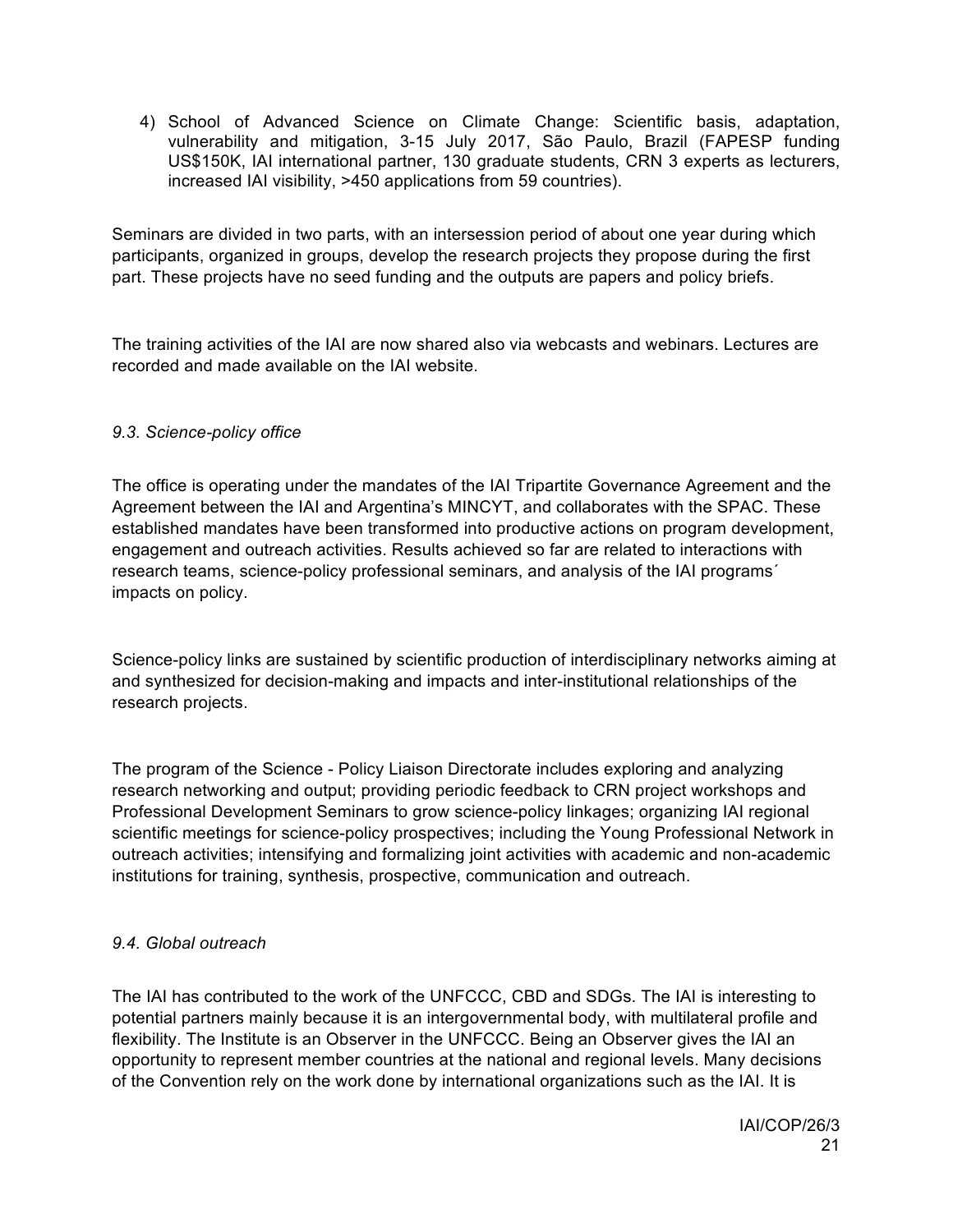important that IAI country delegates and national focal points of the conventions support the IAI at side events.

IAI participated in the UNFCCC SBSTA research dialogue RD8 Poster session: how combining local and scientific knowledge increases adaptive capacity to global changes for farmers in Mesoamerica (results from the research project on coffee production led by Dr. Edwin Castellanos). The IAI also featured a presentation on connecting science to people at 3 levels: high-level decision makers, mid-level technical officers in governments, local people directly impacted by multiple stressors.

In November 2016 the IAI attended the UNFCCC COP22 in Marrakesh where the IAI Massive online course (MOOC) on the impacts of climate change in Latin America was launch. Since then, the course, which was co-funded by CAF, has reached almost 7,000 participants. The MOOC was promoted by CAF, CBD and UNFCCC, CIIFEN and other organizations in social media. It is used in different institutions (high-school, national parks, government agencies), and the IAI is now analyzing ways for offering certification.

A two-day Science Forum was held at CBD COP13 in Cancun, co-organized with SEMARNAT, CONABIO, IUBS, Future Earth and the CBD Secretariat. About 300-400 participants attended the forum each day. Messages from that Forum were delivered to COP13 plenary. Issues addressed in COP13 included mainstreaming biodiversity in sectors such as agriculture, forestry, fisheries, and tourism.

The IAI in partnership with UNDP, Argentina (H.E. Diego Moreno, National Secretary of Environment, Climate Change and Sustainable Development), Dominican Republic (H.E. Francisco Domínguez Brito, Minister of Environment and Natural Resources) and the Cousteau Society organized a side event at The Ocean Conference, United Nations, New York, 5-9 June 2017. The IAI featured the work of the project on ocean ecosystems and delivered a statement to the plenary.

*Brazil: The IAI could apply to be an observer at the United Nations Economic and Social Council.*

# *9.5. Communications and outreach*

The IAI Directorate has been working on establishing a brand identity for the IAI. The IAI website is bilingual (English and Spanish) and responsive (its format is device-sensitive) with the aim of reaching the widest possible audience.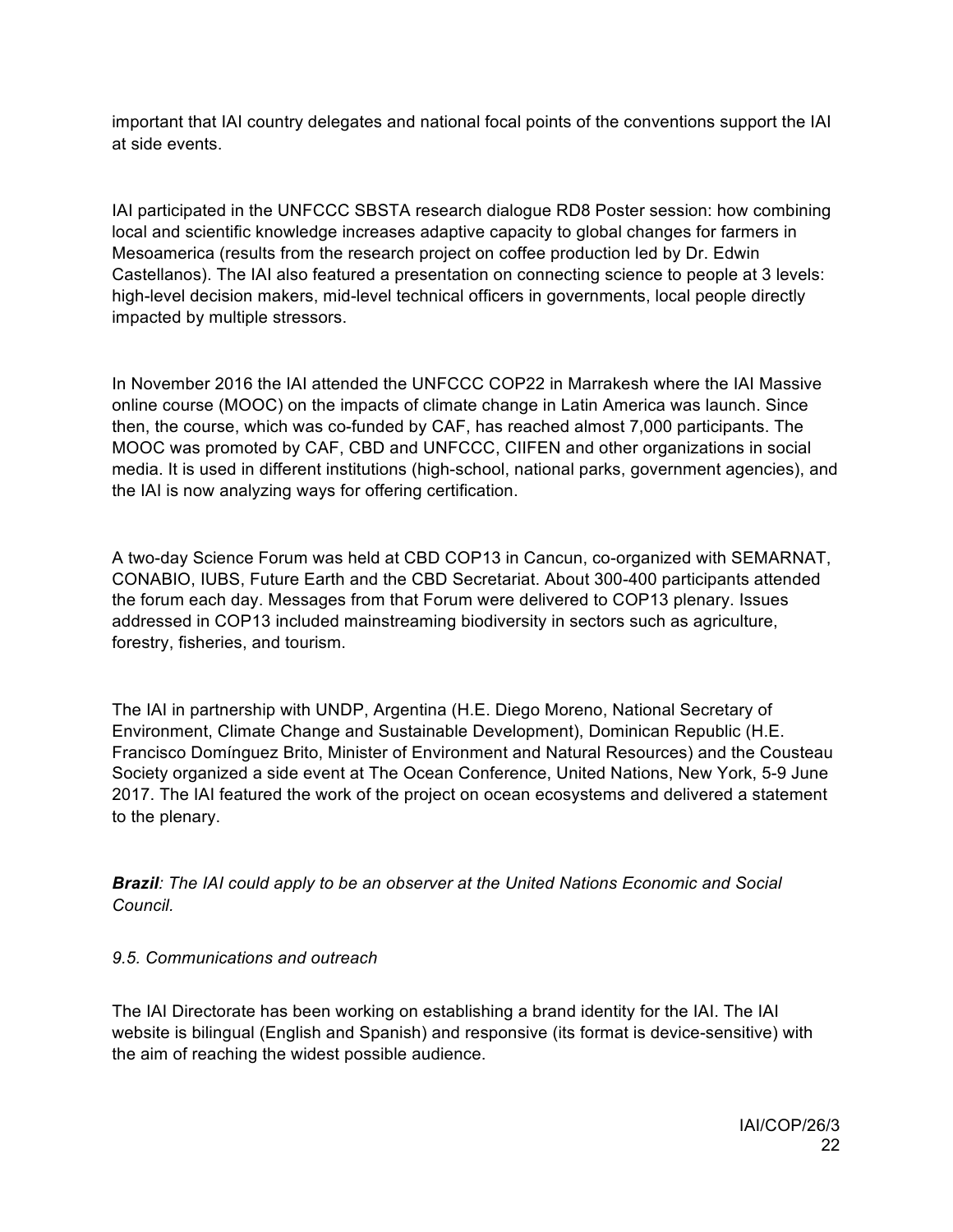The IAI is present in different social media, such as Facebook, Twitter, Google+ and YouTube. Outreach products that are being developed are an electronic newsletter, which is based on the website and the periodicity of which will be defined for the new phase the IAI is entering now. The biennial report 2014-2016 will be published at the end of the year. In addition, an informative brochure will be prepared and updated yearly. The Institute is adapting to the global trend toward visual products, such as short videos and documentary films (prepared by the Directorate and by the research projects), webinars and the MOOC.

The complexity of the IAI and its activities reflects in a fractal pattern, where the same processes are involved for communication within a small research project, institutional communication, establishment of partnerships and outreach to different fora at different scales. Therefore, the communication of the IAI requires the participation of all its actors and bodies and partners (CoP, researchers, SAC, SPAC, Directorate, internet) as it needs to occur in multiple sectors, scales, languages and modes.

A long-term communication strategy and plan for the Institute will be defined for work for the new phase of the IAI. These will be linked to the objectives, mission and plan of the Institute. The context: greater institutional and scientific complexity (more ongoing activities, initiatives, partnerships) and many other institutions, groups and stakeholders involved.

The IAI message needs to be sound, based on scientific achievements and on how these can contribute to decision-making for the wellbeing of society (keeping IAI mission in mind), in order for it to be effective and reach the target audiences. Fundamental questions that help optimizing efforts and achieving best results are What?/What for?/For whom?/How?/Where?/When?/Who? Answers to these questions vary according to the case. For communication to be effective it needs to exploit the niche of the IAI, target the right audience, tailor the message, use appropriate language and medium according to the needs, interests and culture of audiences and partners.

*SAC Chair: The issue of science communication to the users needs to be explored in depth. The IAI is a science-funding agency with a specific mandate: science has to be multinational, multidisciplinary and has to feed decision-making. In order to be useful to decision makers, science needs to be translated to appropriate language. All communication possibilities should be explored. IAI research teams might have a person in charge of the communication of science for policy-making. Boundary organizations devoted to developing the science-policy interface could be approached. The IAI itself is a boundary organization, and so the capacities of the directorate could be enhanced to carry out this communication task.*

*Panama offered their help in the drafting of a communication strategy for the IAI.*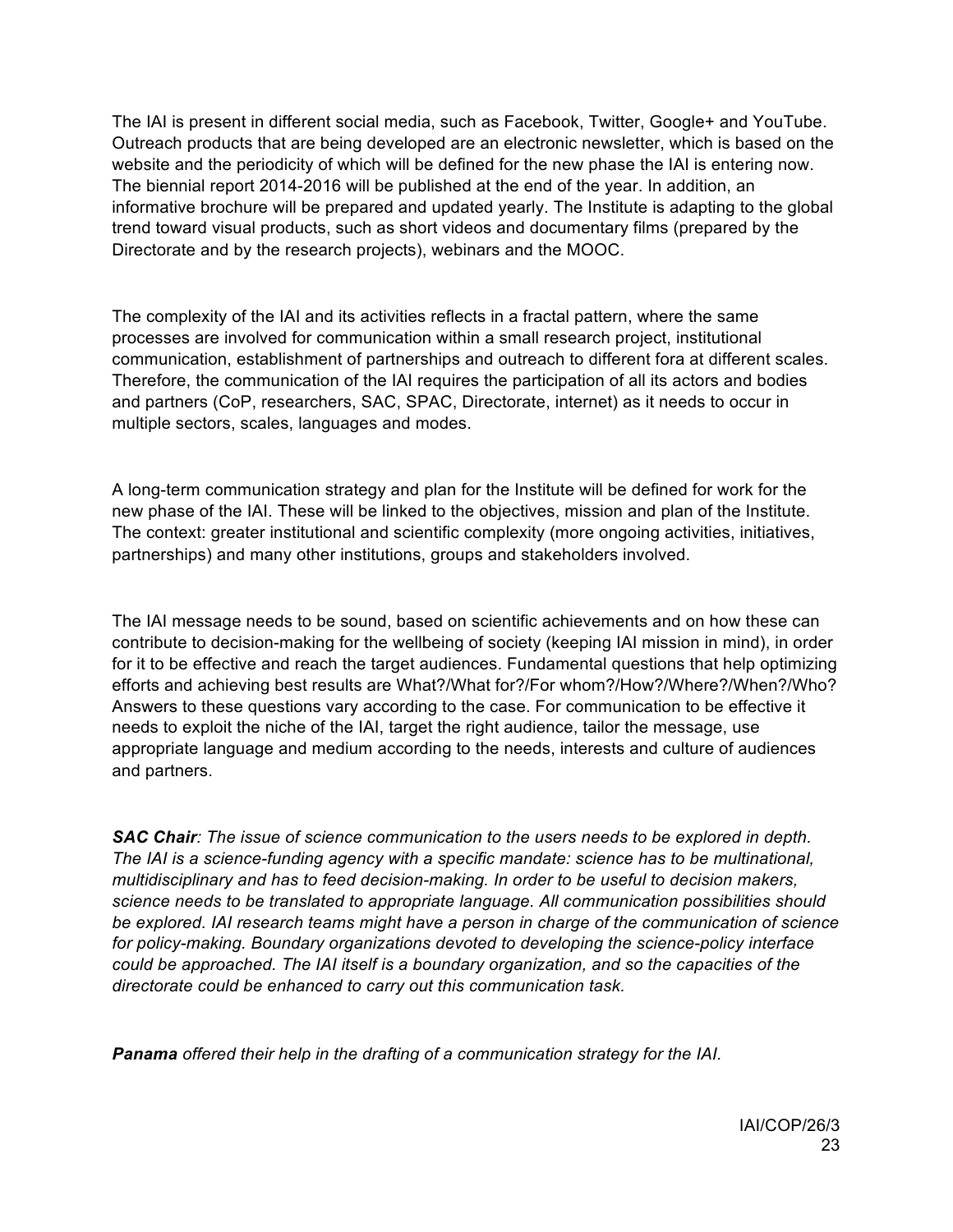The CoP directed the Directorate to draft a long-term communication strategy and plan. The document will be presented at the next CoP.

*XXV/23 – IAI long-term communication strategy and plan*

The CoP directed the Directorate to prepare an outreach brochure that would be updated annually.

*XXV/26 – Outreach brochure of the IAI*

#### *9.6.Finance and administration*

As of 30 April 2017 the IAI had collected 102% of the approved contributions for FY 2016/2017. Very positive results of negotiations reflect in the following facts: Brazil has paid 3 of the 4 pending contributions; Peru advanced the equivalent of 4 contributions at the current level; Costa Rica paid all pending amounts and advanced the next contribution. Total collections amount to US\$1,424,975. Once the US contribution is fully disbursed, total collections will amount to US\$1,800,000. This translates in a strengthened financial position for the IAI. Still some smaller countries continue to accumulate pending contributions.

In the period between the preparation of the financial report to the CoP and the CoP, Argentina has paid one more contribution, which was applied to arrears. Dialogue is under way with Guatemala for the payment of due contributions. The Director for Finance and Administration met in New York with the Minister of the Environment of Dominican Republic who expressed their willingness in participating in IAI activities and paying contributions.

#### **Core Budget 2016 / 2017 - Status of Country Contributions as of April 30, 2017 - Amounts in US\$**

| Country        | Due as<br>of 30 | $\%$<br><b>Contribution</b><br>for FY 16-17 |       |                | Paid - in 2016/2017 to be applied<br>to: |                 | Due as<br>of 30 |
|----------------|-----------------|---------------------------------------------|-------|----------------|------------------------------------------|-----------------|-----------------|
|                | June 16         |                                             | (**)  | <b>Arrears</b> | <b>Current year</b>                      | <b>Advances</b> | June 17         |
| Argentina      | 147,957         | 69,000                                      | 5.01  |                | (69,000)                                 |                 | 147,957         |
| <b>Bolivia</b> | 50,000          | 5,000                                       | 0.07  |                |                                          |                 | 55,000          |
| <b>Brazil</b>  | 460,000         | 120,000                                     | 8.73  | (459, 794)     |                                          |                 | 120,206         |
| Canada         | 47,339          | 173,000                                     | 12.63 |                | (142, 518)                               |                 | 77,821          |
| Chile          | 3,000           | 8,000                                       | 0.55  | (3,000)        | (2,000)                                  |                 | 6,000           |
| Colombia       | 9,167           | 13,000                                      | 0.96  |                | (8,991)                                  |                 | 13,176          |
| Costa Rica     | (352)           | 5,000                                       | 0.13  |                | (4, 955)                                 | (5,033)         | (5, 341)        |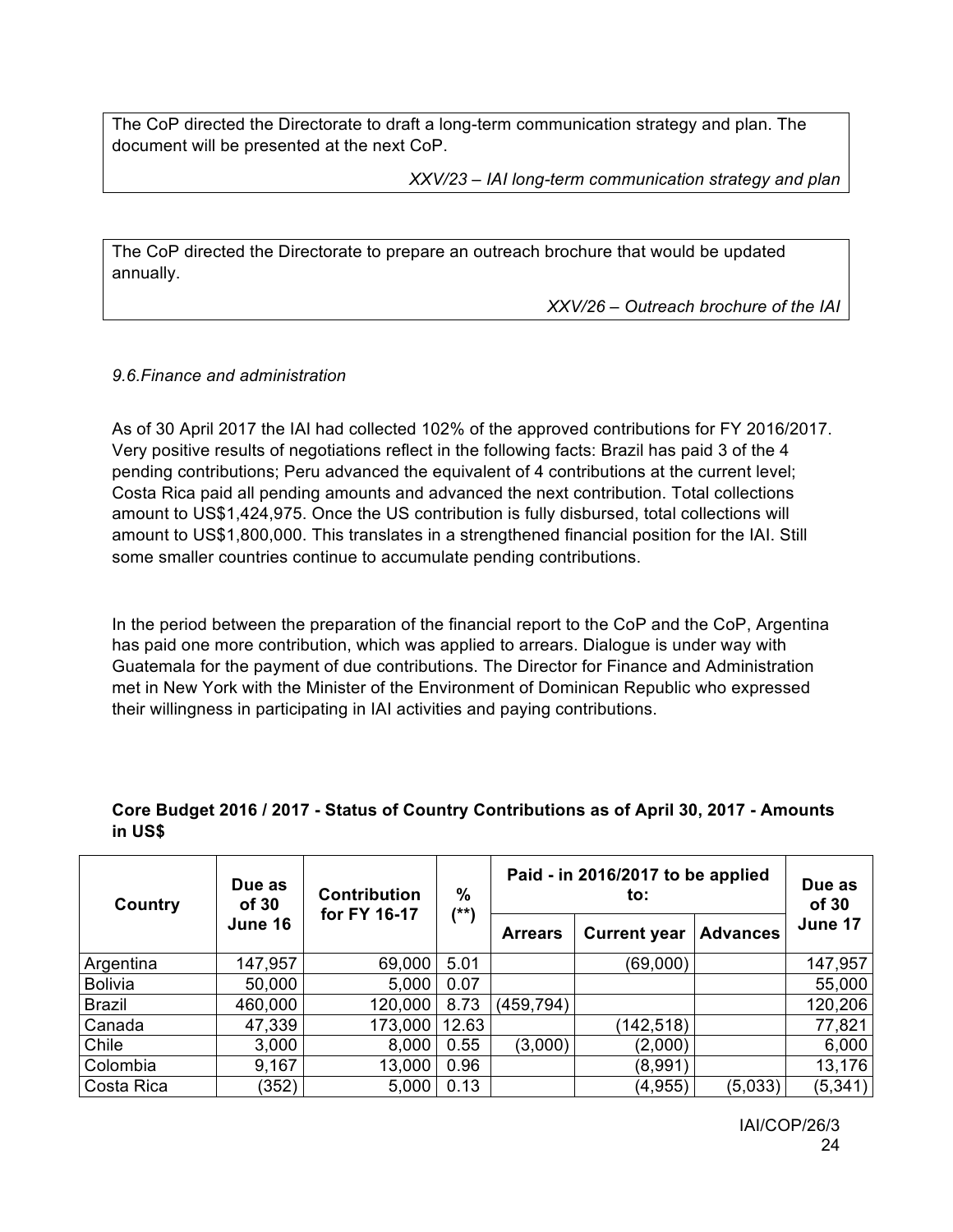| Cuba                 | 60,067    | 5,000     | -     |            |            |           | 65,067    |
|----------------------|-----------|-----------|-------|------------|------------|-----------|-----------|
| Dominican            | 95,000    | 5,000     | 0.18  |            |            |           | 100,000   |
| Republic             |           |           |       |            |            |           |           |
| Ecuador              | 10,000    | 5,000     | 0.18  | (10,000)   | (5,000)    |           |           |
| Guatemala            | 95,000    | 5,000     | 0.13  |            |            |           | 100,000   |
| Jamaica              | 60,000    | 5,000     | 0.18  |            |            |           | 65,000    |
| Mexico               | ۰.        | 85,000    | 6.21  |            | (85,000)   |           |           |
| Panama               | ۰         | 5,000     | 0.13  |            | (4, 915)   | (5,000)   | (4, 915)  |
| Paraguay             | 43,877    | 5,000     | 0.20  | (9, 724)   |            |           | 39,153    |
| Peru                 | 2,415     | 6,000     | 0.42  | (2, 415)   | (6,000)    | (26, 286) | (26, 286) |
| <b>United States</b> | 156,060   | 831,000   | 60.75 | (87,060)   | (478,584)  |           | 421,416   |
| Uruguay              | 4,700     | 5,000     | 0.27  | (9,700)    |            |           |           |
| Venezuela            | 90,000    | 45,000    | 3.27  |            |            |           | 135,000   |
| <b>FUND TOTAL</b>    | 1,334,230 | 1,400,000 | 100   | (581, 693) | (806, 963) | (36, 319) | 1,309,255 |

(\*\*) This percentage represents the participation of each member country in the distribution of the operational costs of the Directorate according to the OAS Table of Contributions for 2001. The 26th EC requested contributions in multiples of US\$1,000 implemented in 2007.

IAI still needs a strong support from its member countries. The total amount of pending contributions is similar as in the previous year, about US\$1.31 million. With US contribution amount not yet received: US\$875k.

At the close of February 2017, the expenses were 13.1% lower than the 8-month budget, due to the effect of lower Travel, Operational Costs and the Director's Fund. Savings partially have been offset by Employee Benefits and Outreach activities. Total annual performance is expected at -3% under the full-year budget.

Cash balance at the end of April 2017 was 178% higher than the balance in March 2016. Core Budget funds are higher than the previous year due to the impact of extraordinary payments made by Brazil and other countries. Reserves at the end of April 2017 are enough to cover 7.5 months of operations or to cancel contractual obligations. With US committed funds, reserves cover 11.0 months of operations.

No pending items on internal controls have been reported from the FAC or External Auditors. The External Audit report was received in time for current year. A clean audit report was received, which means that the solution for Project Management was successful.

#### **Budget Comparison 2017/2018 - 2016/2017 - Summary by major category (amounts in US\$)**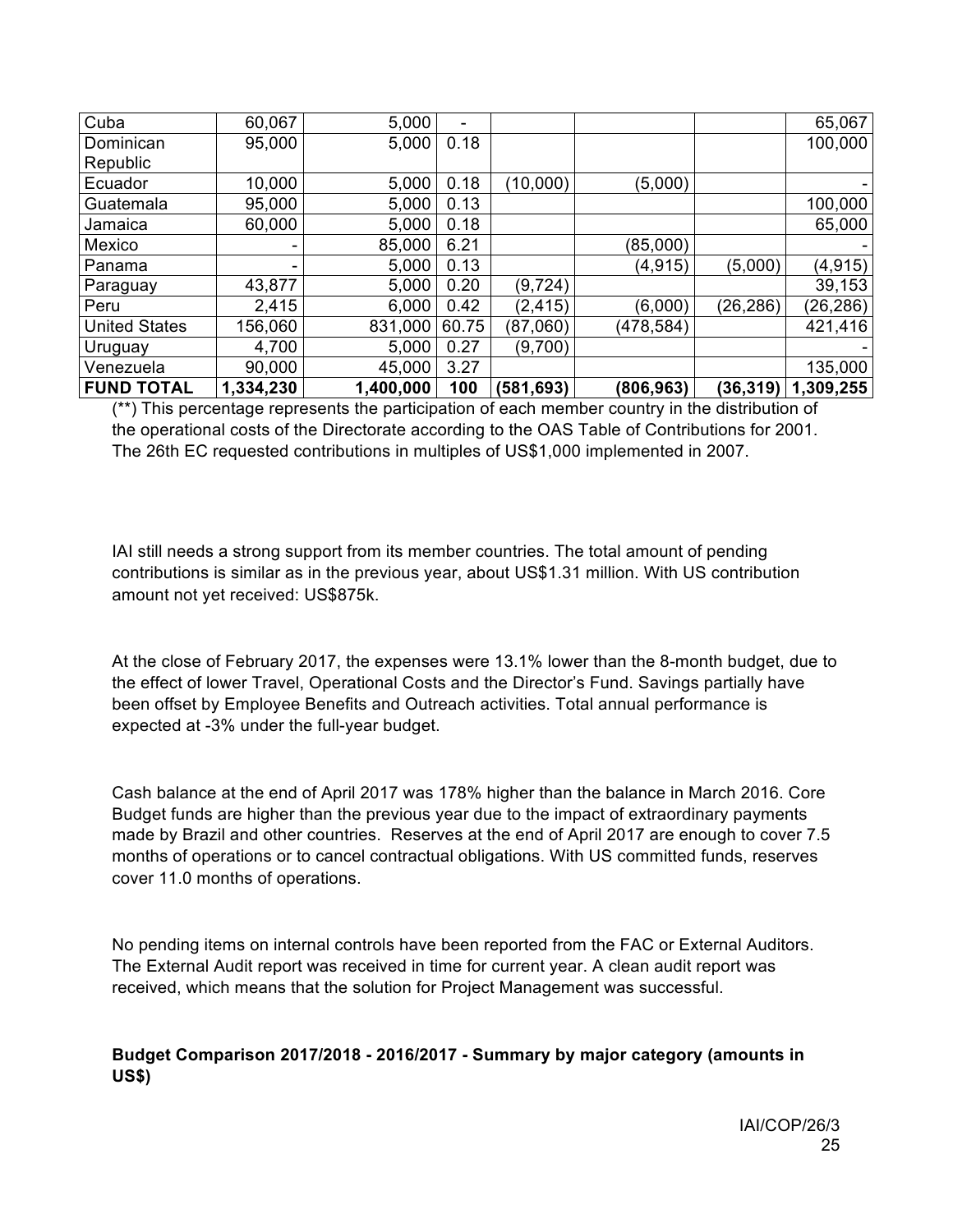| <b>Total</b>                | 1,420,000          | 1,416,116          | 3,884             |     |
|-----------------------------|--------------------|--------------------|-------------------|-----|
| Director's Fund             | 54,000             | 54,000             |                   |     |
| Dissemination &<br>outreach | 39,000             | 39,000             |                   |     |
| <b>Operational costs</b>    | 257,818            | 277,754            | (19, 936)         | (b) |
| Equipment                   | 10,700             | 10,700             |                   |     |
| Travel                      | 99,280             | 99,280             |                   |     |
| Salaries & benefits         | 959,202            | 935,382            | 23,820            | (a) |
|                             | 2017-2018          | 2016-2017          |                   |     |
| Category                    | <b>Fiscal Year</b> | <b>Fiscal Year</b> | <b>Difference</b> |     |

| (a) Salaries and<br>benefits    | 23,820    |                                    |
|---------------------------------|-----------|------------------------------------|
| Salaries and benefits           | 23,820    | Severance and relocation expenses  |
| (b) Operational<br>costs        | (19, 936) |                                    |
| Unliquidated<br>operations fund | (19,936)  | Adjustment in ULF due to severance |

The requested Budget is at same level as the previous fiscal year, according to 3-year plan presented during last CoP. The 2017-2018 budget will not require changes in the contribution amounts by the member countries and maintains the participation percentages of Country Contributions. The proposed budget allows IAI to maintain operational expenses at a minimum despite an increase in activities.

#### **Budget by Year 2017/2018 - 2018/2019 – 2019/2020**

|                          | <b>Fiscal Year</b> | <b>Fiscal Year</b> | <b>Fiscal Year</b> |  |  |
|--------------------------|--------------------|--------------------|--------------------|--|--|
| Category                 | $2017 -$           | $2018 -$           | $2019 -$           |  |  |
|                          | 2018               | 2019               | 2020               |  |  |
|                          | Amounts in US\$    |                    |                    |  |  |
| Salaries & benefits      | 959,202            | 931,424            | 949,916            |  |  |
| Travel                   | 99,280             | 99,280             | 99,280             |  |  |
| Equipment                | 10,000             | 15,000             | 15,000             |  |  |
| <b>Operational costs</b> | 257,818            | 371,404            | 348,944            |  |  |
| Dissemination & outreach | 39,000             | 45,000             | 50,000             |  |  |
| Director's Fund          | 54,000             | 60,000             | 60,000             |  |  |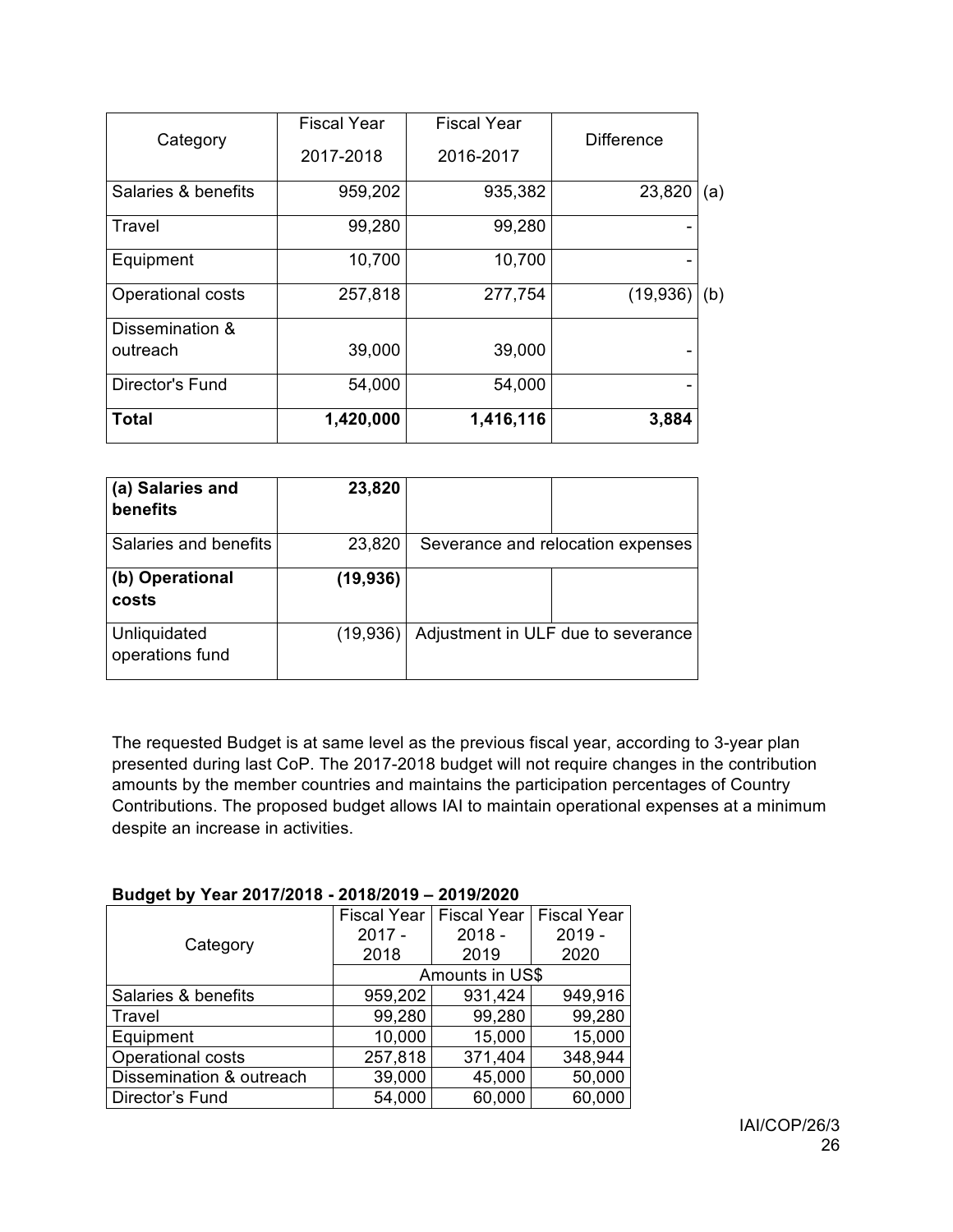# **TOTAL 1,420,000 1,522,108 1,523,140**

Note: The budgets for 18/19 and 19/20 are for reference and planning purposes, and each year a three-year budget will be presented. However approval for each one is made yearly.

*Brazil asked if funds were invested to obtain interests.*

*Finance Director: No investments can be made with Federal US funds. There is no yield in the*  funds the Directorate keeps. Perhaps the money from other countries could be invested. The *CoP would have to approve such investments.* 

*United States of America: The topic of possible investment of funds was discussed previously by Executive Councils and Conferences of the Parties. The delegate suggested that the documentation of those discussions be checked to see whether particular circumstances have changed.*

*Panama proposed establishing a Patrimonial Fund for investment with money from country contributions and other donors. This Fund would be separate from the Core Budget funds.*

*Brazil asked for clarification about the part time salary for one staff member in Brazil.* 

*Finance Director: It is the assistant for Capacity Building. She used to work in the Brazilian office until the office was closed by the previous administration and now she is working from home.*

The CoP approved the Core Budget Request for fiscal year 2017-2018.

*XXV/15 – Core Budget Request for FY 2017-2018*

The CoP approved the unchanged level of country contributions for fiscal year 2017-2018.

*XXV/16 – Country contributions for FY 2017-2018*

The CoP accepted the Financial Statements as of 28 February 2017.

*XXV/17 – Acceptance of Financial Statements as of 28 February 2017*

The CoP accepted the auditors´ reports of the Financial Statements as of 30 June 2015 and 2016.

*XXV/18 – Acceptance of auditors' reports of financial statements ending 30 June 2015 and 2016*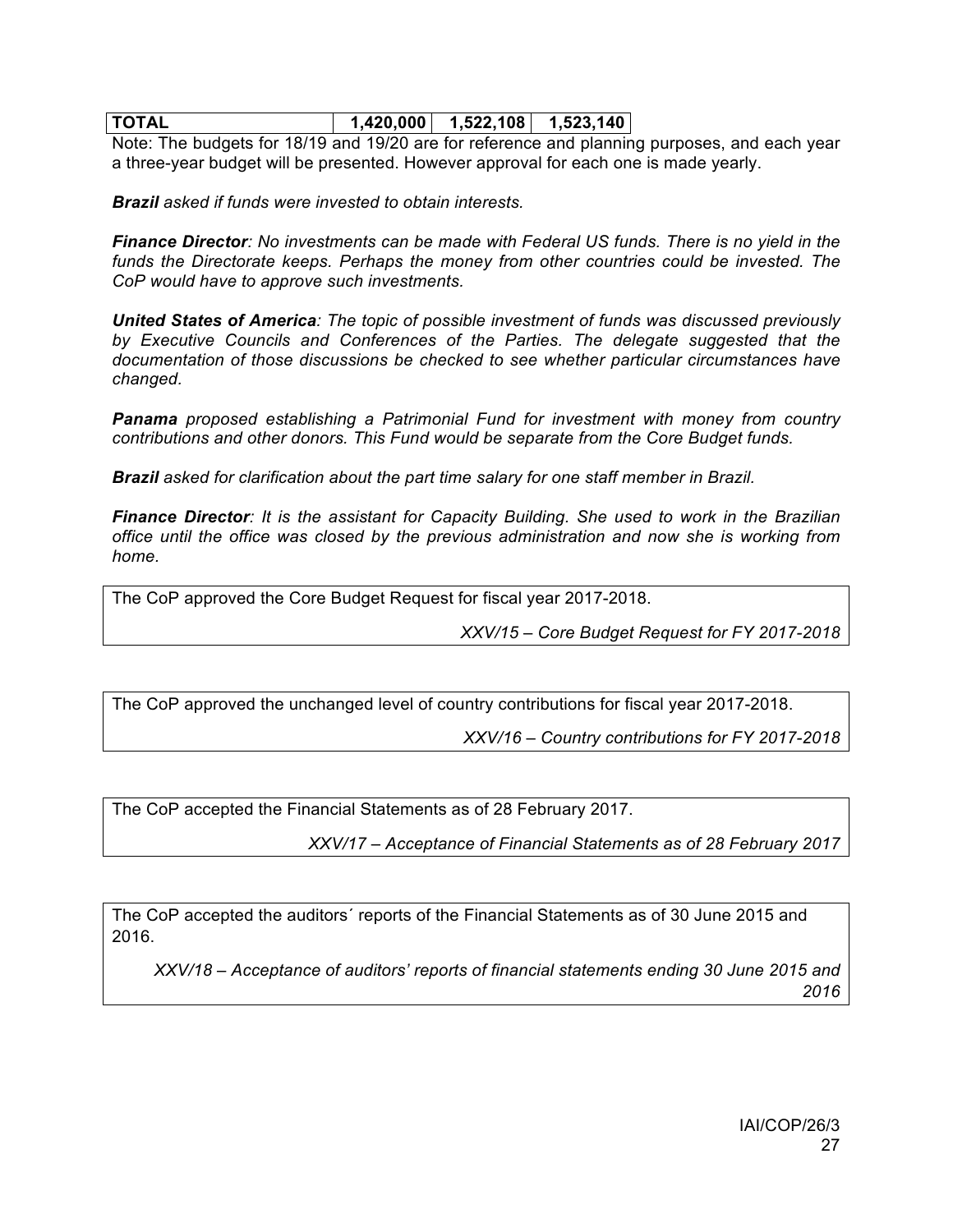# **10. Report of the Scientific Advisory Committee (SAC)**

The SAC Chair reminded Member Country Delegates that the main mandate of the Scientific Advisory Committee was to provide advice to the CoP regarding the Science Agenda of the IAI, long-term plans, and the annual program. The SAC also works closely with the Directorate to fulfill the tasks charged by the CoP. In order to perform this task more effectively, open communication is needed between the SAC and the CoP. The Science-Policy workshop was a good opportunity for such direct communication.

The SAC was involved in the process of selection of the IAI Director and supports the leadership of Dr. Marcos Regis da Silva, the new Executive Director. The SAC considers the new Director is the ideal person to lead the IAI in the new phase of the IAI that is being developed through the dialogue among IAI bodies.

The SAC and SPAC request the setup of more formal mechanisms for interaction with each other and with country delegations. One way would be to create a small committee composed by the Director, the chairs of SAC and SPAC and two members of the committees. The other possibility is to have a mandated cross-participation in the meetings of the two groups, i.e., have the Chair and some members of the SPAC participating in SAC meetings and vice-versa.

Enhanced interaction between SAC-SPAC and the CoP might be achieved if the EC-CoP schedule provided time during the week for all the meetings to have place, maximizing efforts and allowing for this interaction to occur every year. Specifically, the request is that the Executive Council begins on a Tuesday. This would allow SAC and SPAC to have their own meetings on Monday and Tuesday. Tuesday would be a day for possible interactions between the advisory bodies and country delegations if needed. The CoP would start on Wednesday, and SAC and SPAC members would be able to attend the sessions.

Scientific seminars could be held either before or after the CoP, to promote interactions between IAI scientists and the CoP.

SAC and SPAC members participate on a voluntary basis and resignations may occur occasionally because of time constrains. Unplanned vacancies during the year mean that the committees have to function with less members until the next election at the CoP. During the Science-Policy Workshop the possibilities were considered of electing alternate members that would be called to serve when a vacancy opens, or of appointing members via email in CoP intersession periods.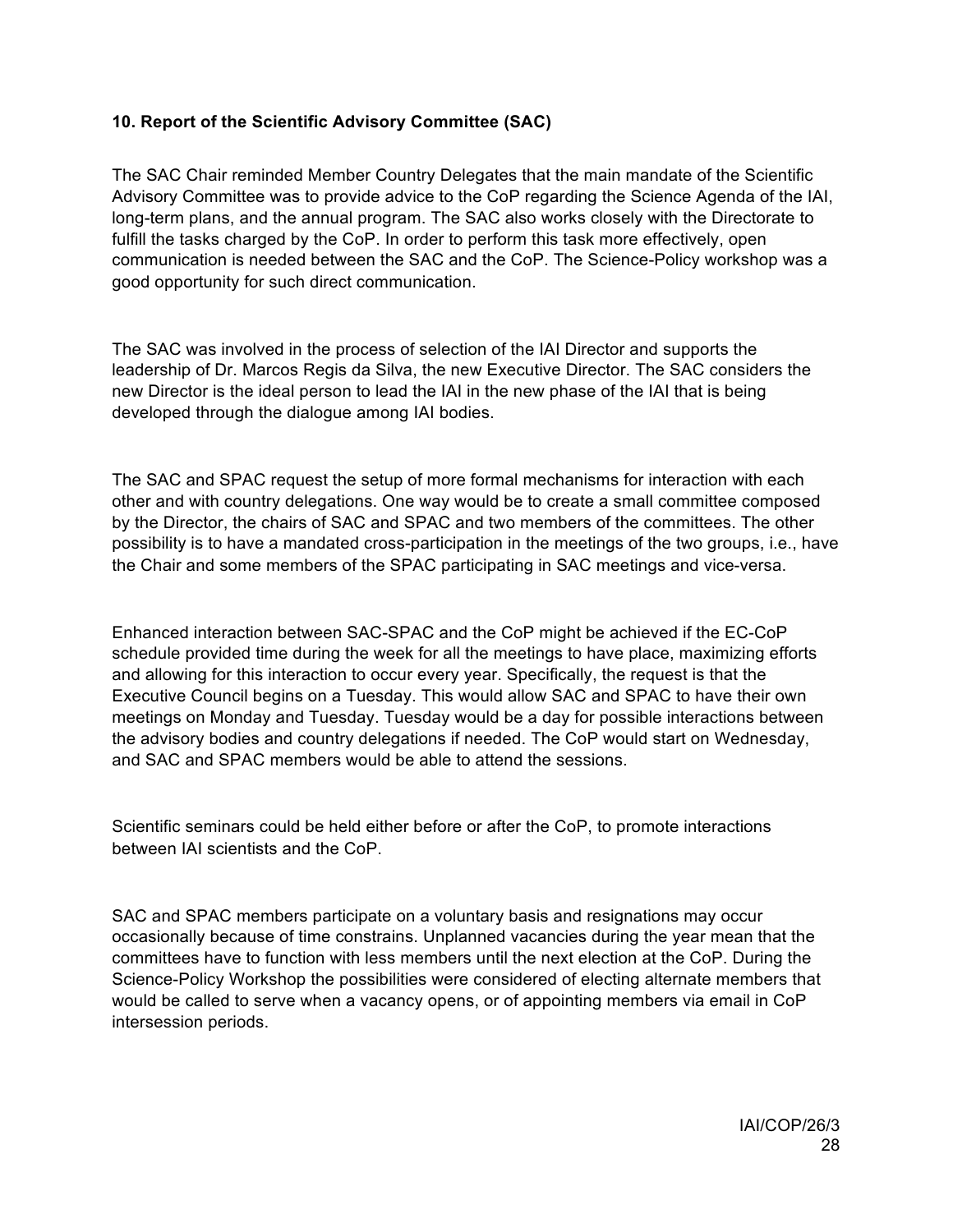Some SAC members have participated in activities in support of the outreach and the training activities of the IAI. In 2016, the SAC Chair participated in a meeting of the UNFCCC SBSTA with the UN Liaison Officer and presented a poster there. Dr. Rodolfo Dirzo participated in CBD COP13 on behalf of the IAI. The SAC Chair also participated in the IAI Professional Development Seminar on Transdisciplinary Science in Costa Rica, and will participate in the second part in October 2017.

# **11. Report of the Science-Policy Advisory Committee (SPAC)**

The SPAC was established to provide advice on how to help decision-makers make better decisions on global change related issues. Since the last CoP, the committee met twice. One meeting was in New York in May 2016 and the second was some days prior to CoP 25. The Chair of the SPAC participated in the Inter-Institutional Workshop on Climate Change: Sciencepolicy interactions to respond to the challenges of climate change, Mar del Plata, Argentina, 5-7 December 2016, which mostly focused on climate change related issues in the southern cone. A very promising dialogue is under way with Future Earth.

Being aware of the needs and priorities in their countries, country representatives can help frame the science questions. The connection between policy and science starts at the design stage of the research, and CoP members would be consequently involved in the process. To achieve this, the SPAC recommends that joint SAC-SPAC-CoP meetings be held on a regular basis in the future.

The work of the SPAC is based on three pillars: visibility, policy relevance and funding and is aimed at delivering products to member countries and assess their relevance. The recommendation is to take advantage of the 25 years of science and generate a communication strategy, and new knowledge products such as discussion papers. The SPAC suggested that in the future CoP agendas should include science/policy items, to be able to identify country needs for the science and the science-policy agenda.

SAC members should become ambassadors to connect with science bodies in each member country so that those internal bodies in turn connect and advice CoP members. The participation of the IAI in the Conventions might be strategically strengthened through subregional approaches. Actions recommended to engage with private sector in strategic areas are targeted reports and mapping of opportunities.

As to financing, the recommendations are to have a Belmont-like funding structure to support transdisciplinary science projects. The IAI Directorate should continue the outreach to international funding organizations and mechanisms and identify co-funding opportunities (international banks or countries outside the Americas).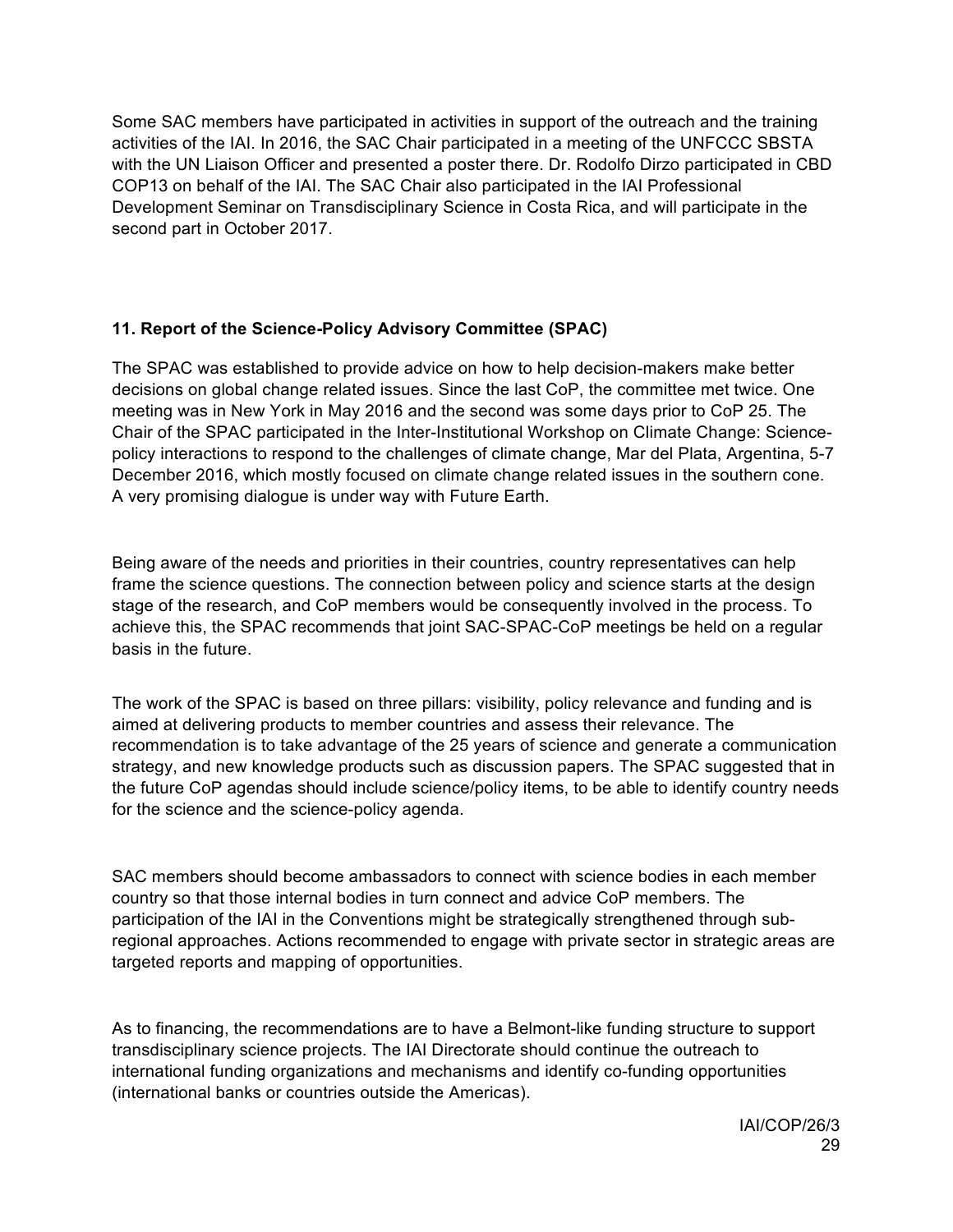To accomplish the actions mentioned above, the SPAC considers that capacities in the IAI Directorate need to be increased with an outreach and fund-raising position. Diverse models of staffing this position should be explored.

# **12. Open data and access**

The Executive Director requested assistance for the drafting of an Open Data Policy for the IAI, based on previous discussions at the EC-43 and the IAI Science-Policy Workshop, and expressed the possibility of having data publication as a requirement in future IAI science program calls*.*

CIESIN offered their help and informed that two peer-reviewed publications are devoted specifically to publishing information on databases and metadata, which may be attractive for researchers given that such publications would add to their CVs. Future Earth is also open to collaborate with the IAI.

The United States informed that the Belmont Forum e-Infrastructures and Data Management team has developed a basic Data Management Plan template to foster long-term management and organization of project-generated data, which can be used by the IAI. The ICSU-CODATA group is also working on data management policies and they are willing to focus on Latin America and the Caribbean. The contact with the person in charge was offered.

Belmont Forum informed that a publishers meeting in the week after the CoP was set to tackle the issue of advancing openness, which turned out to be more challenging than it seemed in the expressions of interest by partners and countries. They are currently gathering basic information on open data policies, evaluation from different institutions and countries, to know the real situation.

ICSU pointed there was an important niche for synergies on open data with ICSU, the IAI and other organizations.

The CoP directed the IAI Directorate to define and establish open data policy and principles taking into account the data policy document approved at IAI CoP 2. The document will be presented at the next CoP.

*XXV/6 – Open data policy and principles*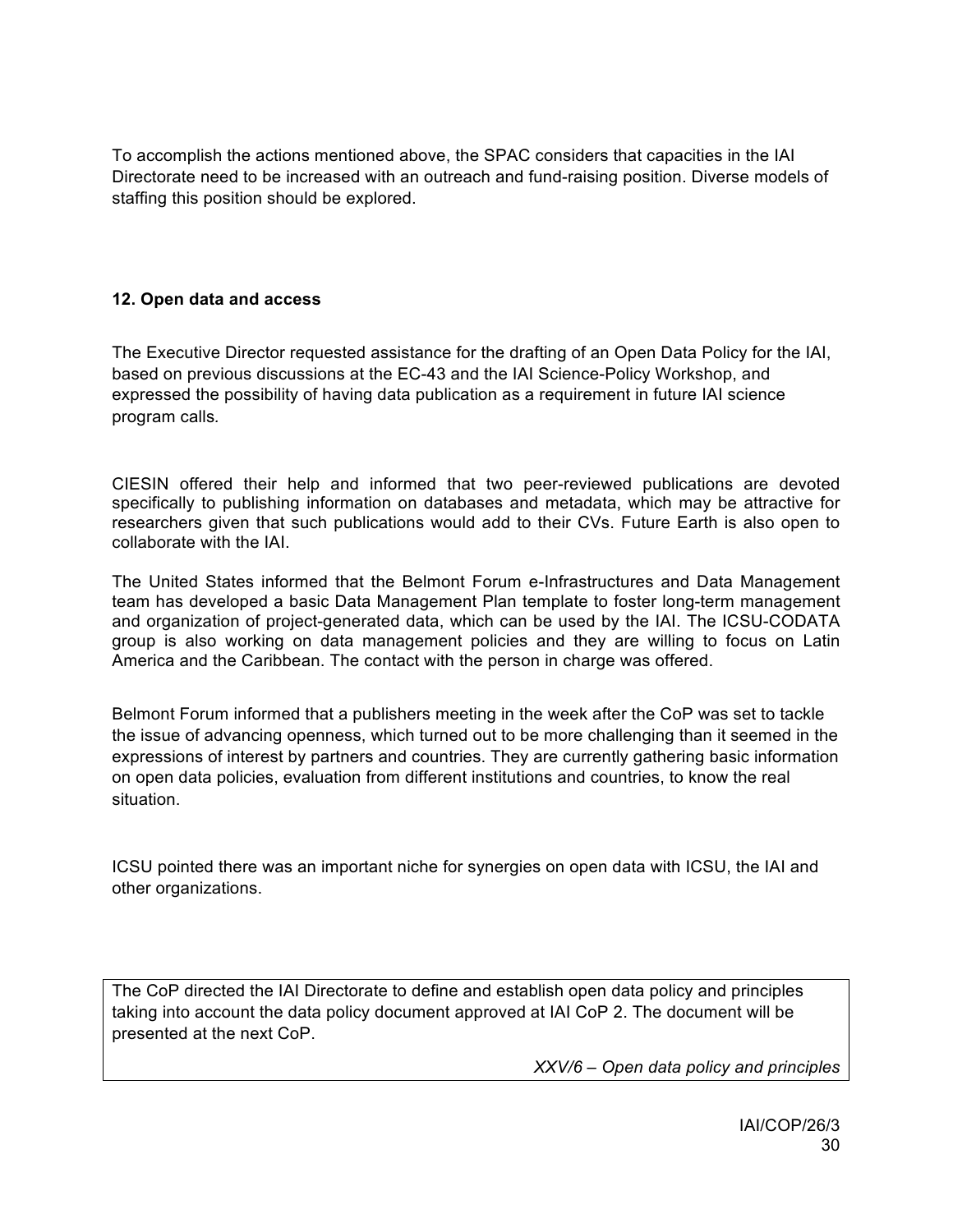The CoP decided that EC, CoP, SAC and SPAC documents be available without password on the IAI website.

*XXV/22 – Access to official IAI documents*

# **13. Inter-American Forum of Funding Agencies**

The EC Chair noted that few responses had been received so far to the invitations sent out to national, regional and local funding agencies in the Americas to establish the Inter-American Forum of Funding Agencies, a regional partnership to fund IAI projects. The Belmont Forum Information Days may provide a good opportunity to move the initiative further.

*Director for Science Programs: Eleven countries have circulated the invitation among their organizations. Efforts will be renewed to turn expressions of interest into concrete participation.*

*Colombia: Given the changing international situation, the IAI should try to identify other funding sources. Fundraising should be another indicator of management for the Directorate.*

*United States: In addition to the core budget funds, funding of IAI science programs also comes from the US. The delegate encouraged member countries and the Directorate to look for innovative ways to raise the money to work together.* 

*Executive Director: There is a global trend of governments retreating from funding international agencies, which are requested to seek alternate sources of funding.* 

The importance of having the IAI and funding agencies from IAI member countries participating in the Belmont Forum Americas Information Days was highlighted several times during the sessions.

The CoP directed the Directorate to draft a long-term funding strategy for the IAI. The strategy will be presented at the next CoP.

*XXV/24 – IAI long-term funding strategy*

The CoP directed the Executive Director to present a report on fundraising activities and results. *XXV/31 – Reporting to CoP on fundraising activities by the Executive Director*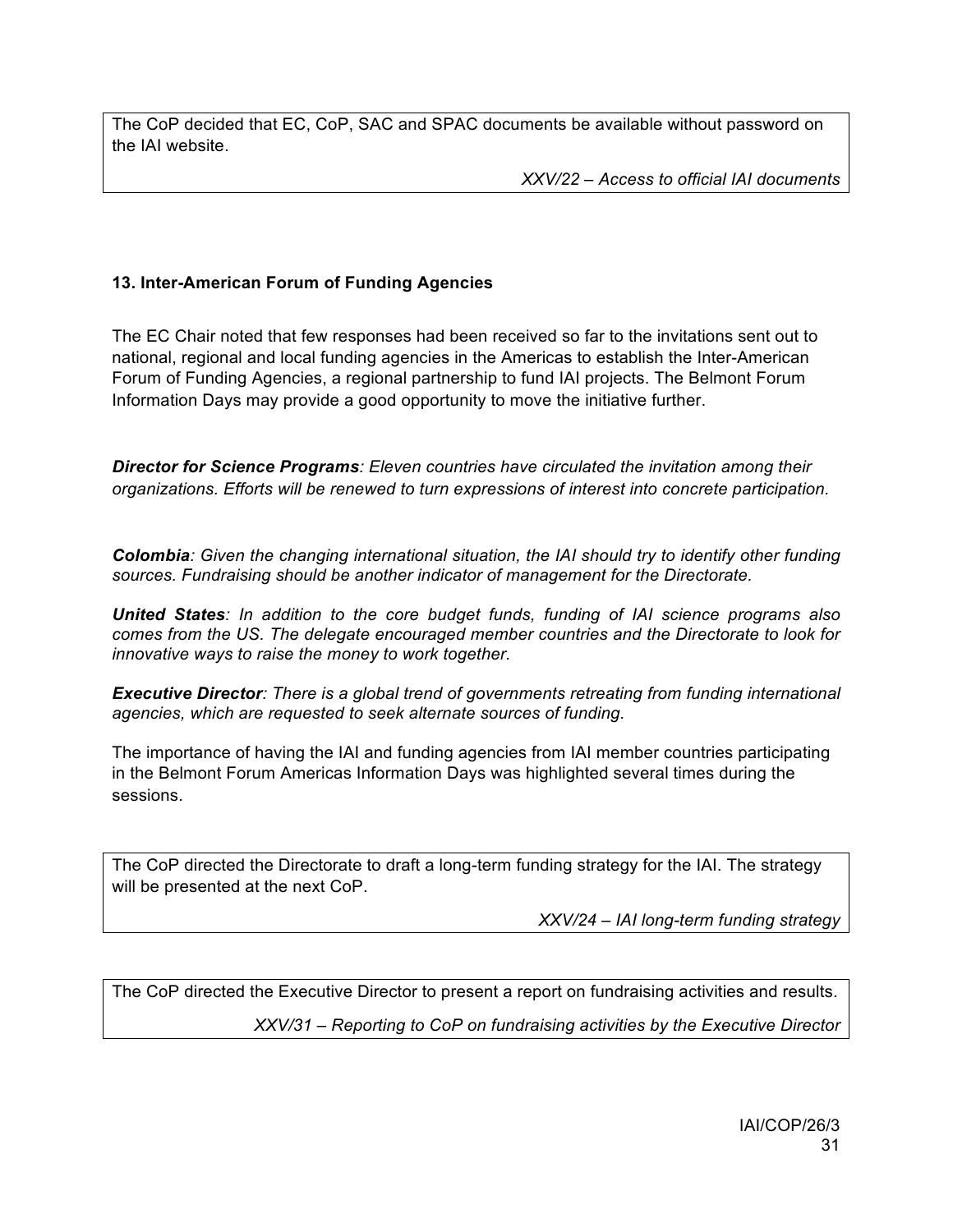The CoP decided that country delegates contact funding agencies within their countries to participate in the Belmont Forum Americas Information Days in São Paulo, Brazil, in the first week of November 2017.

*XXV/27 – Participation in the Belmont Forum Americas Information Days*

# **14. 25th IAI anniversary publication**

The SAC Chair reported that the Committee had started to discuss the content and format for the publication. The SAC suggests having a special issue in a scientific journal with knowledge generated by the CRN3 program, as well as a publication for the general public. The latter would be in the form of a booklet of about 40 pages with short storytelling articles by different people who have been involved with the IAI during the past 25 years (researchers, country representatives, participants in training activities, among others). It would show the history and the evolution of the Institute. The notes would be one or two pages long, in a more informal language. However, funding has not been allocated for this publication. This will also require the work of an editor. This activity will be further planned with the Director and the Directorate staff.

*Mexico: To reduce costs, the publication could be done online in the first place. An editor could be hired to translate science information for the general public.*

At the request of the SAC Chair, the CoP directed the Directorate to prepare a proposal for the content of the 25th anniversary publication and editorial responsibilities.

*XXV/29 – 25th Anniversary publication*

# **15. Report of the Committee for the analysis of Member Country participation**

The Committee was established at CoP 23 to address the low participation of some countries in IAI activities and the non-submission of contributions. Members of the Committee are Argentina, Paraguay, and Chile. Canada stepped down at CoP 24.

Based on the report of the Committee (in the minutes of CoP 24) the CoP 24 made the following decisions:

The CoP decided to draft letters to non-active member countries, inviting them to reengage in the IAI. The letters would be delivered in person by the Directorate, if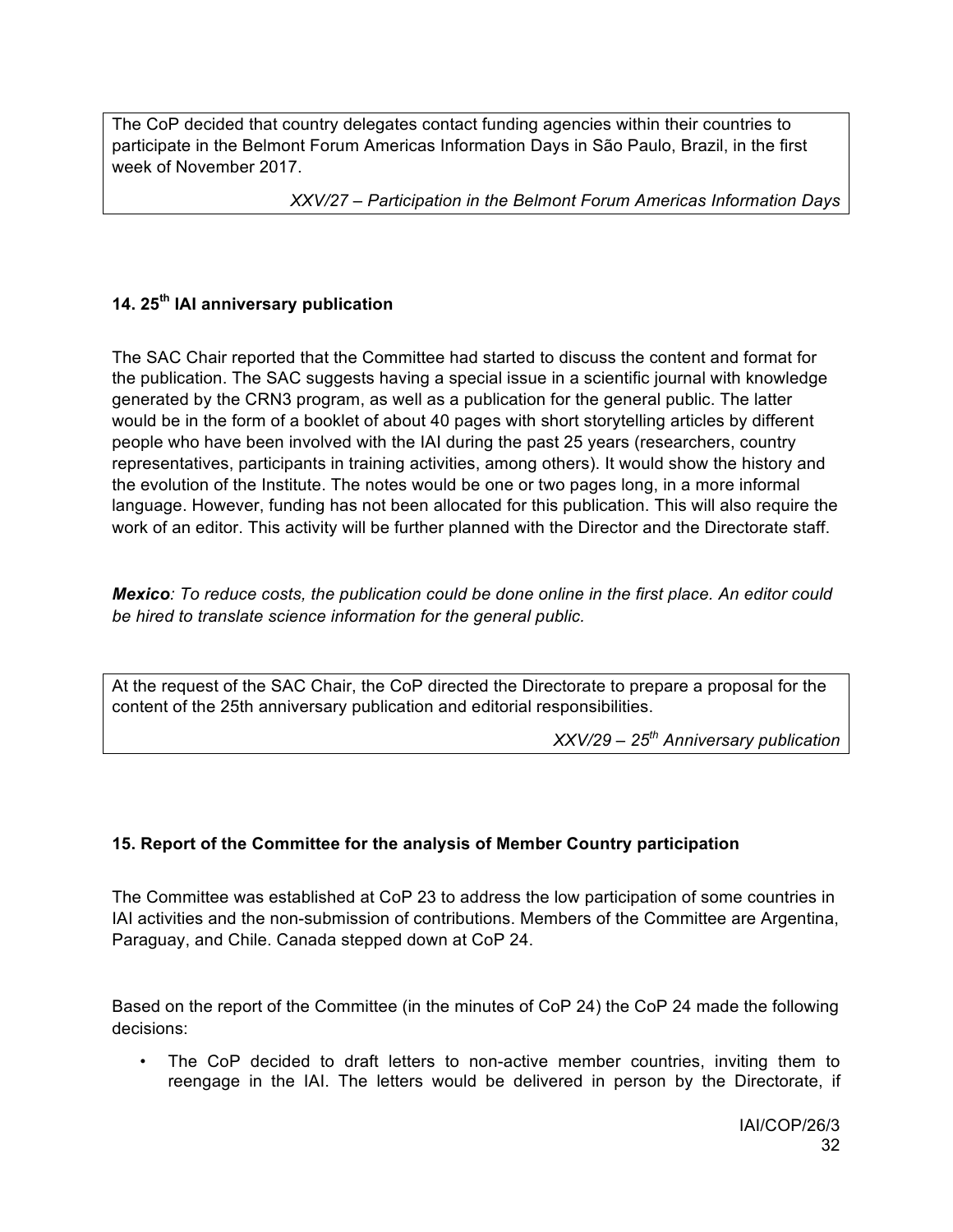possible. The CoP suggested that the help of neighboring countries would be welcomed. (D&A 12, day 2, CoP 24)

• The CoP decided that small countries having arrears in contributions could cancel their debts by organizing events or other activities that would be attributable to the IAI core budget. (D&A 14, day 2, CoP 24)

During 2016-2017, informal conversations were held between the IAI Directorate and Member Countries with arrears. As a result, Peru, Ecuador, Costa Rica, and Brazil (partially) paid their dues in contributions.

The Committee recommends: No action for the moment with Cuba, Dominican Republic, Jamaica, and Venezuela; invite Ecuador, Guatemala, and Bolivia to participate in the CoP. Countries with arrears can present a plan for payment or organize events (including CoPs) or other activities attributable to the IAI core budget.

The information about the benefits that countries receive from the IAI should be available online, for easy access by country representatives and other authorities.

The analysis of the Committee coincides with the plan of the Executive Director to reach out to non-member countries, mainly in the Caribbean and Central America, and expand IAI membership, besides revitalizing participation of IAI members.

Country delegates, the SAC Chair and observer institutions agreed that the visibility of the IAI and its science is a joint responsibility of the Directorate and country representatives. The active participation of national representatives in disseminating IAI activities within the countries is fundamental and needs to be addressed. The issue was discussed of how to move the CoP from a purely operational discussion body to a mechanism where countries are able to take the information that is available from the science projects to the ministries to assist decision-making. Options were suggested such as presentations on priority themes within the countries with the participation of national scientists, decision-makers and other stakeholders, and science events at IAI CoP and EC meetings.

*Executive Director: Contacts have been established with Cuba, and hopefully the country will resume participation in the IAI.* 

IAI/COP/26/3 *Panama: The Chancellery of Panama will assume the pro tempore chairmanship in the Central American Integration System in the second semester of 2017. The Ministry of the Environment will chair the Central American Commission for Environment and Development as of July 2017. These two bodies could be contacted for collaboration in establishing contacts with Central American and Caribbean countries and introducing the IAI at the next Council of Ministers.*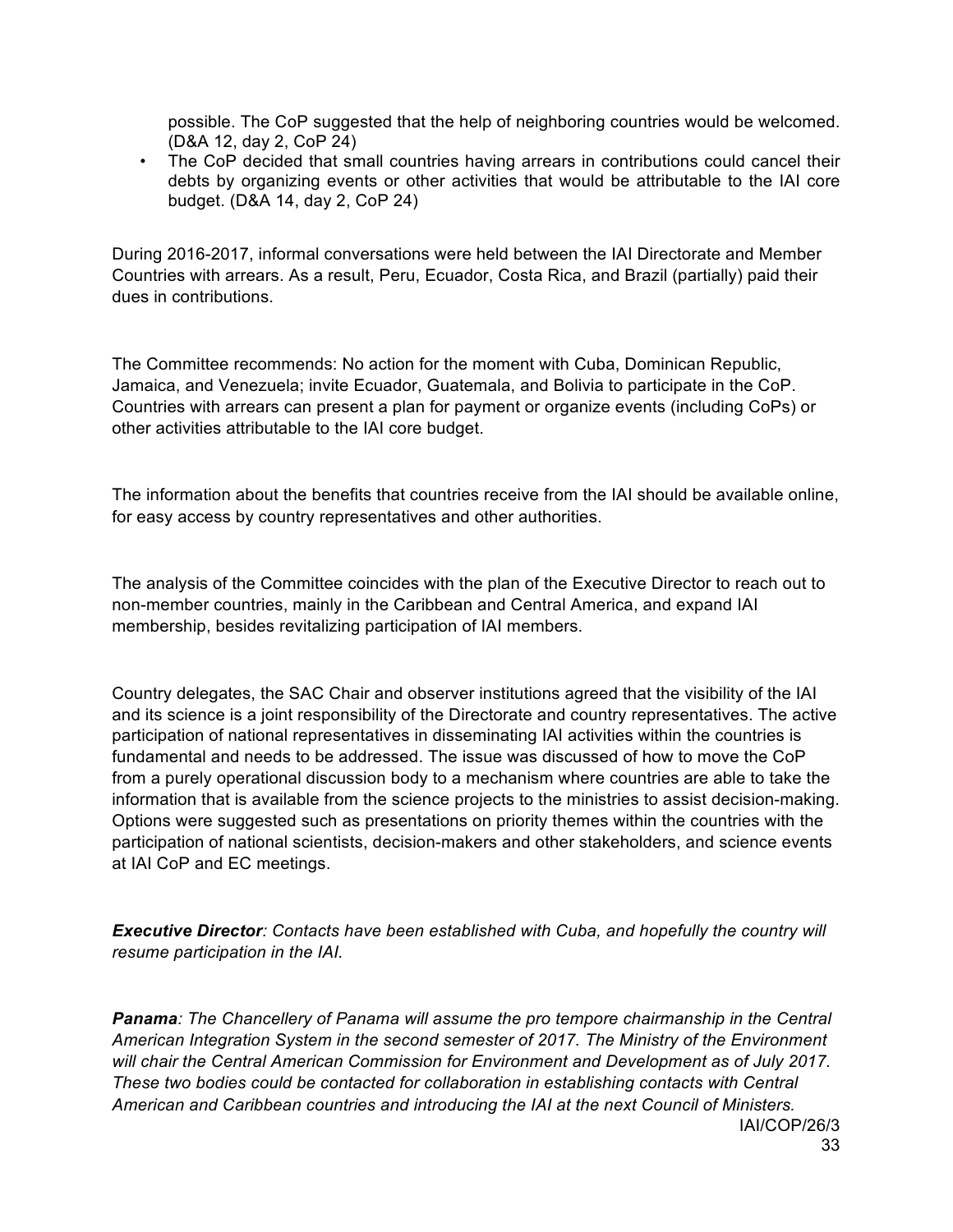*SAC Chair: This year Guatemala has designated the Ministry of the Environment and Natural Resources, and SENACyT as representative institutions before the IAI. The country is willing to participate in IAI activities and meetings. Conversations are in place within the country to host IAI EC-CoP meetings in the near future.*

*Science-Policy Counselor: Some member countries, such as Uruguay, have established National Global Change Committees, composed by different relevant ministries, which enables wider participation and contacts with the IAI and increased visibility of the Institute within the countries.* 

*Colombia: At each CoP country representatives could report on their activities to increase the visibility of the IAI in their countries.*

*As stated in the section 9.6 in this report, the Dominican Republic has expressed interest in paying due contributions and reengaging in the IAI.*

The CoP directed the Directorate to post individual Member Country data-sheets on the IAI website informing on the benefits the country receives from the IAI and the contributions from the country to the Institute.

*XXV/21 – Member Country data-sheets*

The CoP encourages proactive participation by country representatives in IAI meetings, reporting on IAI research project results in their countries, and working for the timely payment of country contributions.

*XXV/25 – Enhancing activity of IAI Member Country Representatives*

# **16. Report of the Committee for the Implementation of the Tripartite Structure of the IAI**

The Committee has been cooperating with the Directorate in the establishment of the office in Buenos Aires and Brazil. Details of the host country agreement with Argentina are being discussed. Options are still being explored for the office in Brazil. The Executive Director and the Brazilian delegate had a meeting with the Ministry of Science. The Executive Director will continue negotiations with both countries.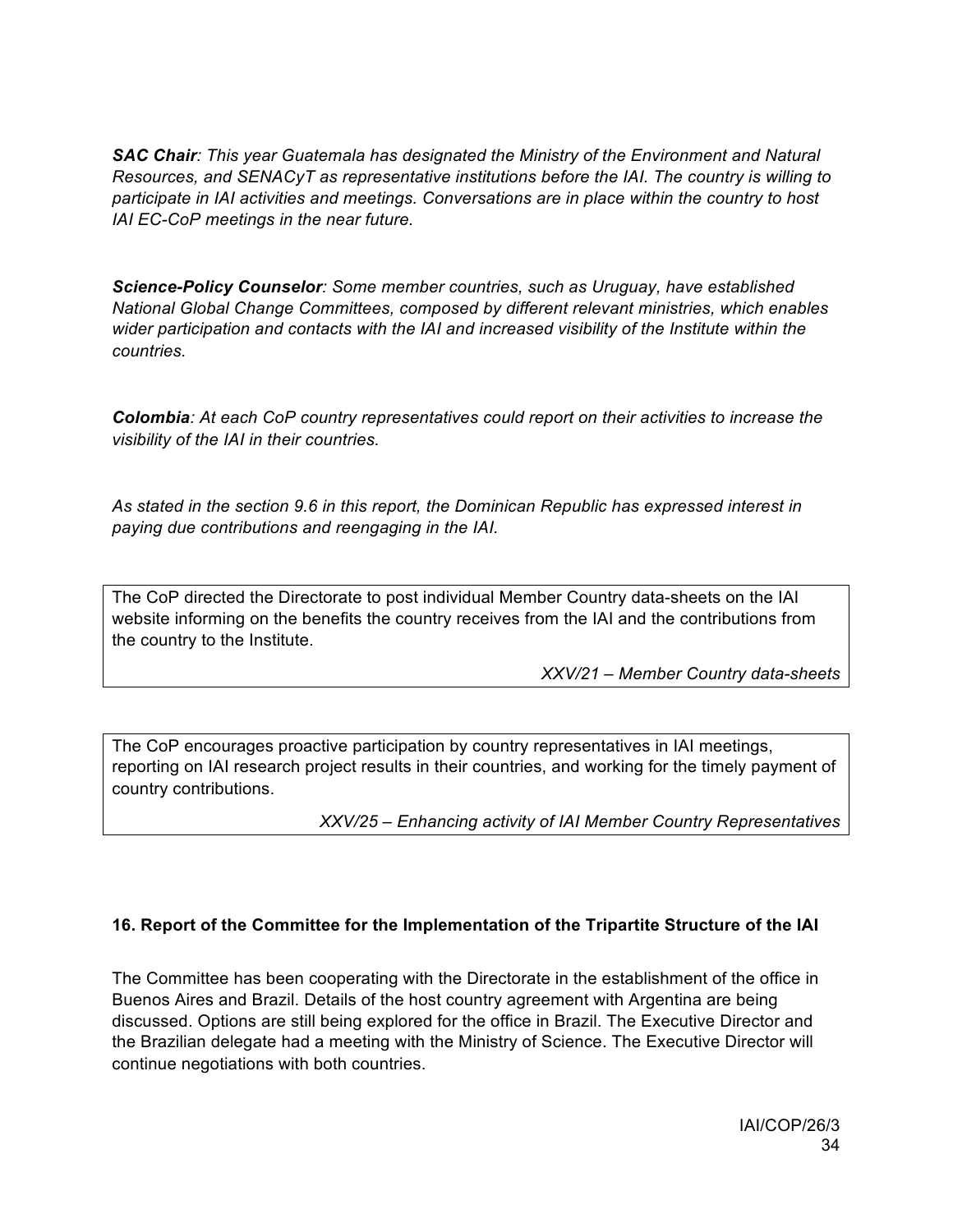The CoP renewed the term of the Implementation Committee for the Tripartite Structure of the IAI for one year. The committee will maintain its terms of reference and membership: Argentina, Brazil, Canada, Colombia, Costa Rica, Ecuador (Vice-Chair), Uruguay, and United States of America (Chair). The Committee shall be open to all the Parties.

*XXV/30 – Implementation Committee for the Tripartite Structure of the IAI*

# **17. Report of the Committee for recommendation of SAC and SPAC candidates**

Members of the Committees established at EC-43 were Brazil, Paraguay, and the United States of America for SAC candidates and Chile, Colombia and the United States of America for SPAC candidates.

The Committee to recommend candidates to the Science Advisory Committee (SAC) made the following recommendation to fill the vacant positions: Drs. Carlos Joly and Teresa Cavazos (from nominations by the Parties); and Drs. Michelle Grunauer and Antonio Magalhaes (from nominations by the SAC).

*XXV/8 – Recommendation of candidates to the Science Advisory Committee (SAC)*

The Committee to recommend candidates to the Science-Policy Advisory Committee (SPAC) made the following recommendation to fill the vacant positions: Dr. Walter Baethgen (from nominations by the SPAC), Dr. Brigitte Baptiste (from nominations by the IAI Directorate) and Dr. Evelia Rivera (from nominations by the Parties).

*XXV/9 – Recommendation of candidates to the Science-Policy Advisory Committee (SPAC)*

Regarding vacancies that may become available on SAC, Rule 73 of the Standing rules of the IAI Conference of the Parties states: "Should a position on the Scientific Advisory Committee become vacant prior to the scheduled end of term, the Conference of the Parties may fill this vacancy via electronic communications, taking into account nominations made earlier by the Parties and/or the SAC." Since the CoP only exists while in session, the Chair of the Rules Committee recommended that the CoP charge the Executive Council with sending out the electronic communication to all CoP Parties, not only the EC. For vacancies occurring between sessions, the candidates who had been nominated for the previous CoP may be considered for the electronic election.

*Canada requested a standardized package for candidate CVs to facilitate comparison of candidates' expertise.*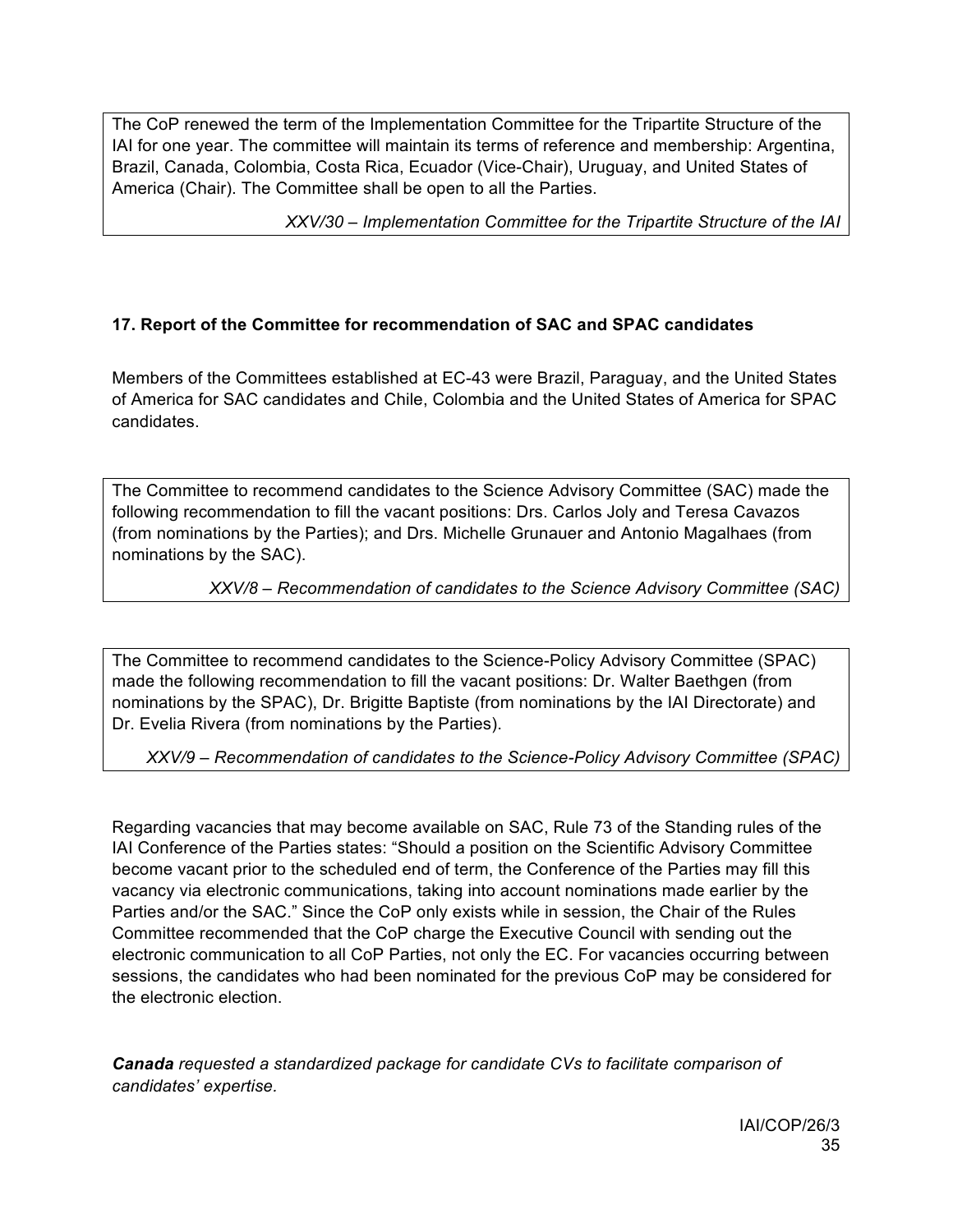The CoP will request the Executive Council to draft a template for the presentation of background information for SAC and SPAC candidates.

*XXV/14 – Template for presentation of background information for election of SAC and SPAC members*

# **18. Election of SAC members**

The CoP elected by consensus the following members to the SAC: Drs. Carlos Joly and Teresa Cavazos (from nominations by the Parties): and Drs. Michelle Grunauer and Antonio Magalhaes (from nominations by the SAC).

*XXV/11 – Election of members to the Science Advisory Committee (SAC)*

#### **19. Election of SPAC members**

The CoP elected by consensus the following members to the SPAC: Dr. Walter Baethgen (from nominations by the SPAC), Dr. Brigitte Baptiste (from nominations by the IAI Directorate) and Dr. Evelia Rivera (from nominations by the Parties).

*XXV/12 – Election of members to the Science-Policy Advisory Committee (SPAC)*

The CoP decided to accept the nomination of Dr. Maria Netto Schneider to cover the vacancy arising from the resignation of Dr. Luis Basterra, both from Parties nominations, and elected her by consensus.

*XXV/13 – Resignation of member and covering of the vacancy on the Science-Policy Advisory Committee (SPAC)*

# **20. Approval of the Decisions and Actions list of day 1**

The CoP approved the list of decisions and actions of day 1.

*XXV/10 – Approval of list of decisions and actions of day 1*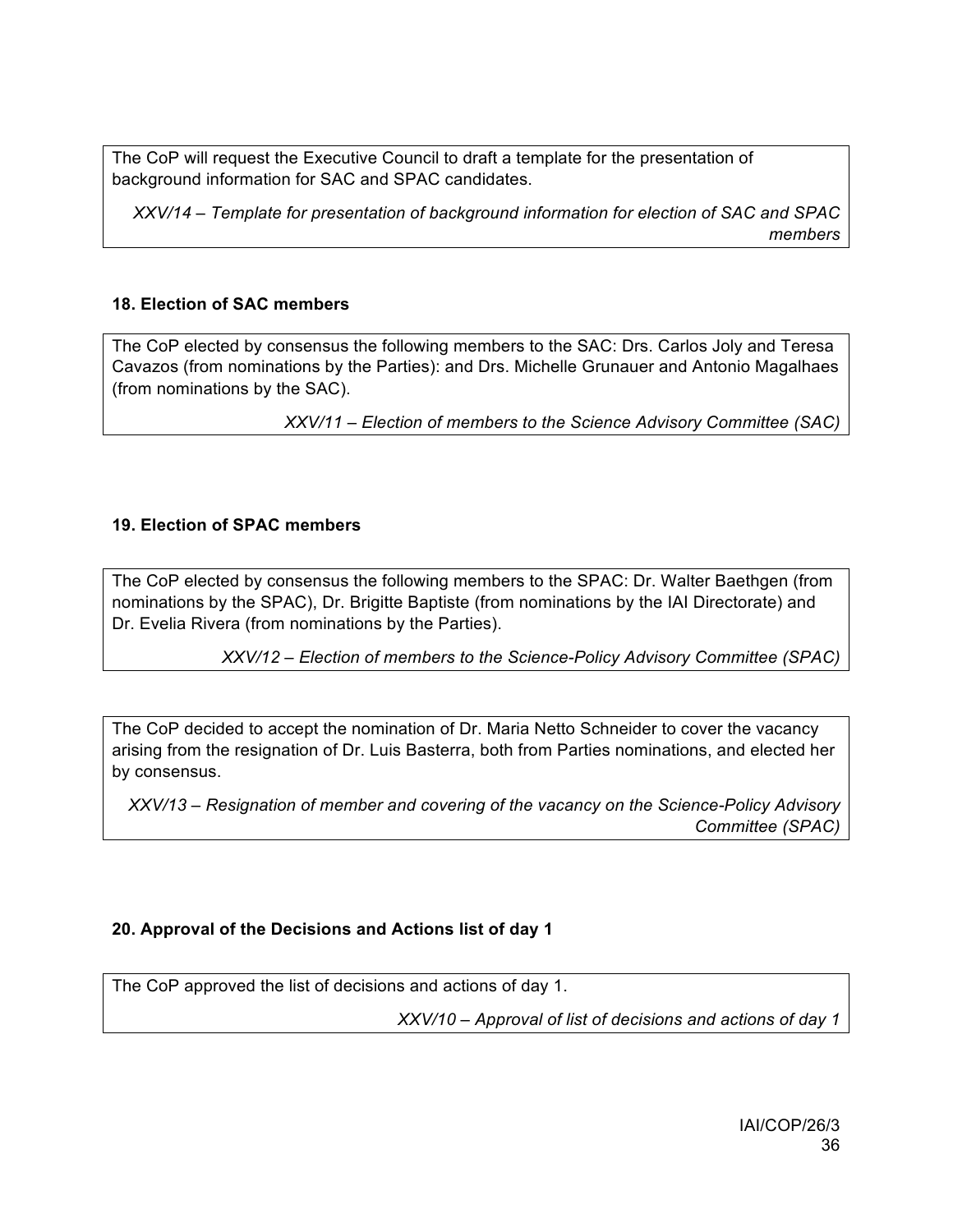#### **21. Donor's session**

Chile has established a Latin American Network for National Greenhouse Gas Inventories for cross-checking of inventories and exchange of information and expertise. The delegate invited countries to join the network.

Disaster risk management and desertification are important topics for Chile. The country would acknowledge any contacts the IAI could establish with the United Nations Convention to Combat Desertification and the Sendai Framework for Disaster Risk Reduction.

The Executive Director requested Member Countries to consider the possibility of investing in a secondment to collaborate in the areas of natural science, high level IT, or fundraising in the **Directorate** 

Brazil proposed to further develop connections with RedeClima.

#### **22. Tribute to the outgoing Executive Director**

The delegate of the United States read a letter from Dr. Holm Tiessen to the CoP. The letter summarized the activities, achievements and evolution of the IAI in the twelve years of leadership by Dr. Tiessen (Annex III).

The IAI benefitted from Dr. Tiessen's leadership and willingness to move activities forward even under adverse circumstances. He was the PI of a CRN I project on the biogeochemical cycles of land use change in the semi-arid Americas with collaborators from Brazil, Mexico, and Canada.

The IAI can now build on the excellent global change science developed in the past twenty-five years, twelve of which have been under the leadership of Dr. Tiessen and develop equally excellent policy linkages.

#### **23. Future meetings**

No offers were tendered at this point. However, Guatemala and Brazil are analyzing the possibility of hosting the SAC-SPAC EC-CoP meetings next year or in 2019. Brazil is also exploring the possibility of hosting the meetings.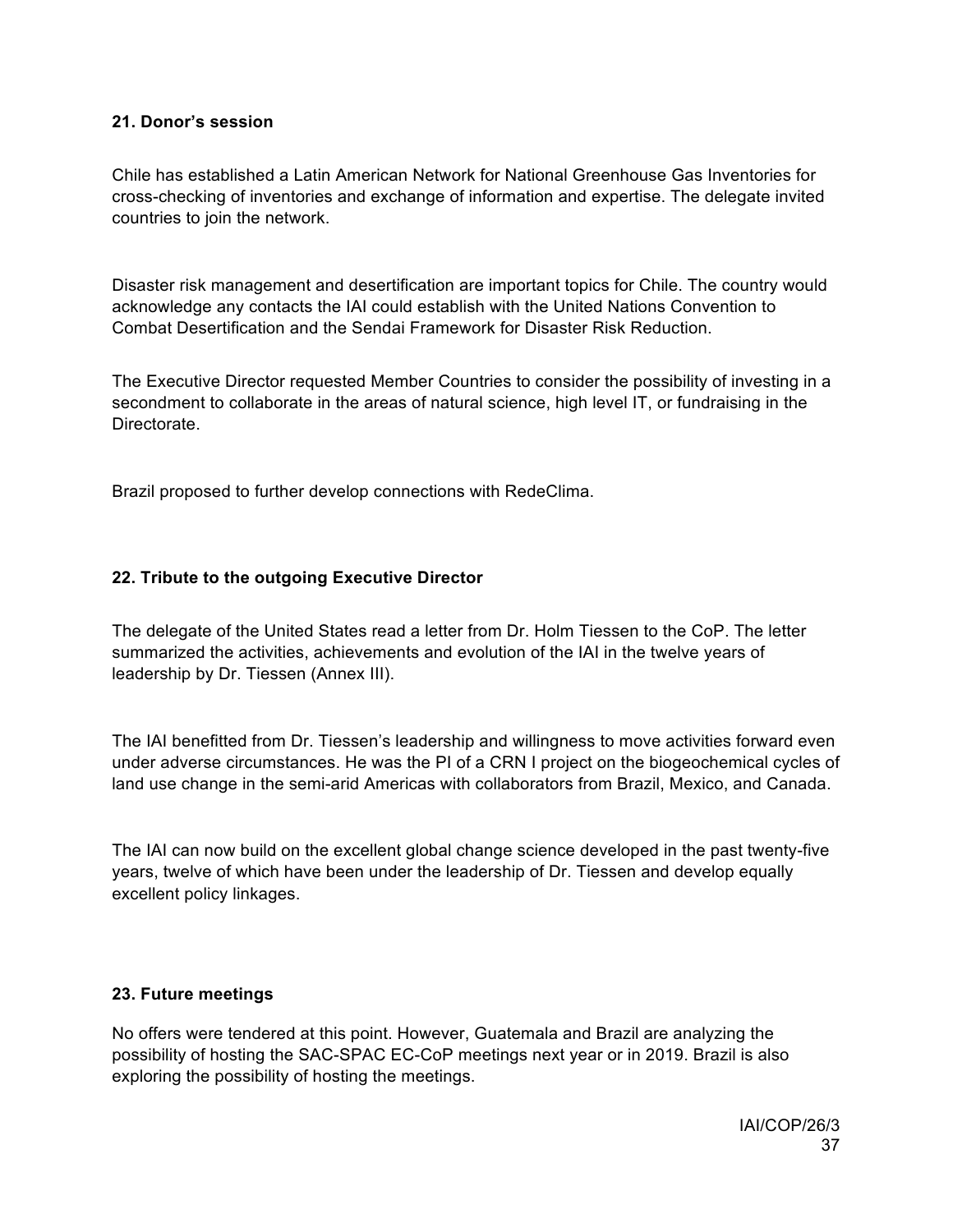The CoP directed the Directorate to ensure that SAC, SPAC and EC-CoP meetings overlap to favor interaction.

*XXV/19 – Joint SAC, SPAC and EC-CoP meetings*

# **24. Adjournment**

The Conference was adjourned on the afternoon of June 14. Participants thanked the hosts for their hospitality.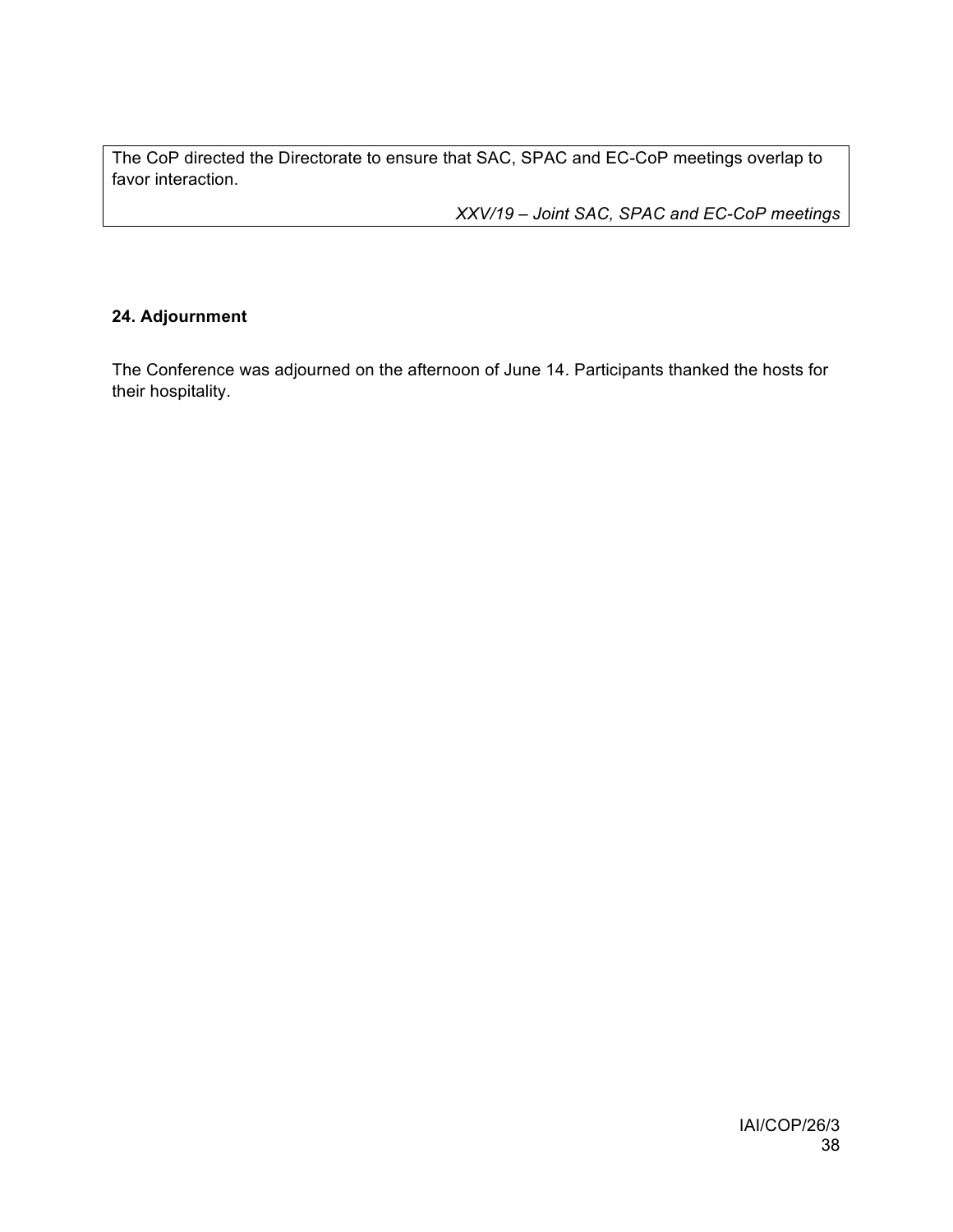#### **Annex I – Decisions and actions**



**IAI/CoP/25/3**

# **Twenty-fifth Conference of the Parties (CoP) of the IAI Bogotá, Colombia, 13-14 June 2017**

#### **Decisions and actions**

**Day 1**

# *XXV/1 – Bureau of the Conference of the Parties*

The CoP elected the following members as the bureau for its twenty fifth session: Omar Franco from Colombia as the Chair, Jean Ometto from Brazil as the First Vice-Chair, and Martín Lorieto Giucci from Uruguay as the Second Vice-Chair.

#### *XXV/2 – Agenda of the CoP*

The CoP approved the agenda of its twenty-fifth session.

# *XXV/3 – Minutes of the 24th CoP*

The CoP approved the minutes of its twenty-fourth session.

# *XXV/4 – Minutes of the Special CoP for the election of the Executive Director*

The CoP approved the minutes of the Special Conference of the Parties in Panama.

#### *XXV/5 – Election of members for the Credentials Committee*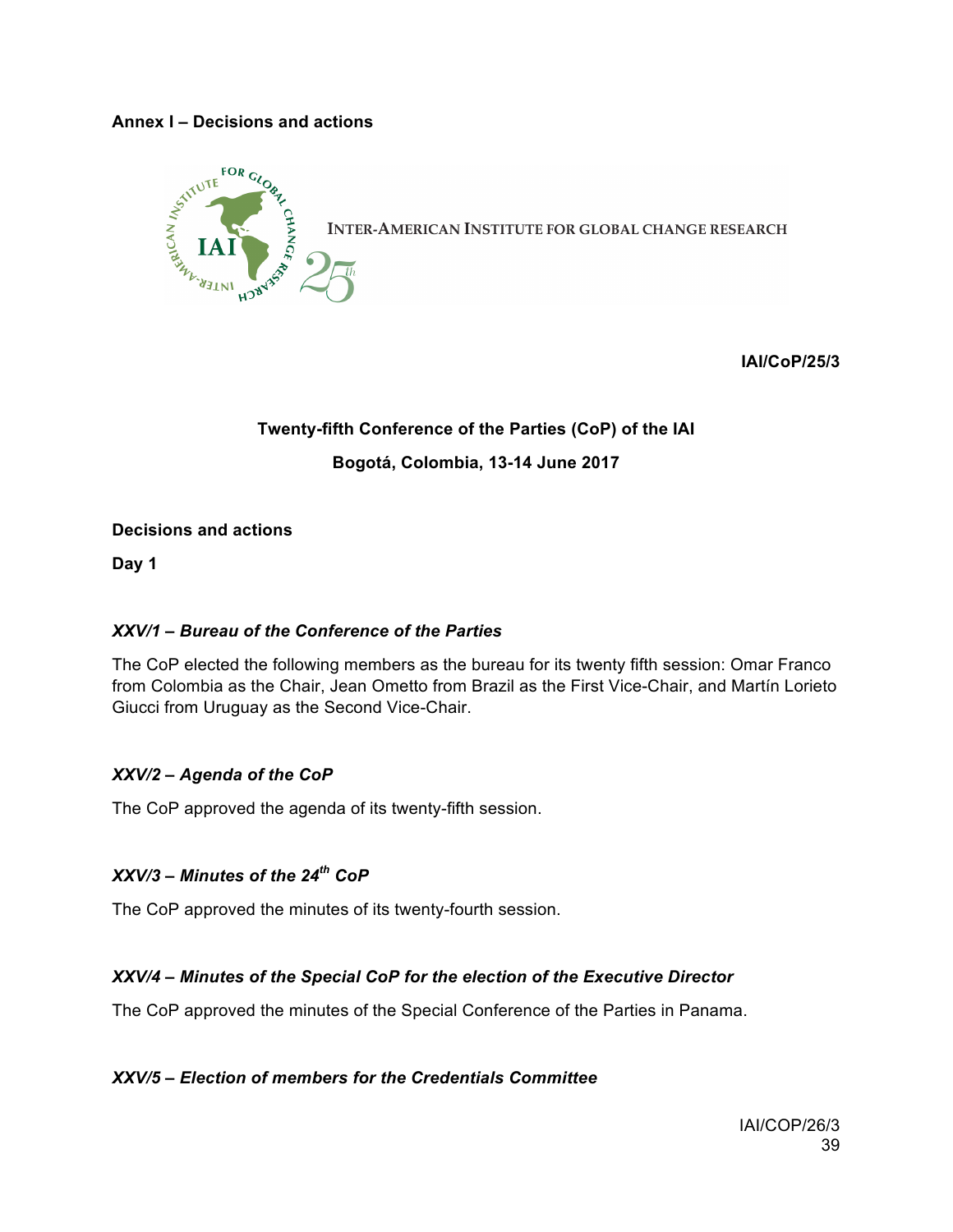The CoP elected the members of the Credentials Committee: Costa Rica, Panama, Paraguay and Soledad Noya from the IAI Directorate. The committee in its composition is appointed for two years and the members are requested to serve in the period between sessions.

# *XXV/6 – Open data policy and principles*

The CoP directed the IAI Directorate to define and establish open data policy and principles taking into account the data policy document approved at IAI CoP 2. The document will be presented at the next CoP.

# *XXV/7 – Quorum*

The Credentials Committee informed that twelve delegations had submitted the official credentials to participate in the CoP: Argentina, Brazil, Canada, Chile, Colombia, Costa Rica, Dominican Republic, Mexico, Panamá, Paraguay, United States and Uruguay. Required number of accredited Parties to constitute quorum is eight.

# *XXV/8 – Recommendation of candidates to the Science Advisory Committee (SAC)*

The Committee to recommend candidates to the Science Advisory Committee (SAC) made the following recommendation to fill the vacant positions: Drs. Carlos Joly and Teresa Cavazos (from nominations by the Parties); and Drs. Michelle Grunauer and Antonio Magalhaes (from nominations by the SAC).

# *XXV/9 – Recommendation of candidates to the Science-Policy Advisory Committee (SPAC)*

The Committee to recommend candidates to the Science-Policy Advisory Committee (SPAC) made the following recommendation to fill the vacant positions: Dr. Walter Baethgen (from nominations by the SPAC), Dr. Brigitte Baptiste (from nominations by the IAI Directorate) and Dr. Evelia Rivera (from nominations by the Parties).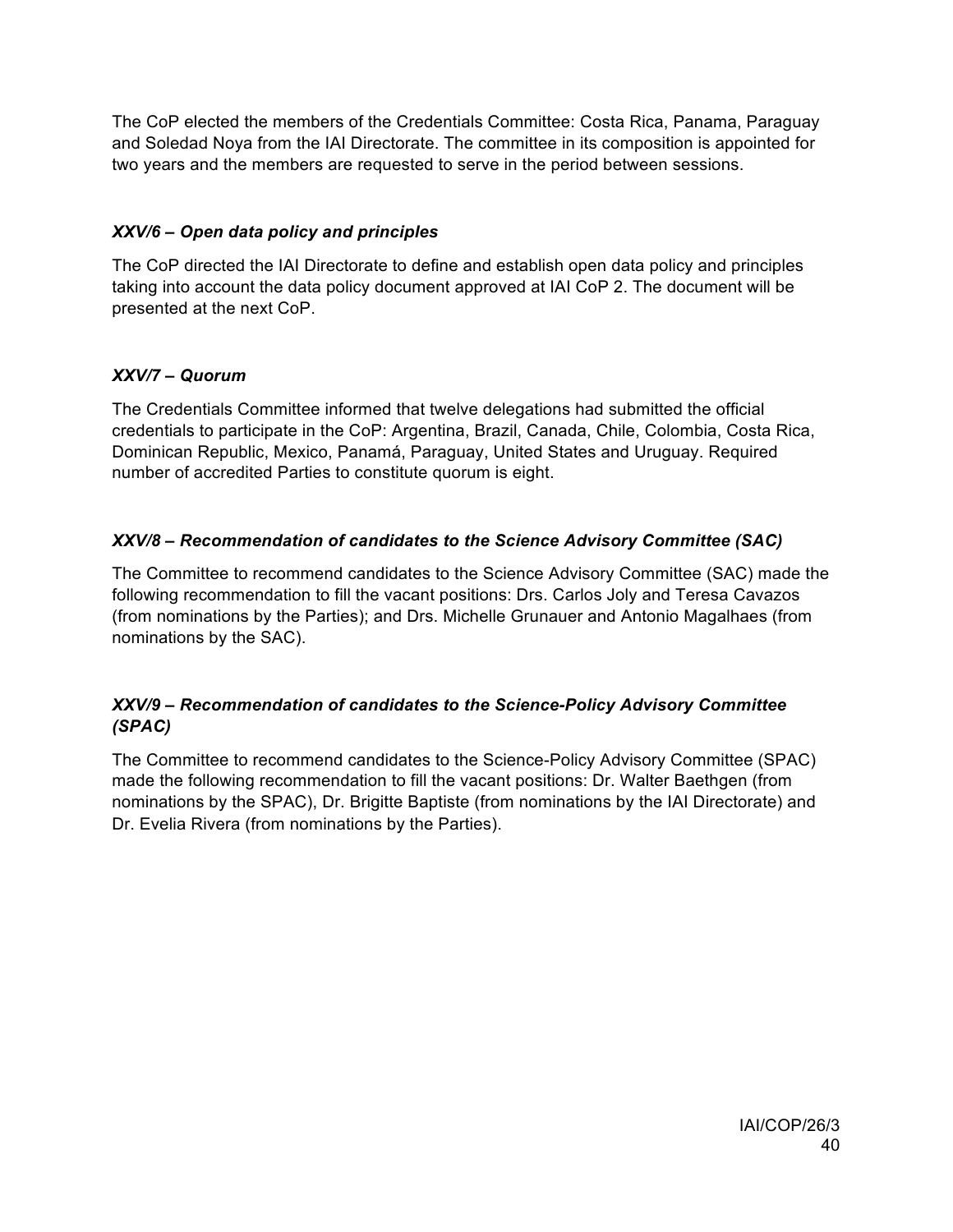

**INTER-AMERICAN INSTITUTE FOR GLOBAL CHANGE RESEARCH** 

# **Twenty-fifth Conference of the Parties (CoP) of the IAI Bogotá, Colombia, 13-14 June 2017**

#### **Decisions and actions**

**Day 2**

# *XXV/10 – Approval of list of decisions and actions of day 1*

The CoP approved the list of decisions and actions of day 1.

# *XXV/11 – Election of members to the Science Advisory Committee (SAC)*

The CoP elected by consensus the following members to the SAC: Drs. Carlos Joly and Teresa Cavazos (from nominations by the Parties): and Drs. Michelle Grunauer and Antonio Magalhaes (from nominations by the SAC).

# *XXV/12 – Election of members to the Science-Policy Advisory Committee (SPAC)*

The CoP elected by consensus the following members to the SPAC: Dr. Walter Baethgen (from nominations by the SPAC), Dr. Brigitte Baptiste (from nominations by the IAI Directorate) and Dr. Evelia Rivera (from nominations by the Parties).

#### *XXV/13 – Resignation of member and covering of the vacancy on the Science-Policy Advisory Committee (SPAC)*

The CoP decided to accept the nomination of Dr. Maria Netto Schneider to cover the vacancy arising from the resignation of Dr. Luis Basterra, both from Parties nominations, and elected her by consensus.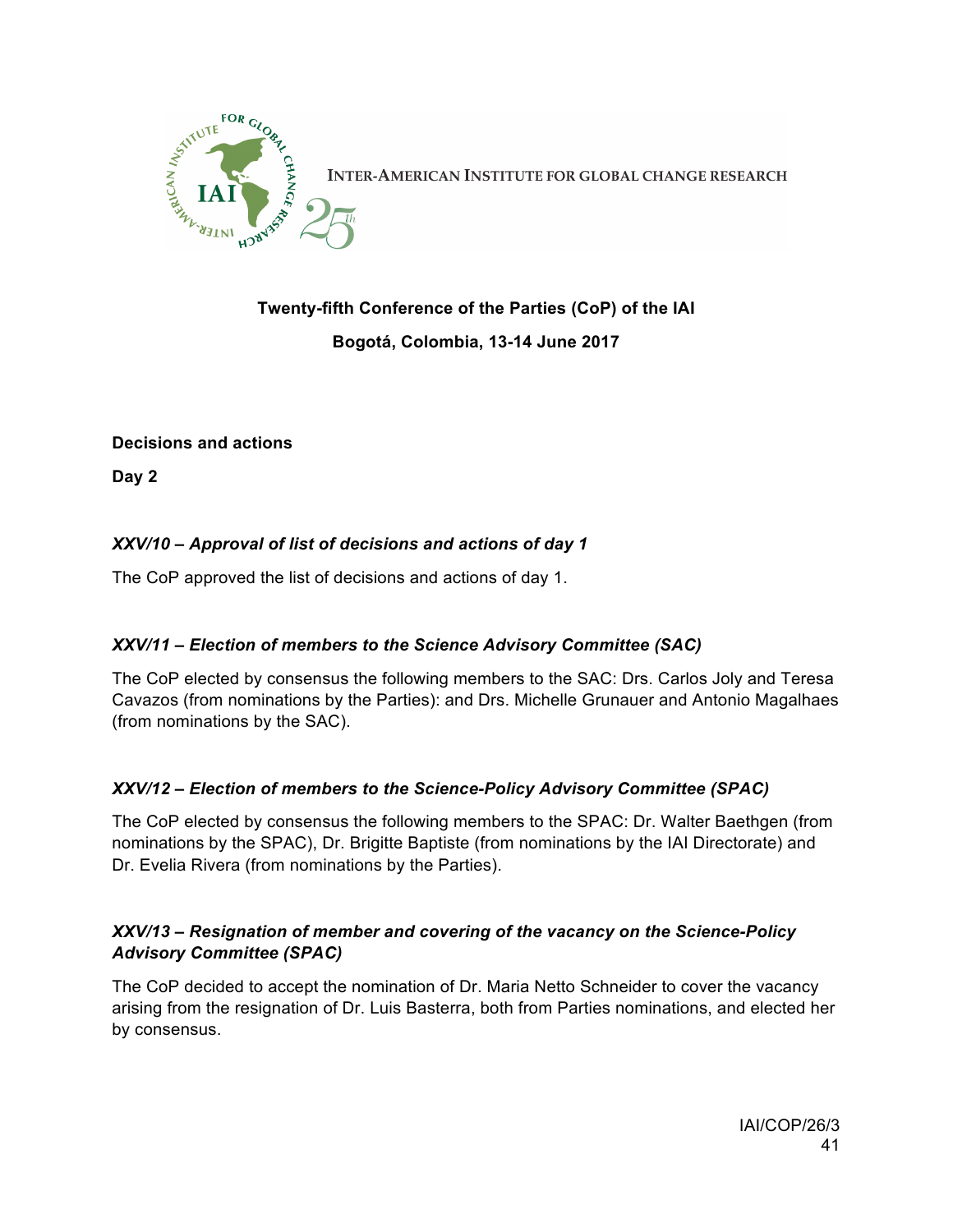# *XXV/14 – Template for presentation of background information for election of SAC and SPAC members*

The CoP will request the Executive Council to draft a template for the presentation of background information for SAC and SPAC candidates.

# *XXV/15 – Core Budget Request for FY 2017-2018*

The CoP approved the Core Budget Request for fiscal year 2017-2018.

# *XXV/16 – Country contributions for FY 2017-2018*

The CoP approved the unchanged level of country contributions for fiscal year 2017-2018.

# *XXV/17 – Acceptance of Financial Statements as of 28 February 2017*

The CoP accepted the Financial Statements as of 28 February 2017.

# *XXV/18 – Acceptance of auditors' reports of financial statements ending 30 June 2015 and 2016*

The CoP accepted the auditors´ reports of the Financial Statements as of 30 June 2015 and 2016.

# *XXV/19 – Joint SAC, SPAC and EC-CoP meetings*

The CoP directed the Directorate to ensure that SAC, SPAC and EC-CoP meetings overlap to favor interaction.

# *XXV/20 – Membership of the Financial and Administration Committee (FAC)*

The CoP directed the Directorate to remind Member Countries on the need for more members on the Financial and Administration Committee (FAC).

# *XXV/21 – Member Country data-sheets*

The CoP directed the Directorate to post individual Member Country data-sheets on the IAI website informing on the benefits the country receives from the IAI and the contributions from the country to the Institute.

# *XXV/22 – Access to official IAI documents*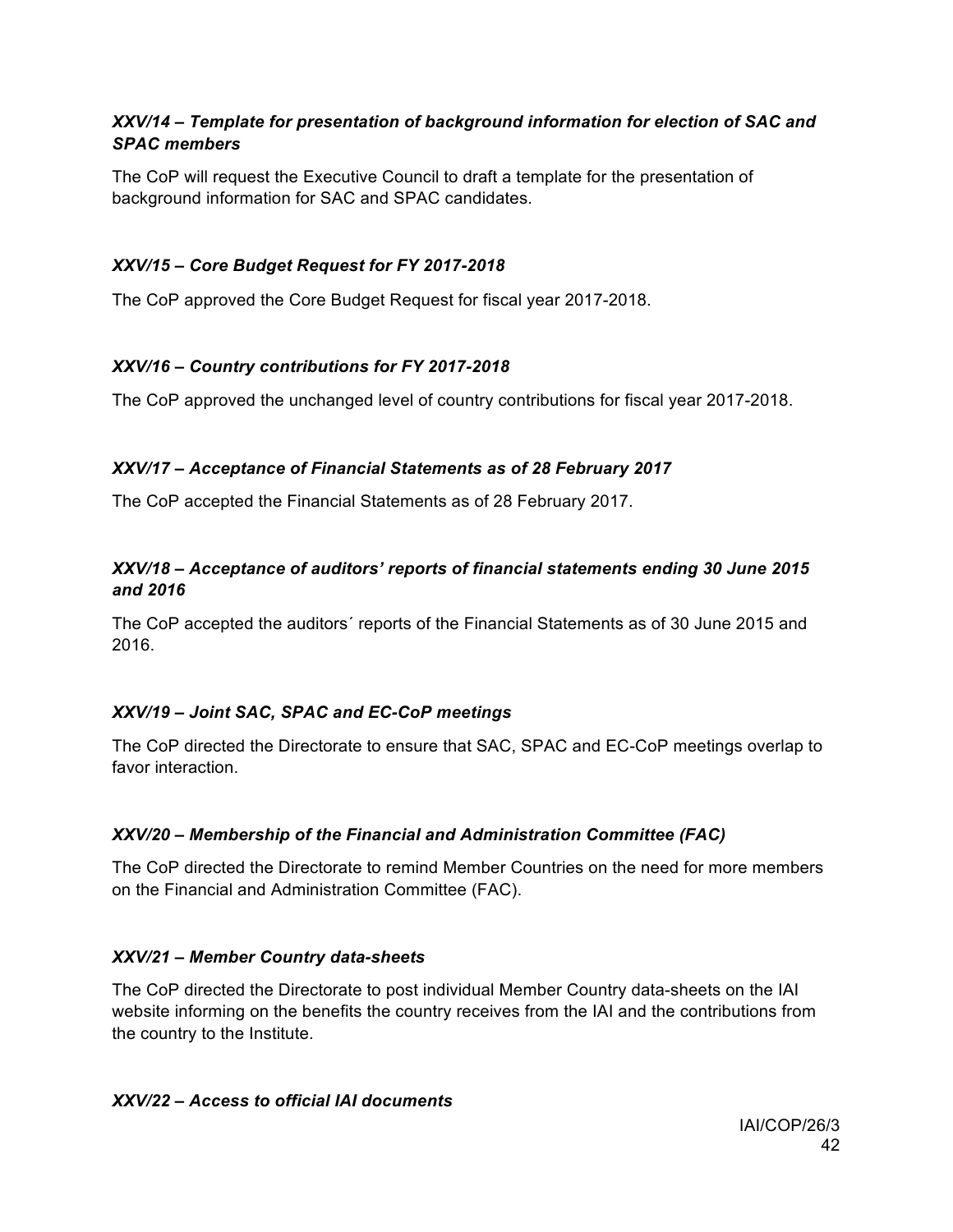The CoP decided that EC, CoP, SAC and SPAC documents be available without password on the IAI website.

# *XXV/23 – IAI long-term communication strategy and plan*

The CoP directed the Directorate to draft a long-term communication strategy and plan. The document will be presented at the next CoP.

# *XXV/24 – IAI long-term funding strategy*

The CoP directed the Directorate to draft a long-term funding strategy for the IAI. The strategy will be presented at the next CoP.

#### *XXV/25 – Enhancing activity of IAI Member Country Representatives*

The CoP encourages proactive participation by country representatives in IAI meetings, reporting on IAI research project results in their countries, and working for the timely payment of country contributions.

#### *XXV/26 – Outreach brochure of the IAI*

The CoP directed the Directorate to prepare an outreach brochure that would be updated annually.

#### *XXV/27 – Participation in the Belmont Forum Americas Information Days*

The CoP decided that country delegates contact funding agencies within their countries to participate in the Belmont Forum Americas Information Days in São Paulo, Brazil, in the first week of November 2017.

#### *XXV/28 – Augmenting science communication capacities of IAI research projects*

The CoP directed the Directorate to find ways to enhance the capacity of IAI research projects to communicate their results to stakeholders.

# *XXV/29 – 25th Anniversary publication*

At the request of the SAC Chair, the CoP directed the Directorate to prepare a proposal for the content of the 25th anniversary publication and editorial responsibilities.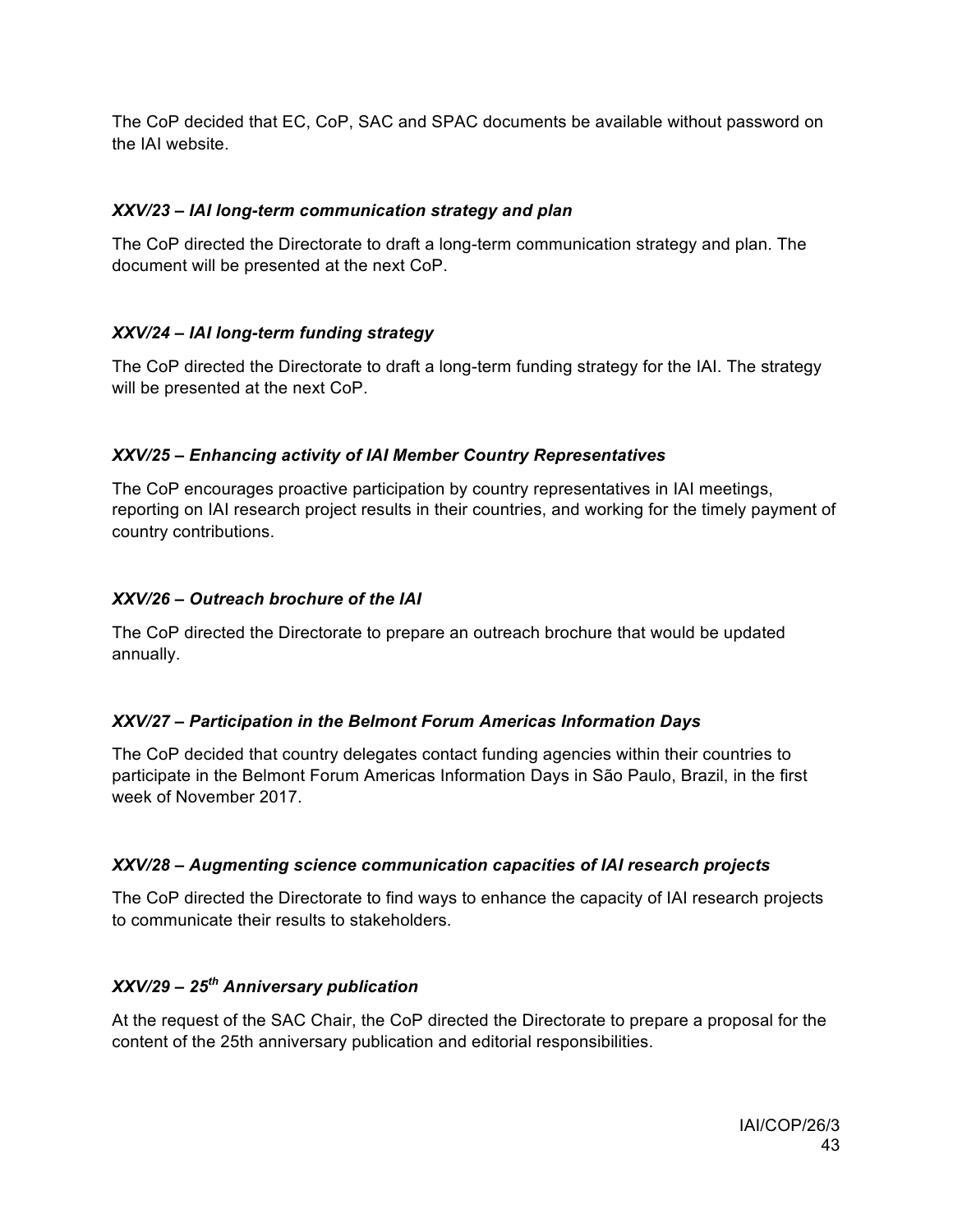# *XXV/30 – Implementation Committee for the Tripartite Structure of the IAI*

The CoP renewed the term of the Implementation Committee for the Tripartite Structure of the IAI for one year. The committee will maintain its terms of reference and membership: Argentina, Brazil, Canada, Colombia, Costa Rica, Ecuador (Vice-Chair), Uruguay, and United States of America (Chair). The Committee shall be open to all the Parties.

# *XXV/31 – Reporting to CoP on fundraising activities by the Executive Director*

The CoP directed the Executive Director to present a report on fundraising activities and results.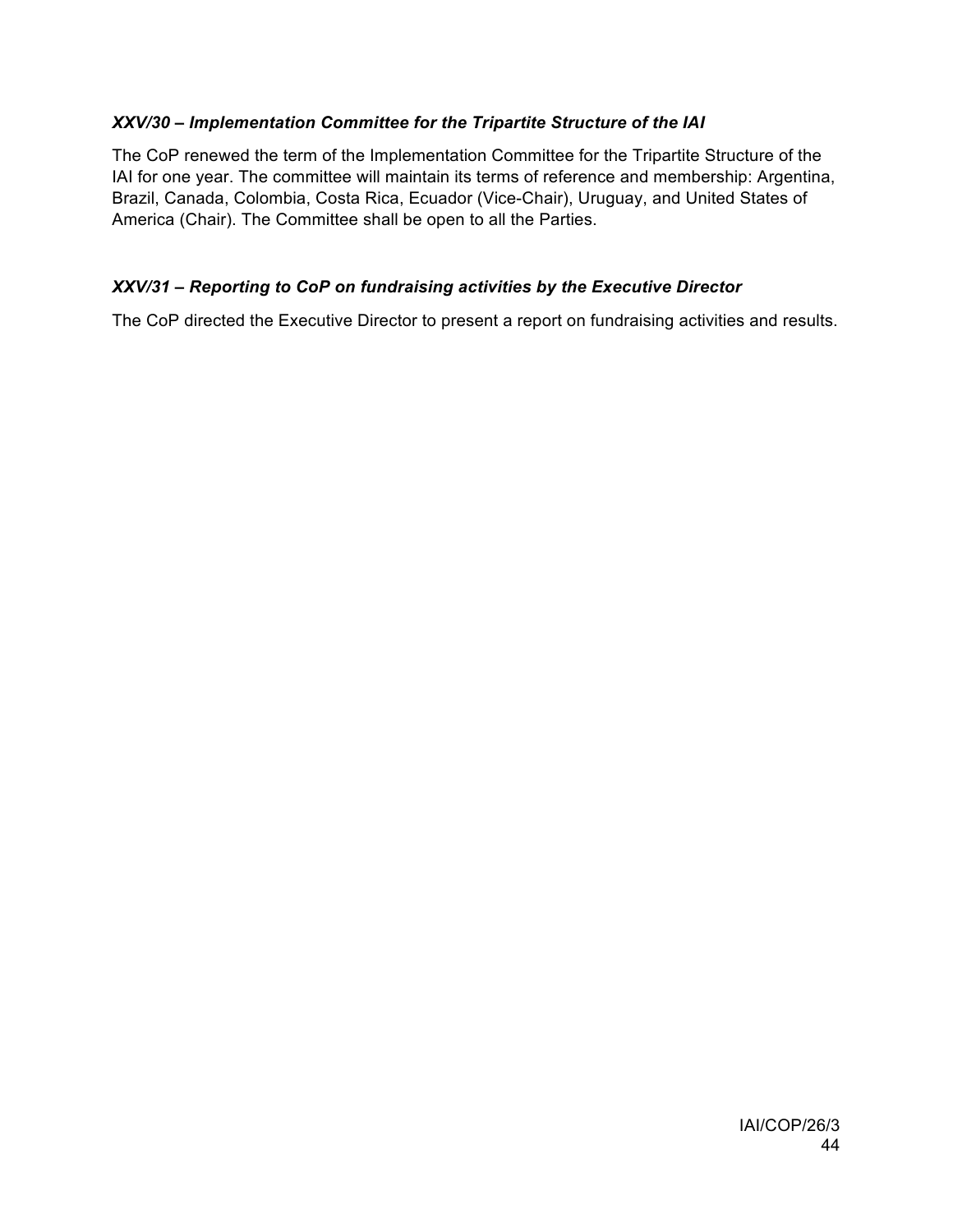#### **Annex II – Resolutions**



# **TWENTY-FIFTH CONFERENCE OF THE PARTIES (CoP) OF THE IAI**

**Bogotá, Colombia, 13-14 June 2017**

The IAI Conference of the Parties, at its twenty-fifth session held on 13-14 June 2017, in Bogotá, Colombia, adopted the following resolutions:

# **RESOLUTION 1**

The Conference of the Parties approved the Core Budget Request for FY 2017-2018.

# **RESOLUTION 2**

The Conference of the Parties approved to maintain the level of country contributions for FY 2017-2018 with no modifications.

Chair of the Executive Council

1st Vice-chair of the Executive Council

2nd Vice-chair of the Executive Council

Page 1/2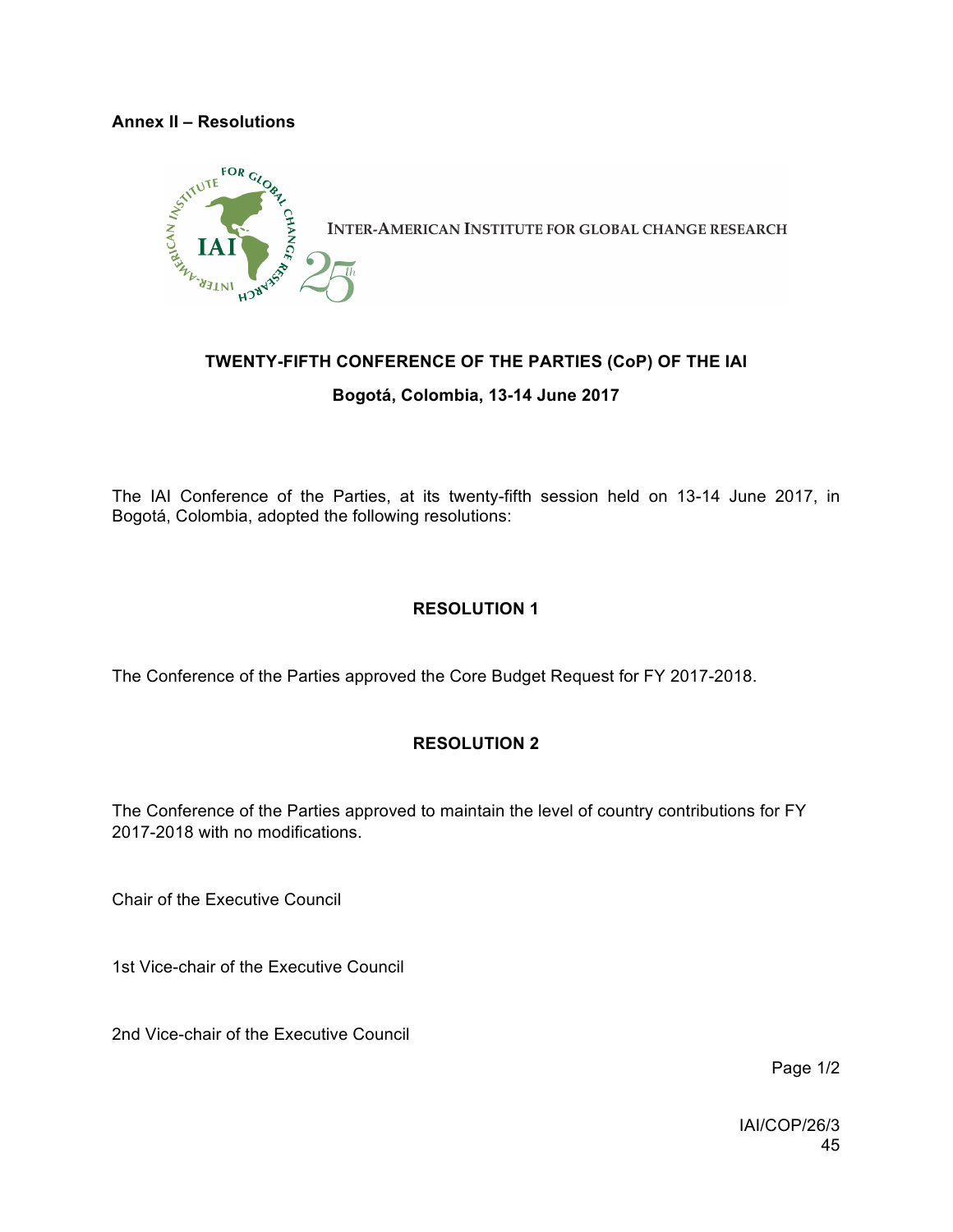

# **TWENTY-FIFTH CONFERENCE OF THE PARTIES (CoP) OF THE IAI**

#### **13-14 June 2017 – Bogotá, Colombia**

The IAI Conference of the Parties, at its twenty-fifth session held on 13-14 June 2017, in Bogotá, Colombia, adopted the following resolutions:

# **RESOLUTION 3**

The Conference of the Parties elected by consensus the following members to the Scientific Advisory Committee (SAC): Drs. Carlos Joly and Teresa Cavazos (from nominations by the Parties); and Drs. Michelle Grunauer and Antonio Magalhaes (from nominations by the SAC).

# **RESOLUTION 4**

The Conference of the Parties elected by consensus the following members to the Science-Policy Advisory Committee (SPAC): Dr. Walter Baethgen (from nominations by the SPAC), Dr. Brigitte Baptiste (from nominations by the IAI Directorate), and Drs. Evelia Rivera and Maria Netto Schneider (from nominations by the Parties).

Chair of the Executive Council

1st Vice-chair of the Executive Council

2nd Vice-chair of the Executive Council

IAI/COP/26/3 46 Page 2/2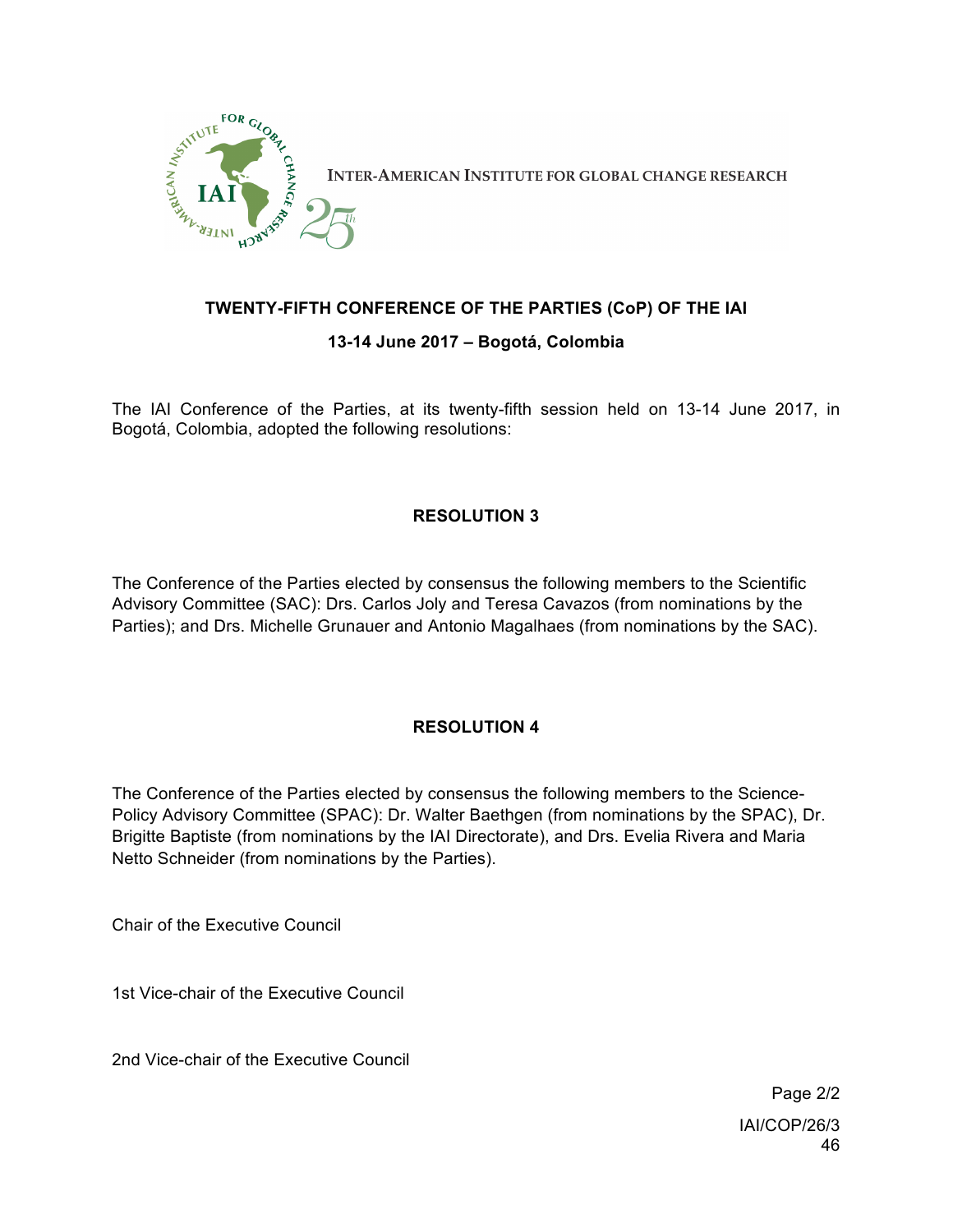# **Annex III – Letter from the outgoing Executive Director, Dr. Holm Tiessen, to the CoP**

Due to unforeseen difficulties I will not be able to join this year's meetings, but would like to convey a parting message of thank you to the teams that have allowed me to contribute to 12 years during which Global Change science became more integrated, more purposeful, and more important: to the country representations, the staff, and the volunteers of the advisory committees. The paths taken and accomplishments of these years are testimony not only to IAI leadership but also to the contributions of many teams and individuals.

#### **The Basis:**

12 years ago, in 2005, I joined an IAI that had just failed an audit with a list of management deficiencies that ran to 19 pages, had its funding frozen, and was hoping to implement a new collaborative research network that had been placed on hold. Since then, the leadership for and of the IAI has produced a very different Institute:

Within a year the IAI passed a clean audit, and new financial and administrative management eliminated the management list within 3 years. This created an IAI which measured up to the standards of funding agencies and established the confidence and trust needed to manage programs and international funds. Much of this work was done with collaboration and close scrutiny by the frequent visitors from NSF, the IAI's main funder. Consolidation of workgroups and closer collaboration among all staff helped link administrative efficiencies with important tasks of capacity building and research.

# **Shaping Science Excellence:**

The primary condition for the IAI's existence is excellence in science.

At the same time as it was putting its management in order, the Institute therefore launched a new collaborative research program, and in 2006 began an analysis and synthesis of the science and decision making of its previous programs. This analysis was critical for guiding the next steps in shaping IAI science: the SAC had recommended "that the directorate work with investigators to improve approved projects", something that funding agencies rarely do. The synthesis resulted in a book "Communicating Global Change Science to Society", by Island Press, which was co-edited by the executive director, the SAC chair, the science officer and one of the CRN principal investigators. This was a clear sign of the developing collaborative spirit in the IAI. As a next step to forge collaborations, in 2007, I requested to hold the first ever joint meeting between the SAC and the CoP.

The IAI leadership and SAC learned from these dialogues and analyses, and together began to actively steer the integration of natural and human sciences. A new small grant program succeeded in linking interests and establishing collaborations between natural and human disciplines. In conjunction with the natural science dominated CRNs, it demonstrated that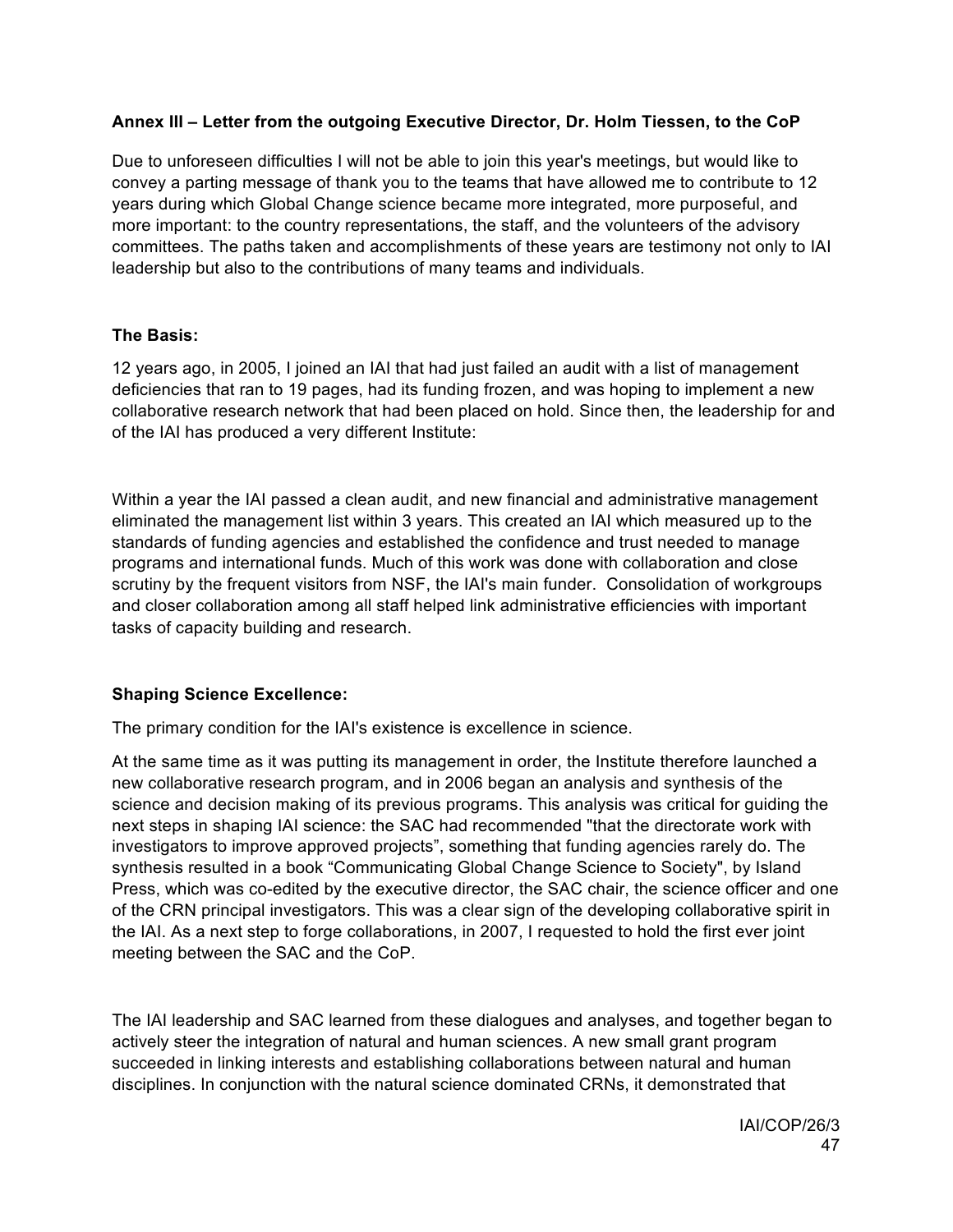neither natural nor human dimensions research alone is sufficient to develop adaptive capacities of societies under global change.

The impact of this "networking the research networks" and developing interdisciplinarity was tremendous: CRN2 and human dimensions grants involved 122 institutions and 223 investigators in 18 IAI member countries. Close to 2,000 students participated in training events and workshops promoted by projects, and 786 received scholarships from these grants. Investigators produced 489 peer-reviewed journal articles and 127 books or book chapters. Three projects reported their research outcomes to the UNFCCC, and one to the CBD. With an original award from NSF of US\$ 11 million, projects leveraged US\$ 37 million, attesting to the importance and recognition of the program. The transdisciplinary potential of these programs was acknowledged by Canada's IDRC which provided US\$ 400,000 for social and economic research to extend IAI projects on landuse change and hydrology in the La Plata Basin. This project assessed the climatic risks associated with rural development and landuse change, across disciplines and jurisdictions and in contrast to the usual grant making was conducted by the executive director as principal investigator.

By 2010, the SAC had its own first social and medical specialists on the team. Together with the directorate it continued for drive for transdisciplinary science: the CRN3 program's 17 projects were designed specifically to promote joint proposals between natural and human sciences, and to develop best practices for the construction of interdisciplinary and intersectoral teams. Following project selection, the implementation still required persistent dedication by SAC volunteers and the directorate to work with investigators to reinforce the social dimensions and improve interdisciplinary integration.

# **Building Capacity:**

These years were characterized by mutual learning between the Institute and its scientists. Consequently, the IAI capacity building program was reshaped to converge more and more with IAI research efforts:

The 2005 training institutes on vulnerability under climate variability and on climate and health were conducted by contracted coordinators. The focus of subsequent training institutes was to promote collaboration, integration, and explore synergies, with the multidisciplinary projects of IAI research programs. The 2006 training institute on climate, land use and modeling, for instance, was held for and with IAI researchers and resulted in immediate advances in linking land and atmosphere models. Several training institutes, such as one with Mexico's National Institute of Public Health on climate change and health in 2008, directly grew out of a CRN. Attended by 18 professionals from 6 countries, that training event greatly broadened the outreach of the research.

Beginning in 2005, small seed grants were given to teams of trainees in order to add an experiential dimension to the training. By 2007, 44 scientists from 19 countries were involved in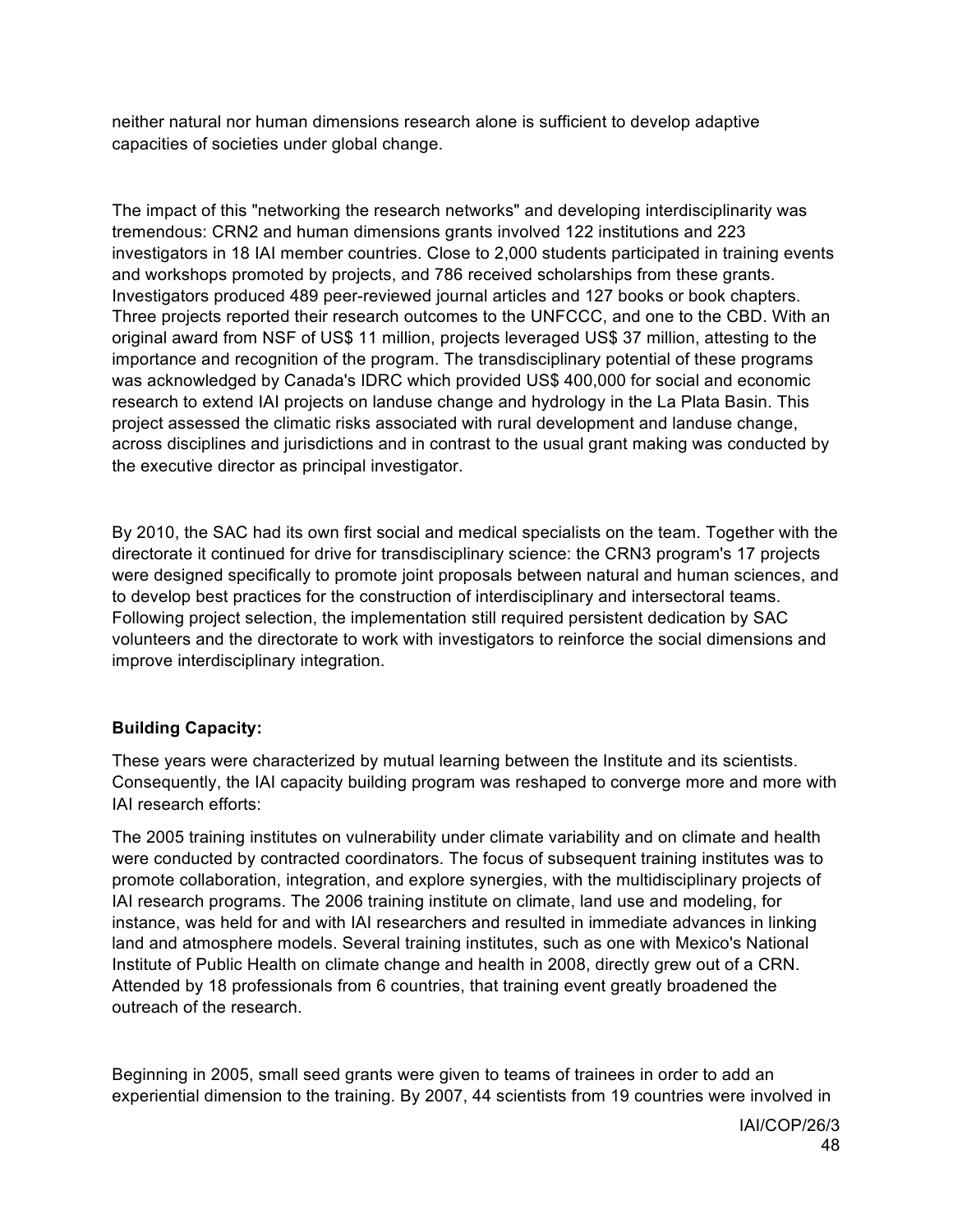these grants. These seed grants have been very cost-effective, and have shown that the training events can greatly improve proposal writing and grant making. As a result, future research programs will incorporate training events as part of the proposal and project preparations so that interdisciplinarity, team-building and policy relevance can be improved.

#### **Being heard:**

Global change science, supported by research and capacity building, responds to real needs of the continent to adapt and mitigate. Synthesizing, shaping and communicating results, obtaining feedback from stakeholders and decision-makers, and redesigning the process of complex, integrated social-environmental sciences is therefore an essential task of the IAI.

The training institutes of 2005 were co-organized with many partners: Canada's IDRC, WMO, IHDP, START, IRI, UNISDR, GWSP, the Presidency of Paraguay, Environment Canada, Health Canada, Johns Hopkins University, NOAA, PAHO and the Ministry of Health of Jamaica. Subsequent books were co-published with IICA on Food Systems and Globalization, and with UNEP on Urbanization and Global Environmental Change. Such collaborations not only enriched content but amplified outreach.

With its host INPE, the IAI initiated an internship program on climate science in 2006, which for 7 years supported guest researchers and forged enduring collaborations. Also in 2006, the IAI - NCAR post-doctoral program in atmospheric and related sciences was started. One of its participants became Vice-Minister of the Environment of Ecuador in 2011, just one example of the IAI presence in the continent's decision making.

Funded in 2008 by the MacArthur Foundation, an assessment on the capacity of Tropical Andean institutions to generate and integrate knowledge, followed by research on climate and biodiversity was concluded in 2011 with 7 national meetings in Bolivia, Colombia, Ecuador and Peru, 4 regional workshops and 1 science-policy forum. Over 400 professionals, from 183 institutions and 12 countries participated. The synthesis resulted in a first of its kind 350 page science e-book documenting the state-of-the-knowledge on biodiversity and climate change in the Tropical Andes.

The increased visibility of IAI initiatives resulted in renewed interest in the Institute by several member countries. With such re-engagement, in 2011, there were no member countries deemed to be "inactive" under the rules of the CoP.

In 2006, the IAI obtained observer status at the UNFCCC, participated in a side event at the UNCBD in Curitiba and began its continuing active presence at the UNFCCC SBSTA in Bonn. In subsequent years, the IAI provided opportunities for its scientists to present research to the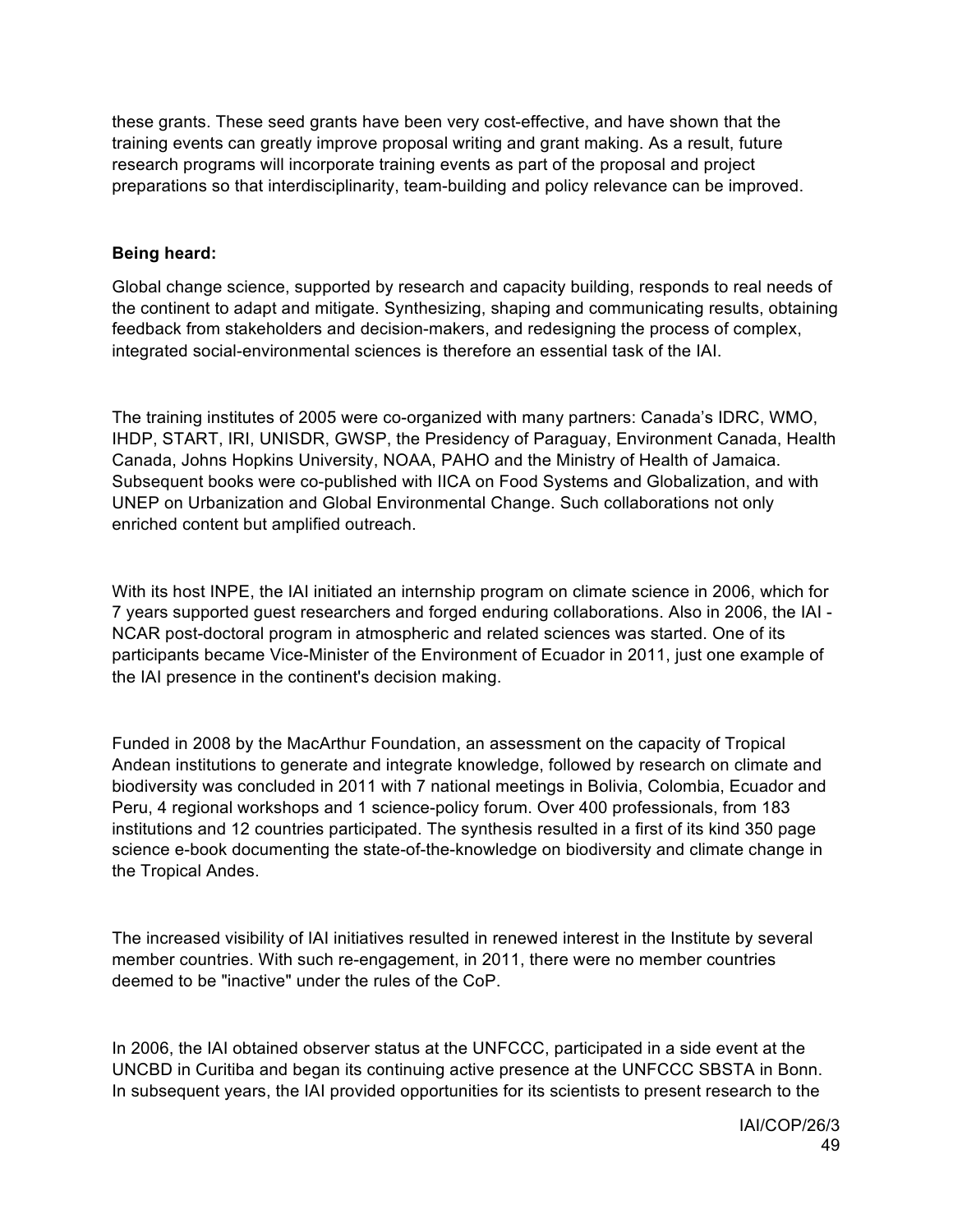conventions on topics that responded to convention priorities: effects of land cover change on radiative energy balances that critically change regional climate; carbon sinks and sources in the oceans; biodiversity and carbon cycling in dry forests – all topics identified through a constant dialogue between the IAI and the conventions.

When IPBES was founded, the IAI was present with staff, principal investigators and SAC members contributing to the development of transdisciplinary themes: the value of biodiversity for different social actors; viable models for partnerships that promote capacity building and the science-policy interface.

As a result of these activities, the IAI was heard at the Conventions: The Institute played a critical role in the "Lima 2014 Declaration on Biodiversity and Climate Change". The IAI CoP on behalf of its member countries drafted a call for UNFCCC to pay greater attention to issues of adaptation in Latin America, a principle that has now been mainstreamed in the Convention.

#### **Evolving context:**

Global change science in 2005 was very different from today. Neither Future Earth nor the Belmont Forum existed. Since then, the IAI has played an important role in shaping Global Change initiatives: the executive director contributed to IGFA, Belmont's precursor, since 2004; the IAI worked with IHDP on Food Systems and Globalization in 2005, it contributed to the 2006 ESSP Open Science Meeting, and was part of the first Future Earth bids in 2013. Since 2013, the executive director has promoted an equitable, open structure for Future Earth's regional presence, which has now been mapped out but still needs to be filled with content and actions. Together with CONICET (Argentina) FAPESP (São Paulo) and CONACYT (Mexico), the IAI initiated a process towards an Inter-American Forum of Funding agencies, modeled on the Belmont Forum, that is yet to be concluded. The Inter-American Forum would serve an additional purpose: since small countries do not have the research capacity to tackle all of the complexity of Global Change, they could share research tasks and collaborate in the generation of knowledge. The Forum could facilitate this by providing co-funding opportunities, act as a consortium in linking with the Belmont Forum, and provide national and regional priorities to the interactions with Future Earth. More work remains to be done.

Several Global institutions now define their mandates not by science needs but by societal challenges. Following the opportunity created by the 2012 tripartite agreement, a new sciencepolicy liaison office and a science-policy advisory committee, SPAC, permit the IAI explore such challenges, evaluate the IAI impact on the institutions and decision making of the continent, and assess the process of developing greater transdisciplinarity to address the challenges the Continent faces. Both the science-policy office and the SPAC are critical drivers of this process. These are opportunities for enhanced sciencepolicy dialogues and apprenticeship. I hope that analysis and foresight will soon also be enhanced by renewed collaborations in Brazil.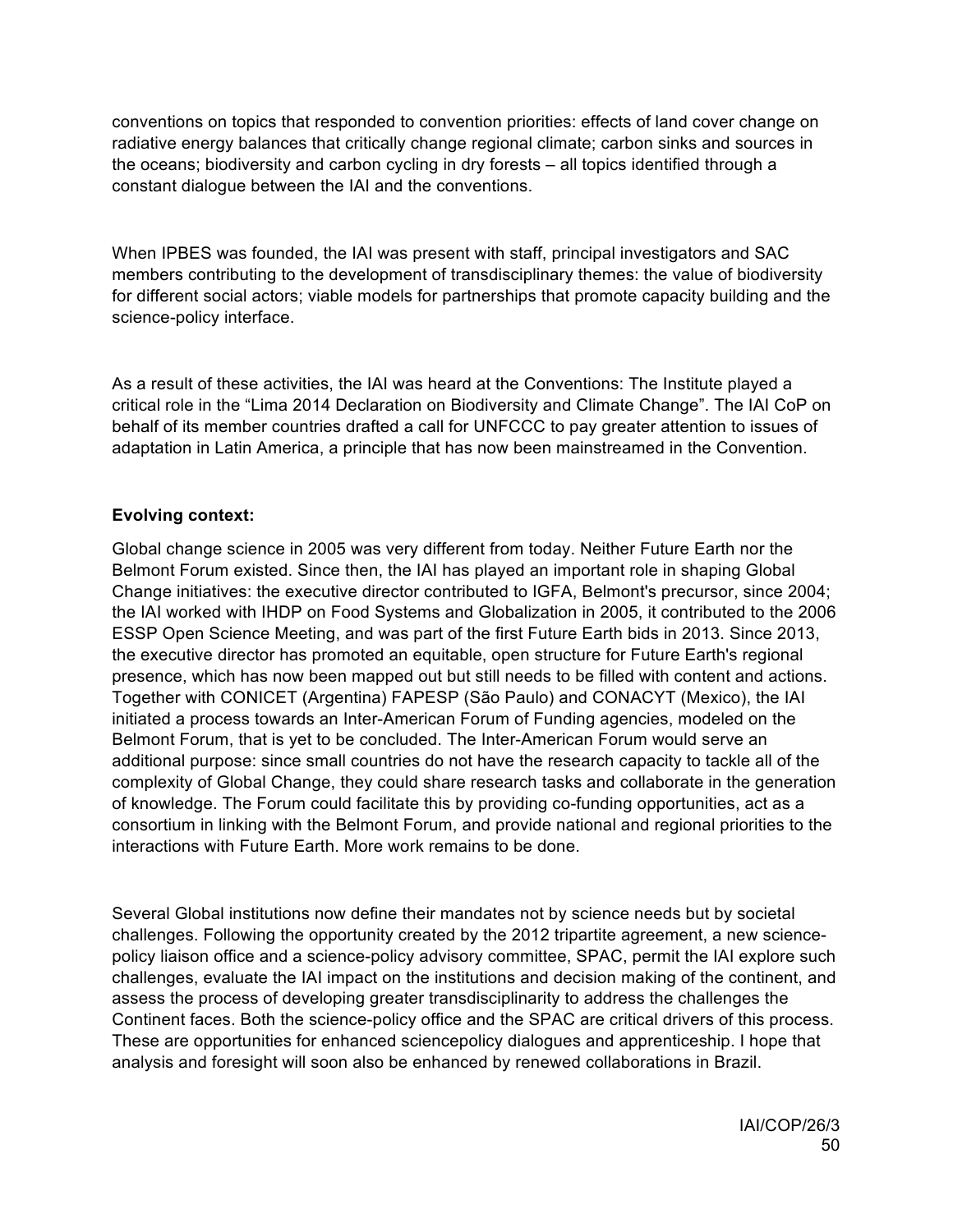The last 12 years have been years of evolution and co-evolution, of leadership and cooperation, of team building, and of engaging the most important component of the IAI - its researchers, scientists and students - to embrace a new integrated science and new responsibilities. I thank the IAI team, the member countries, the many volunteers, and the scientists for their constructive spirit, innovative work, intellectual leadership and foresight that have made the IAI one of the leading institutions on Global Change, and I wish the Institute and its new executive director success in building on its achievements, evolving further and adapting to ever more urgent challenges.

Holm Tiessen

June 8, 2017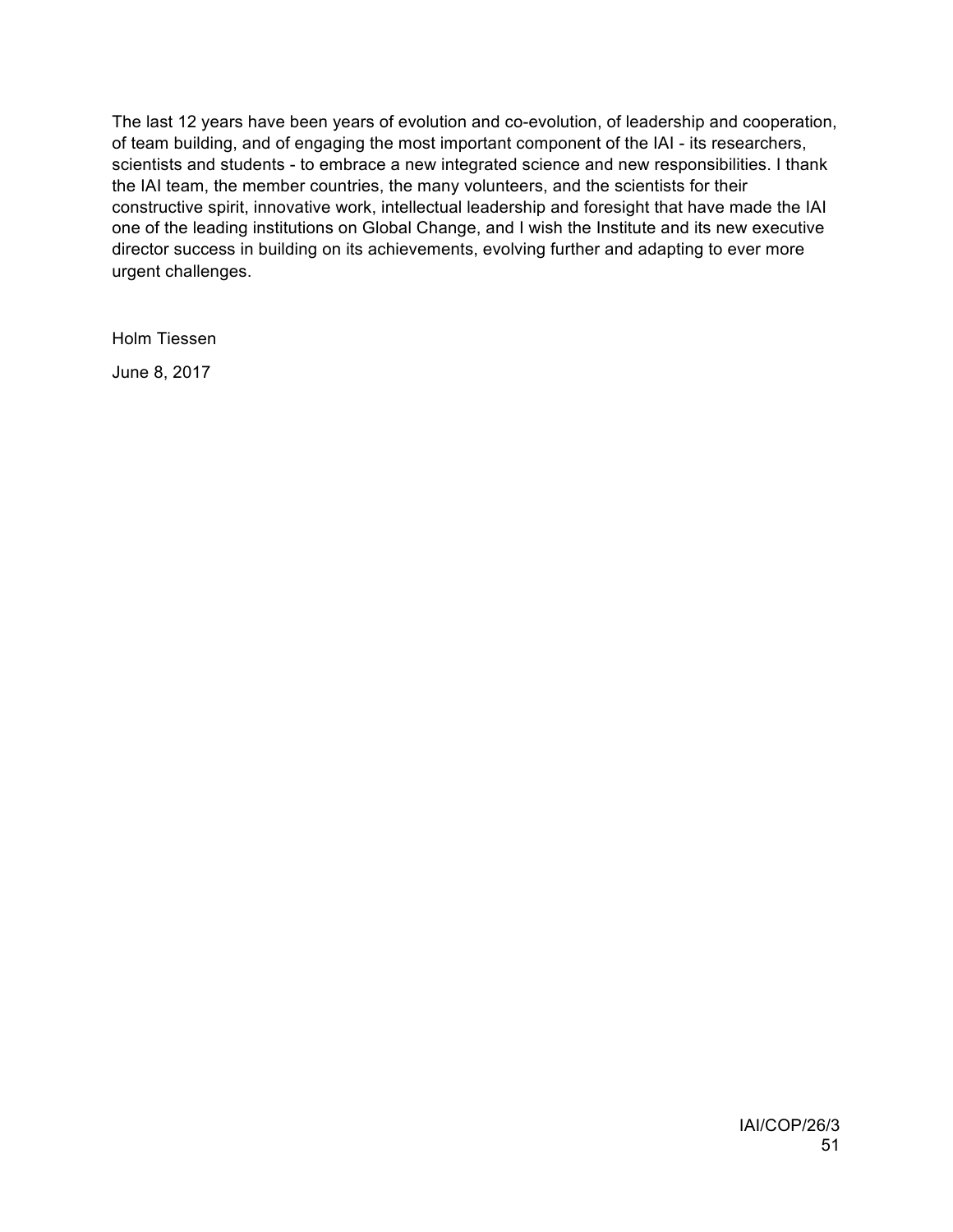# **ACRONYMS**

| <b>AAAS</b>                 | American Association for the Advancement of Science / Asociación Americana<br>para el Avance de la Ciencia                                          |
|-----------------------------|-----------------------------------------------------------------------------------------------------------------------------------------------------|
| <b>CAF</b>                  | Latin American Development Bank / Banco de Desarrollo de América Latina                                                                             |
| CBD /CDB                    | Convention on Biological Diversity / Convenio sobre Diversidad Biológica                                                                            |
| <b>CIESIN</b>               | Center for International Earth Science Information Network / Centro para la Red<br>Internacional de Información en Ciencias de la Tierra            |
| <b>CIIFEN</b>               | Centro Internacional para la Investigación del Fenómeno de El Niño / International<br>Research Center on El Niño                                    |
| <b>CODATA</b>               | Committee on Data for Science and Technology / Comité de Información para<br>Ciencia y Tecnología                                                   |
| <b>CONABIO</b>              | National Committee for the Knowledge and Use of Biodiversity (Mexico) /Comisión<br>Nacional para el Conocimiento y Uso de la Biodiversidad (México) |
| <b>CONICET</b>              | National Council for Scientific and Technical Research (Argentina)/ Consejo<br>Nacional de Investigaciones Científicas y Tecnológicas (Argentina)   |
| CoP                         | Conference of the Parties / Conferencia de las Partes                                                                                               |
| <b>CRN</b>                  | Collaborative Research Network Program / Programa de Redes de Investigación<br>Cooperativa                                                          |
| EC / CE                     | Executive Council / Consejo Ejecutivo                                                                                                               |
| <b>FAPESP</b>               | Fundação de Amparo à Pesquisa do Estado de São Paulo (Brasil) / Foundation for<br>Research Support of the State of São Paulo                        |
| <b>ICSU</b>                 | International Council for Science / Consejo Internacional para la Ciencia                                                                           |
| <b>ICSU</b><br><b>ROLAC</b> | ICSU Regional Office for Latin America and the Caribbean / Oficina Regional de<br>ICSU para América Latina y el Caribe                              |
| <b>IOM/OIM</b>              | International Organization for Migration / Organización Internacional para las<br>Migraciones                                                       |
| <b>IUBS</b>                 | International Union of Biological Sciences / Unión Internacional de Ciencias<br><b>Biológicas</b>                                                   |
| <b>MINCyT</b>               | Ministry of Science, Technology and Productive Innovation (Argentina) / Ministerio<br>de Ciencia, Tecnología e Innovación Productiva (Argentina)    |
| <b>NSF</b>                  | National Science Foundation (USA) /Fundación Nacional de Ciencias (EEUU)                                                                            |
| OAS / OEA                   | Organization of American States / Organización de los Estados Americanos                                                                            |
| <b>PDS</b>                  | Professional Development Seminar / Seminario de Desarrollo Profesional                                                                              |
| <b>SAC</b>                  | Scientific Advisory Committee / Comité Asesor Científico                                                                                            |